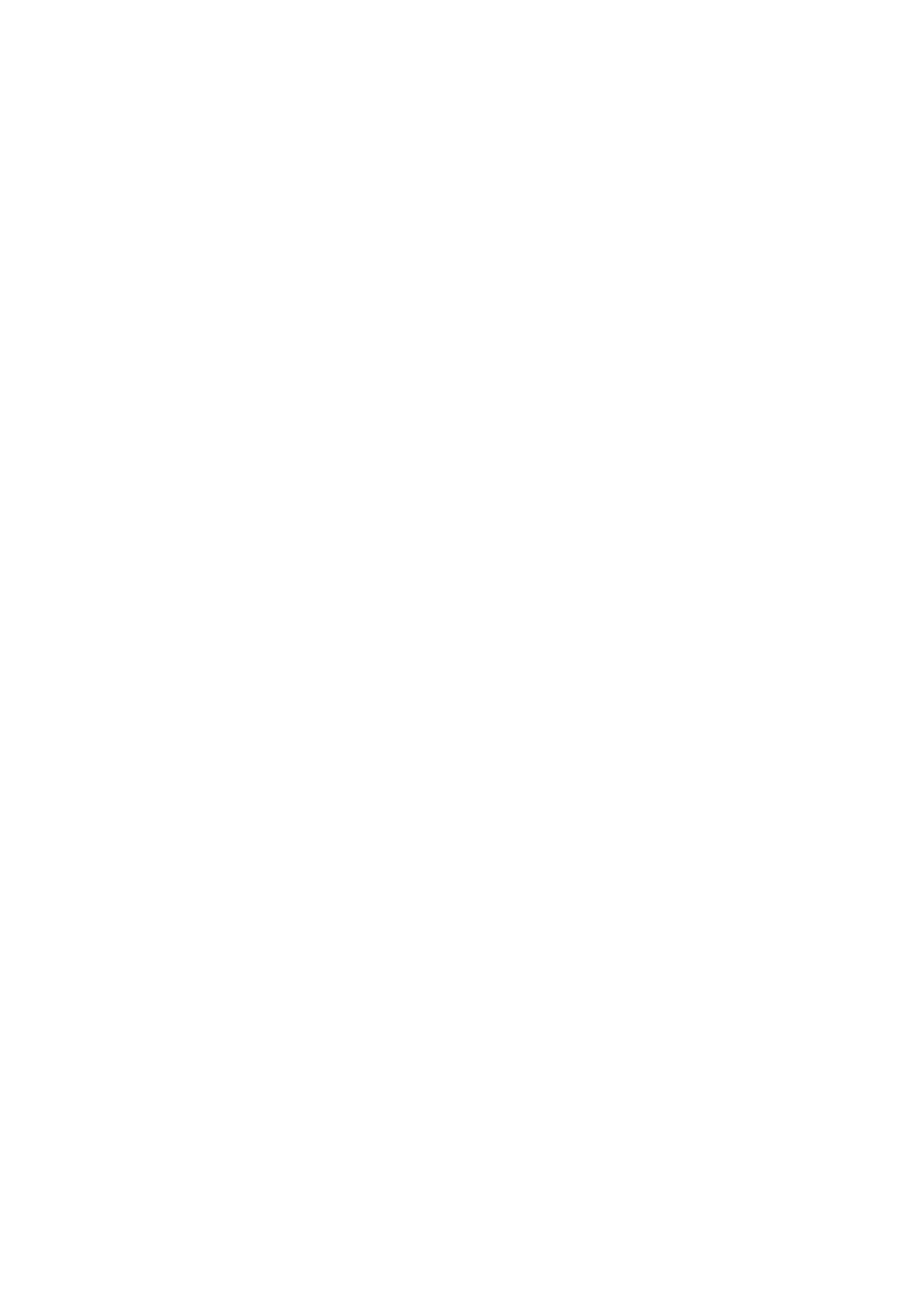*I certify that this public bill, which originated in the Legislative Assembly, has finally passed the Legislative Council and the Legislative Assembly of New South Wales.*

> *Clerk of the Legislative Assembly. Legislative Assembly, Sydney, , 2012*



New South Wales

# **Statute Law (Miscellaneous Provisions) Bill 2012**

Act No , 2012

An Act to repeal certain Acts and instruments and to amend certain other Acts and instruments in various respects and for the purpose of effecting statute law revision; and to make certain savings.

*I have examined this bill and find it to correspond in all respects with the bill as finally passed by both Houses.*

*Assistant Speaker of the Legislative Assembly.*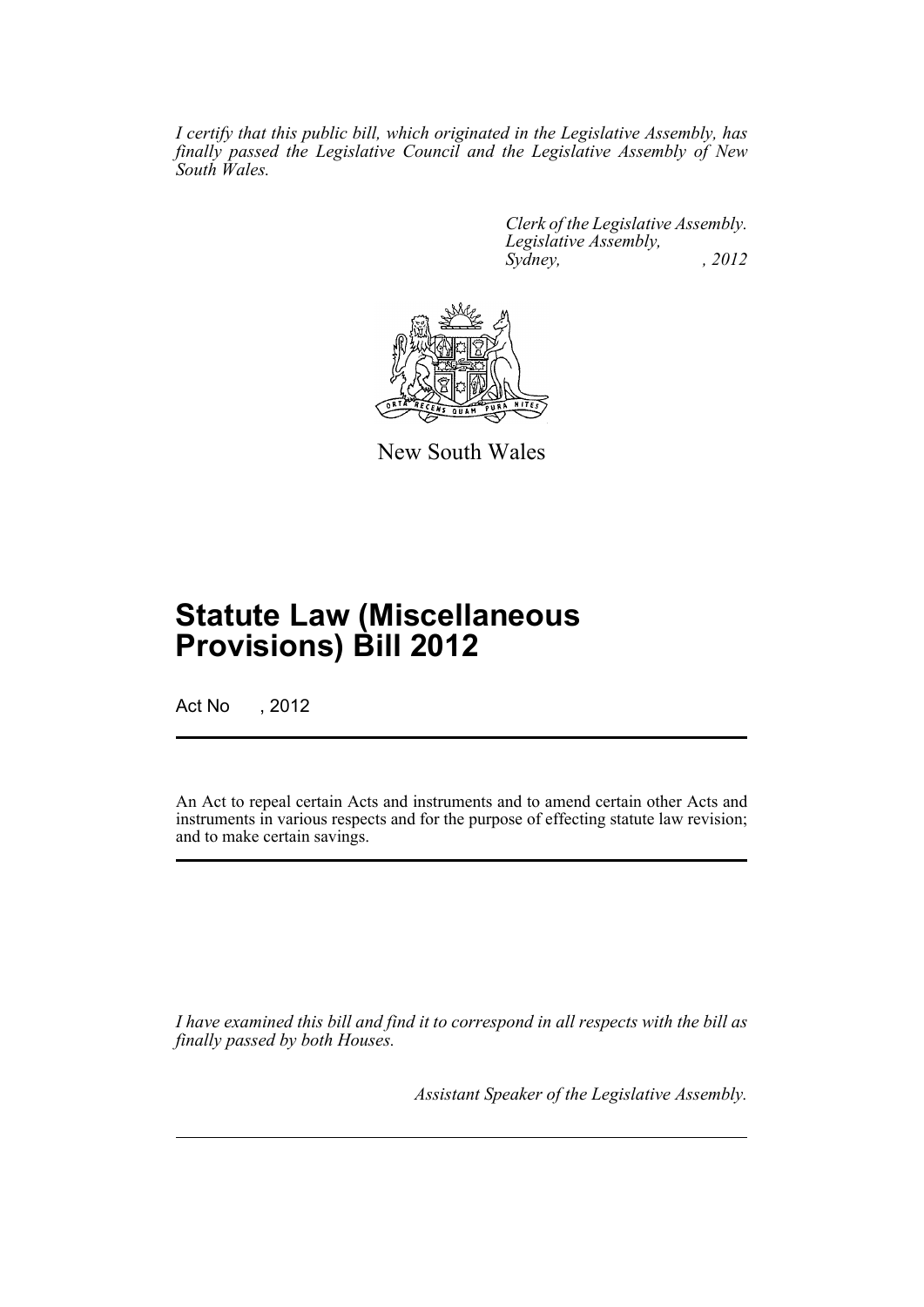# <span id="page-3-0"></span>**The Legislature of New South Wales enacts:**

### **1 Name of Act**

This Act is the *Statute Law (Miscellaneous Provisions) Act 2012*.

### <span id="page-3-1"></span>**2 Commencement**

- (1) This Act commences on 6 July 2012 except as provided by subsection  $(2)$ .
- (2) The amendments made by the Schedules to this Act commence on the day or days specified in those Schedules in relation to the amendments concerned. If a commencement day is not specified, the amendments commence in accordance with subsection (1).

# <span id="page-3-2"></span>**3 Explanatory notes**

The matter appearing under the heading "Explanatory note" in any of the Schedules does not form part of this Act.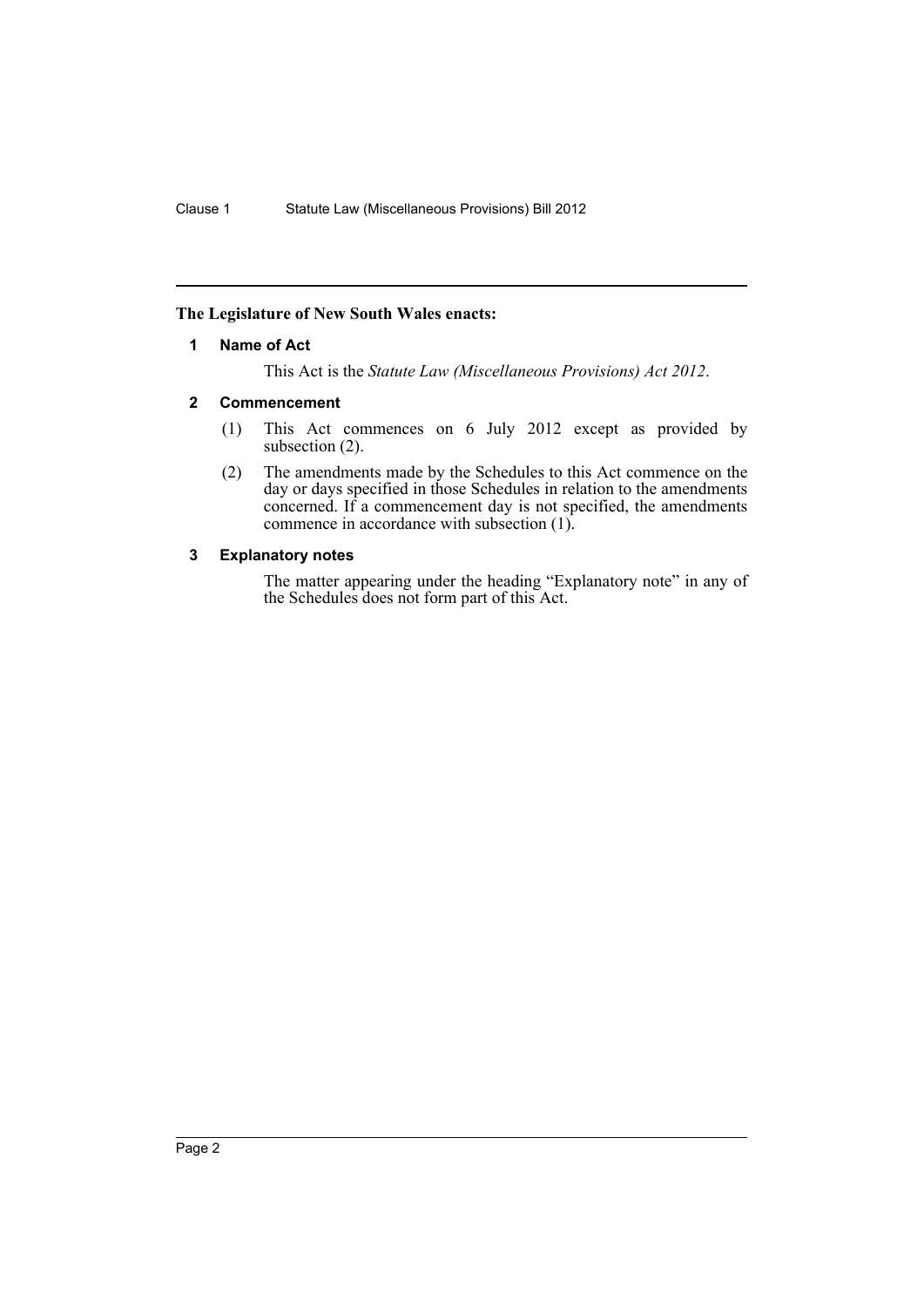Minor amendments **Schedule 1** and the state of the state 1 and the state of the Schedule 1

# <span id="page-4-0"></span>**Schedule 1 Minor amendments**

# **1.1 Aboriginal Land Rights Act 1983 No 42**

#### **Schedule 4 Savings, transitional and other provisions**

Omit "on or after 1 January 2013" from clause 45 (2).

Insert instead "on or after 1 July 2014".

#### **Explanatory note**

The proposed amendment to a transitional provision under the *Aboriginal Land Rights Act 1983* extends until 30 June 2014 the period during which a Local Aboriginal Land Council can operate a social housing scheme (in existence on 1 July 2007) without an approval of the New South Wales Aboriginal Land Council.

# **1.2 Animal Diseases (Emergency Outbreaks) Act 1991 No 73**

#### **Section 67 Delegation**

Omit the following:

The Minister may, either generally or as otherwise provided by the instrument of delegation in writing, delegate to the Director-General, the Chief Veterinary Officer, a Deputy Chief Veterinary Officer or a person prescribed by the regulations all or any of the functions of the Minister under this Act.

#### Insert instead:

The Minister may, either generally or as otherwise provided by the instrument of delegation in writing, delegate all or any of the functions of the Minister under this Act (other than this power of delegation) to any of the following persons:

- (a) the Director-General,
- (b) the Chief Veterinary Officer,
- (c) a Deputy Chief Veterinary Officer,
- (d) a member of staff of the Department,
- (e) a person prescribed by the regulations.

#### **Explanatory note**

The proposed amendment to the *Animal Diseases (Emergency Outbreaks) Act 1991* extends the class of persons to whom the Minister for Primary Industries may delegate any of the Minister's functions under the Act so as to include members of staff of the Department of Trade and Investment, Regional Infrastructure and Services.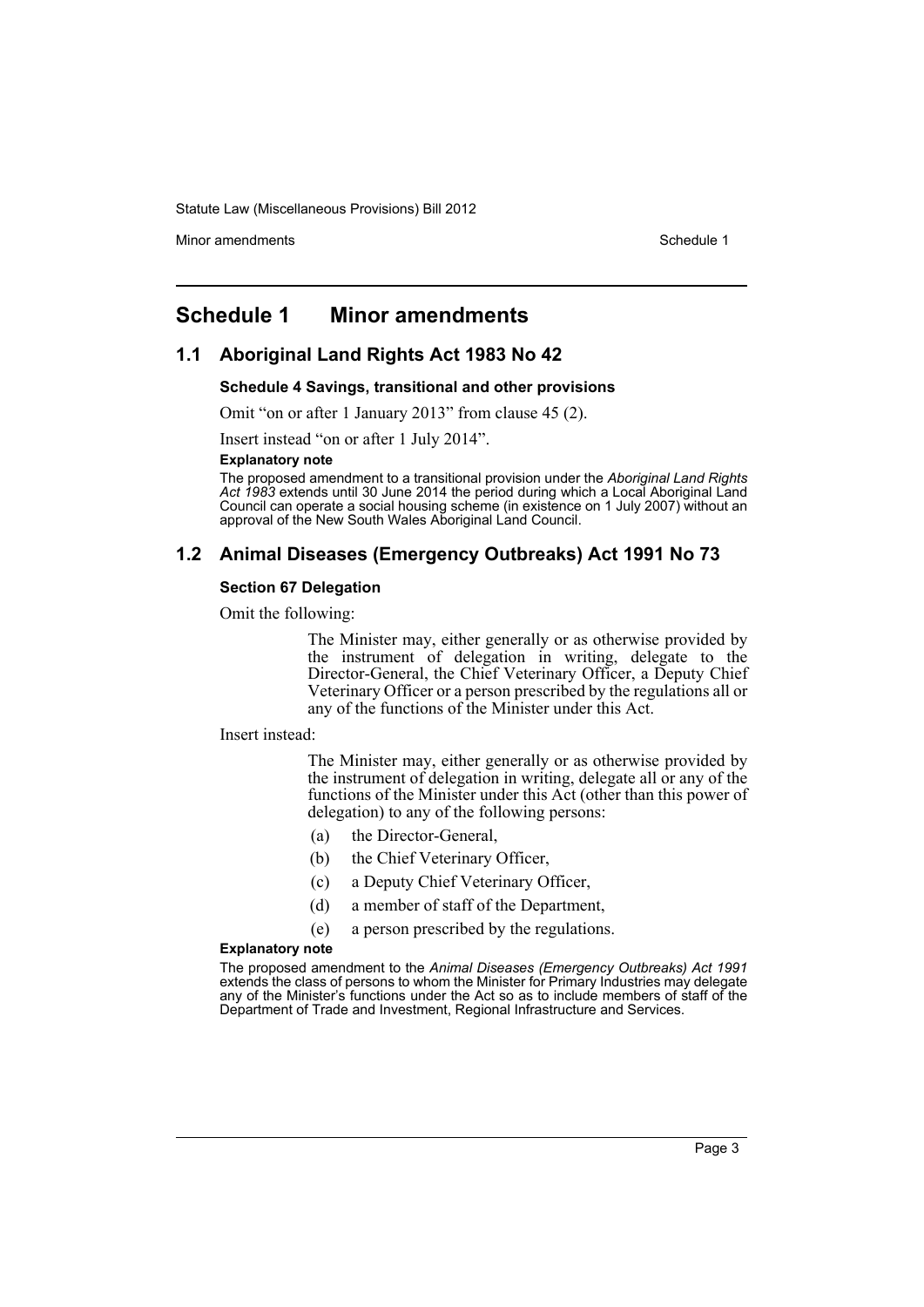Schedule 1 Minor amendments

# **1.3 Barangaroo Delivery Authority Act 2009 No 2**

### **[1] Section 9 Board of Authority**

Omit section 9 (2) (b).

### **[2] Section 9 (2) (d)**

Omit "4 persons". Insert instead "5 persons".

#### **[3] Schedule 1 Members and procedure of Board**

Omit clause 8 (1).

**Explanatory note**

Item [1] of the proposed amendments to the *Barangaroo Delivery Authority Act 2009* removes a requirement for the Secretary of the Treasury to be a member of the Board of the Barangaroo Delivery Authority. Item [3] makes a consequential amendment. Item [2] increases the number of persons that the Premier may appoint to the Board from 4 to 5 persons.

# **1.4 Births, Deaths and Marriages Registration Act 1995 No 62**

# **[1] Section 25F Definitions**

Omit the definition of *interstate Registrar*.

#### **[2] Section 31C Applications for change of name by or on behalf of restricted person**

Omit "an interstate Registrar" wherever occurring in section 31C (1) (b) and (2) (b).

Insert instead "a registering authority".

# **[3] Section 31D Approval by supervising authority**

Insert "or a registering authority" after "Registrar" wherever occurring in section 31D (1)–(3).

# **[4] Section 31D (1)–(3) and (5)**

Omit "the authority" wherever occurring. Insert instead "the supervising authority".

# **[5] Section 31D (5)**

Insert "or a registering authority" after "Registrar" where firstly occurring.

# **[6] Section 31D (5) (b)**

Omit "or the interstate Registrar". Insert instead "or the registering authority".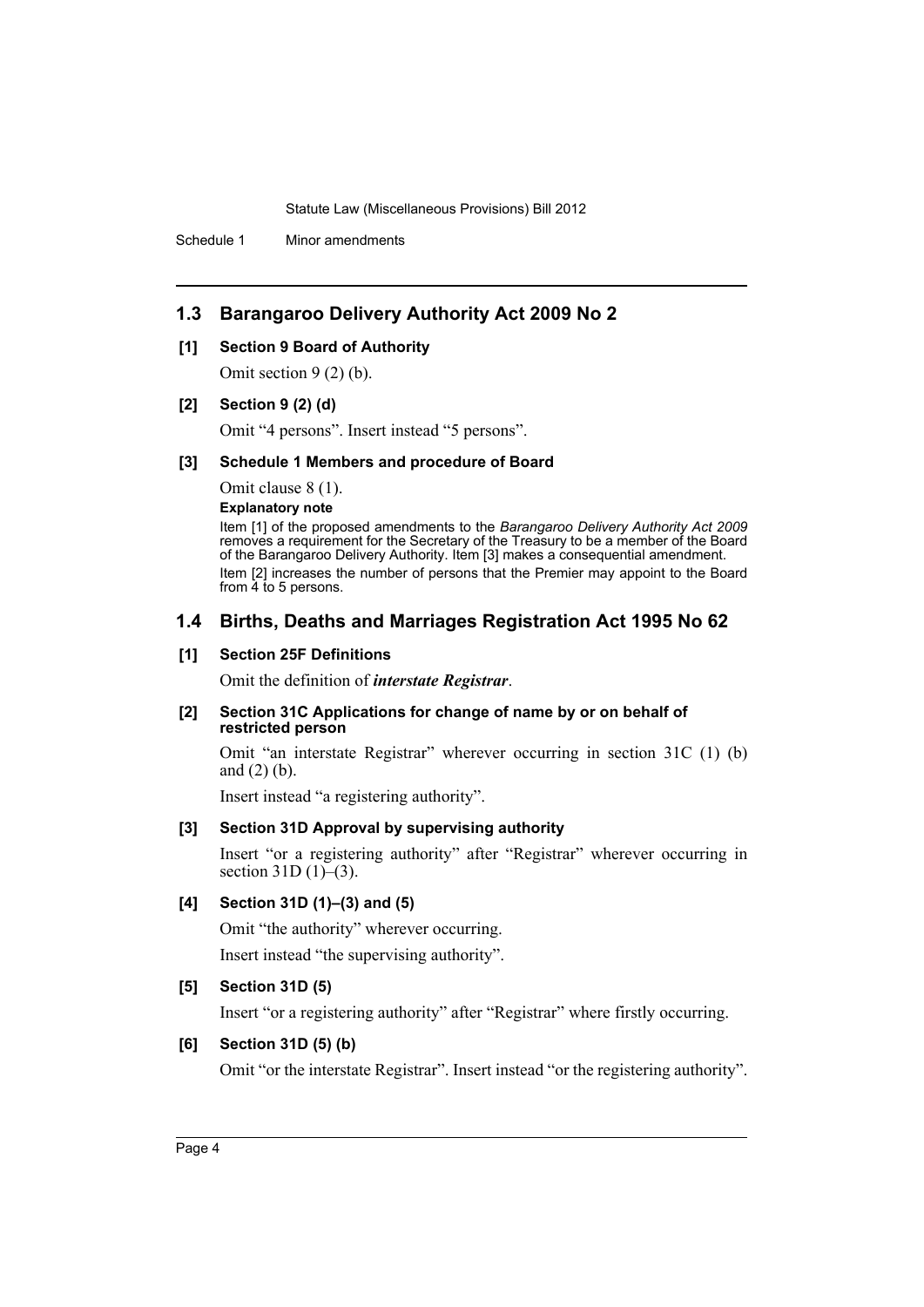Minor amendments **Schedule 1** and the state of the state 1 and the state of the Schedule 1

**[7] Section 31J Review by Administrative Decisions Tribunal of certain decisions under this Part**

Insert "or a registering authority" after "Registrar".

**[8] Section 31K Appeals from decisions of Mental Health Review Tribunal under this Part**

Insert "or a registering authority" after "Registrar" in section 31K (1).

**[9] Schedule 3 Savings, transitional and other provisions**

Insert after Part 7:

# **Part 8 Provisions consequent on enactment of Statute Law (Miscellaneous Provisions) Act 2012**

# **25 Reviews and appeals**

- (1) In this clause, *amending Act* means the *Statute Law (Miscellaneous Provisions) Act 2012*.
- (2) Sections 31J and 31K as amended by the amending Act extend to decisions in relation to the making of an application to a registering authority for a change of name that were made after the commencement of those sections and before the commencement of this clause.
- (3) For the purpose only of determining the period within which an application for a review may be made under section 31J, or an appeal may be made under section 31K, in relation to a decision referred to in subclause (2) that was made before the commencement of this clause, the decision is taken to have been made on the commencement of this clause.

#### **Commencement**

Items [1]–[6] of the amendments to the *Births, Deaths and Marriages Registration Act 1995* are taken to have commenced on the commencement of the *Births, Deaths and Marriages Registration Amendment (Change of Name) Act 2012*.

#### **Explanatory note**

Items [1], [2] and [6] of the proposed amendments to the *Births, Deaths and Marriages Registration Act 1995* (*the Act*) remove the definition of *interstate Registrar* from section 25F and change references to that term in sections 31C and 31D to references to a *registering authority*. The term *interstate Registrar* is not needed as it is defined in exactly the same way as the term *registering authority* in section 4 (1) of the Act.

Items [3], [5], [7] and [8] insert references to a registering authority in sections 31D, 31J and 31K of the Act where references to the Registrar (being the New South Wales Registrar of Births, Deaths and Marriages) already appear. Section 31C of the Act currently requires certain persons to obtain the consent of a supervising authority before making an application to the New South Wales Registrar or to an interstate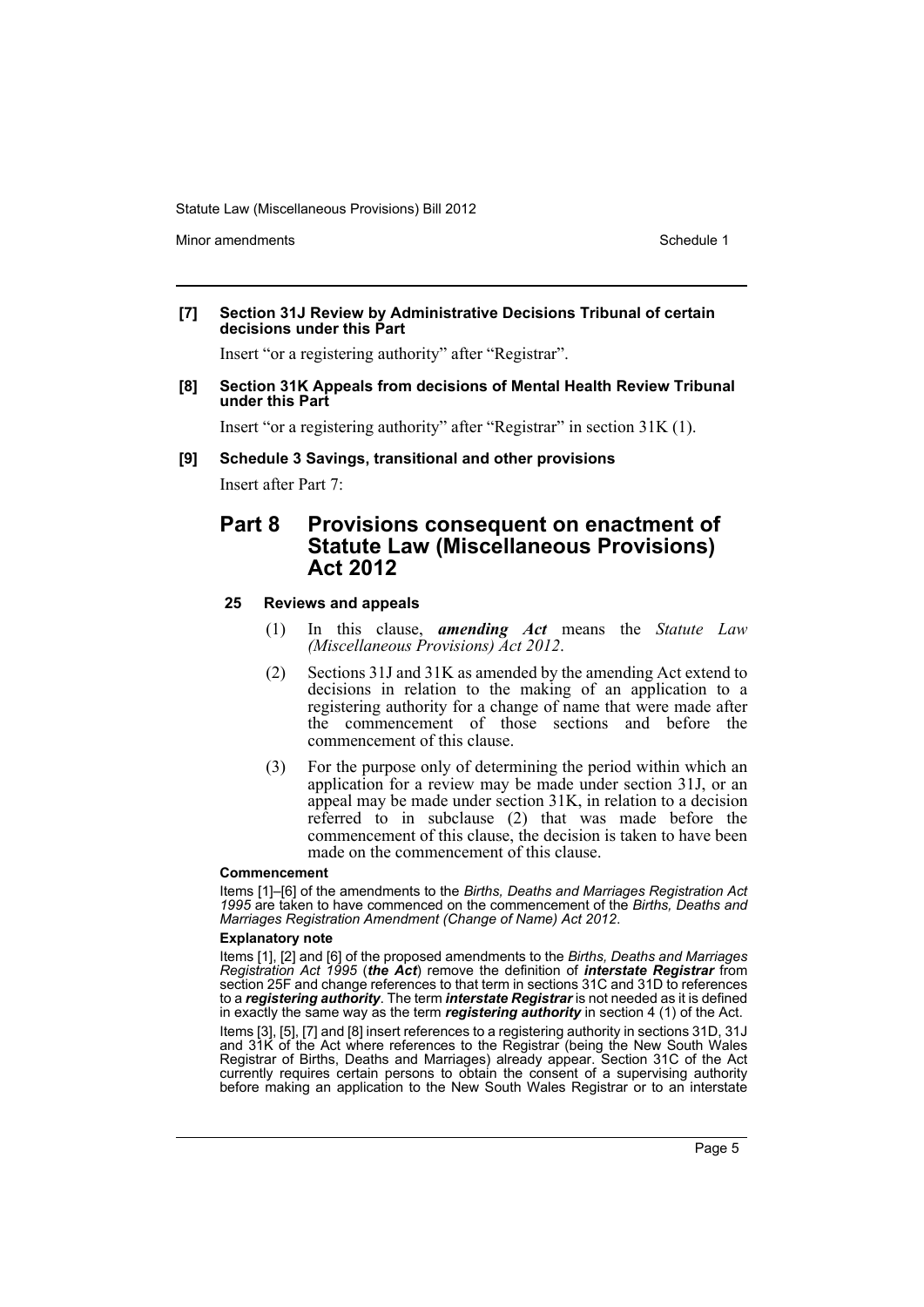Schedule 1 Minor amendments

Registrar for a change of name. The references to the interstate Registrar were inadvertently omitted from certain provisions of sections 31D, 31J and 31K of the Act which deal with the criteria for granting consent and provide appeal rights in relation to decisions to refuse consent.

Item [4] makes a consequential amendment.

Item [9] makes it clear that the amendments to sections 31J and 31K of the Act in relation to review and appeal rights extend to decisions made before the commencement of those amendments and provides that, in such a case, the period for making an application for the review of such a decision or appealing against it is to be determined as if the decision had been made on the commencement of the item.

# **1.5 Crimes Act 1900 No 40**

### **Section 93FA Possession, supply or making of explosives**

Omit section 93FA (3).

#### **Explanatory note**

The proposed amendment to the *Crimes Act 1900* corrects an oversight that occurred when the maximum penalty for an offence under section 93FA of the *Crimes Act 1900* was increased from imprisonment for 2 years to imprisonment for 3 years. Offences having a maximum penalty of imprisonment of more than 2 years are generally indictable offences. The proposed amendment omits a provision that states that the offence is a summary offence only. The *Criminal Procedure Act 1986* provides, on the basis that the offence concerned is an indictable offence, that the offence is to be dealt with summarily unless the prosecutor elects otherwise.

# **1.6 Environmental Planning and Assessment Act 1979 No 203**

#### **[1] Section 23G Joint regional planning panels**

Insert "or the Director-General" after "Minister" where firstly occurring in section 23G (2) (c).

#### **[2] Section 23G (2) (c)**

Insert "or the Director-General (as the case may be)" after "by the Minister".

#### **[3] Section 89C Development that is State significant development**

Omit "that is not declared under subsection (2)" from section 89C (3).

#### **[4] Section 98A Appeal concerning security**

Insert at the end of section 98A (1) (b):

or

(c) the failure or refusal of a council to release a security held by it that has been provided in accordance with a condition of a complying development certificate,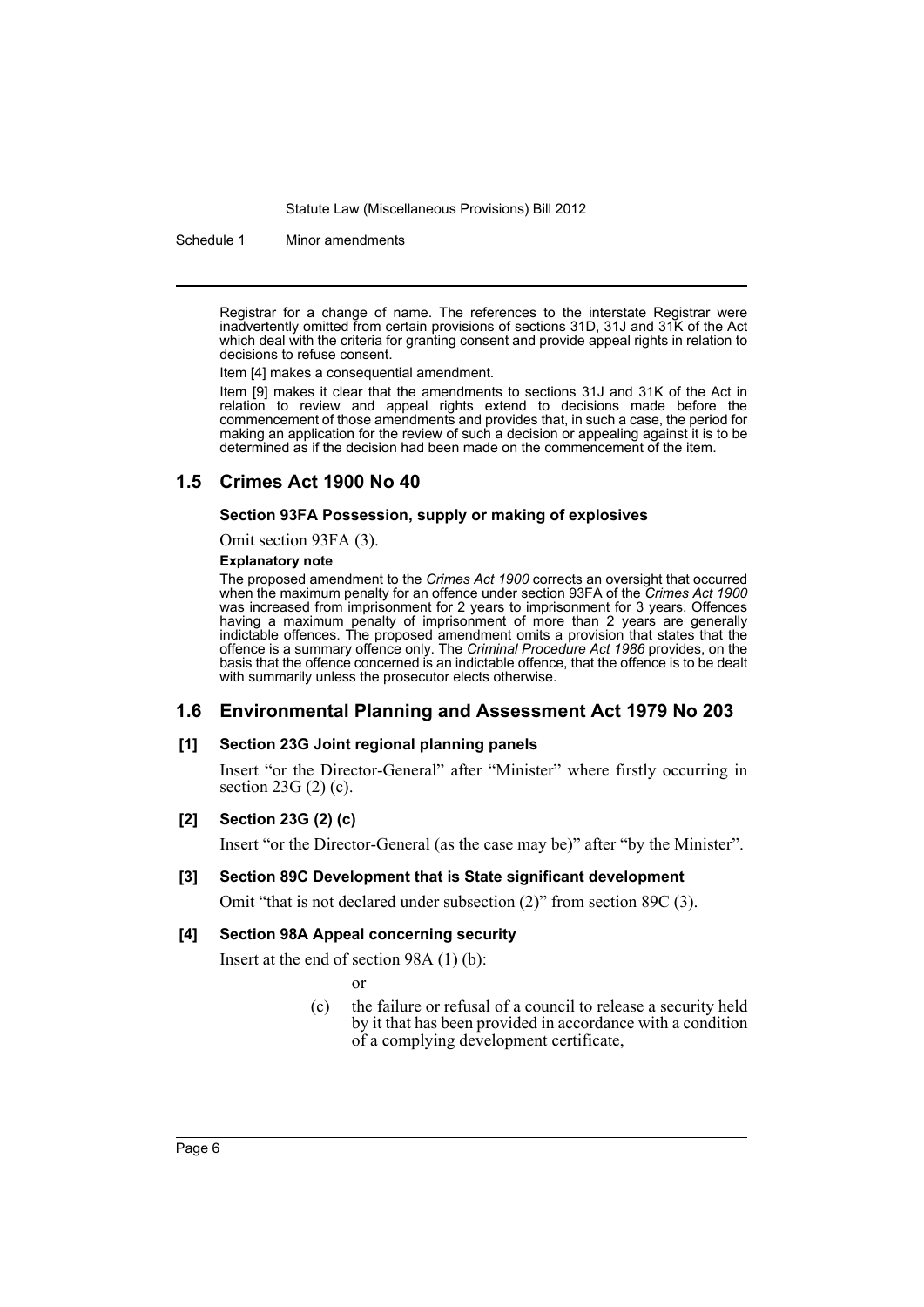Minor amendments **Schedule 1** and the state of the state 1 and the state of the Schedule 1

### **[5] Section 98A (3)**

Insert "or (c)" after "subsection (1) (b)".

#### **[6] Section 115ZI Modification of Minister's approval**

Insert ", and includes an approval granted on the determination of a staged infrastructure application" after "Part" in the definition of *Minister's approval* in section  $115\overline{Z}I(1)$ .

#### **Explanatory note**

Items [1] and [2] of the proposed amendments to the *Environmental Planning and Assessment Act 1979* (*the Act*) will enable joint regional planning panels to provide advice about planning or development matters or environmental planning instruments to the Director-General of the Department of Planning and Infrastructure, and not just to the Minister for Planning and Infrastructure (the *Minister*) as is currently the case.

Item [3] of the proposed amendments will enable the Minister to make an order declaring that the whole of particular development is State significant development (*SSD*) even if part of the development is already SSD under a State environmental planning policy.

Item [4] of the proposed amendments will enable a person who has provided security to a council in accordance with a condition of a complying development certificate to appeal to the Land and Environment Court if dissatisfied with the failure or refusal of the council to release the security. Item [5] makes a consequential amendment.

Item [6] of the proposed amendments is intended to remove any doubt that a provision of the Act under which the Minister may modify his or her approval of State significant infrastructure also enables the Minister to modify his or her approval of a staged infrastructure application under the Act.

# **1.7 Evidence (Audio and Audio Visual Links) Act 1998 No 105**

#### **Section 5 Application of Act**

Omit section 5 (6).

#### **Explanatory note**

The proposed amendment removes a redundant provision from the *Evidence (Audio and Audio Visual Links) Act 1998* dealing with the application to child detainees of provisions regulating the appearance of accused persons in court by audio visual link.

Those provisions formerly distinguished between child and adult detainees but were amended in 2007 to remove the distinction and provide the same rules for both adult and child detainees.

The redundant provision was previously required to make it clear that the adult detainee provisions did not apply to child detainees but is no longer required now that the provisions have been standardised for both children and adults.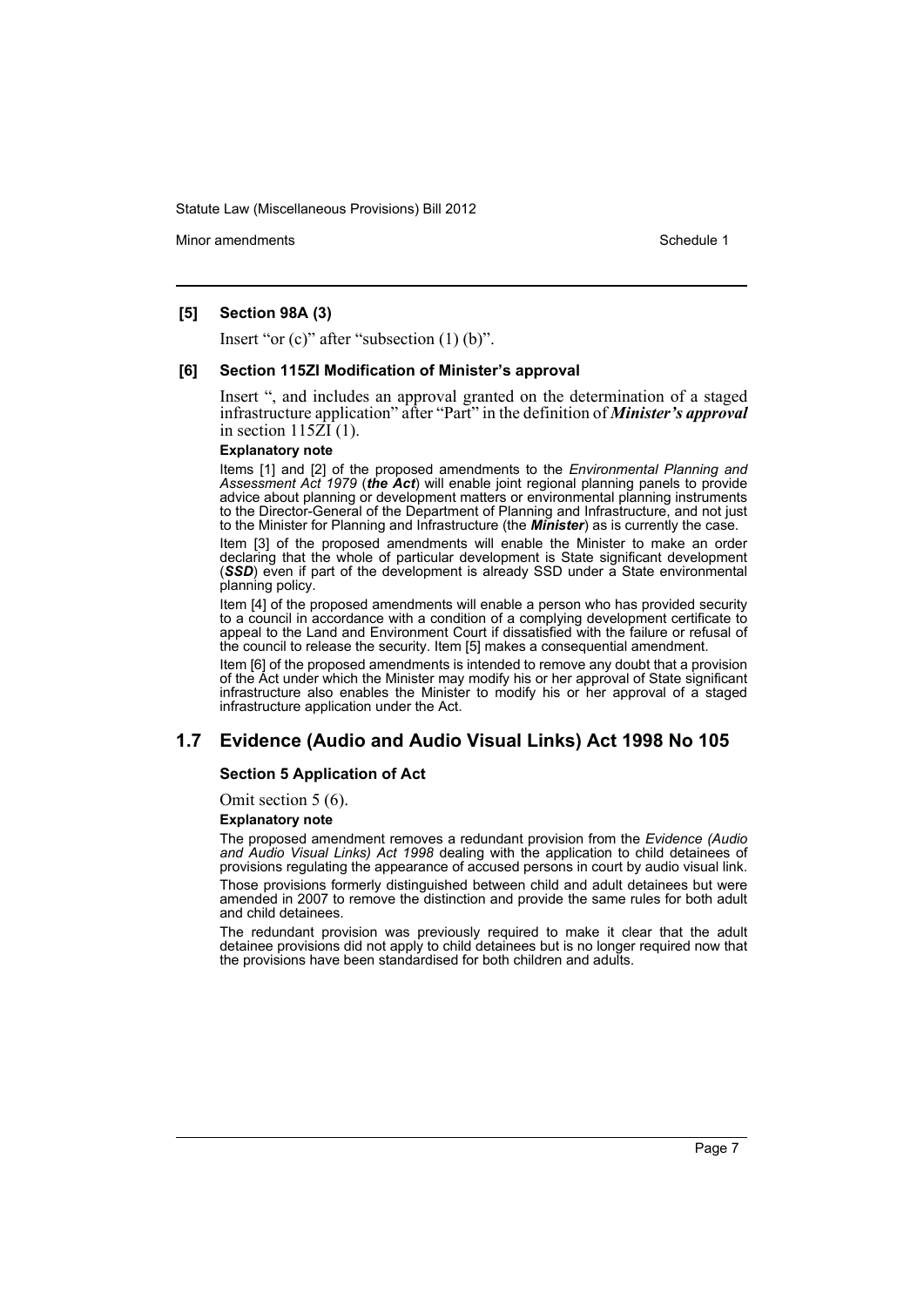Schedule 1 Minor amendments

# **1.8 Exhibited Animals Protection Act 1986 No 123**

#### **Section 27 Applications**

Insert after section 27 (3A) (g):

(h) any other matter that the Director-General considers relevant.

#### **Explanatory note**

The proposed amendment to the *Exhibited Animals Protection Act 1986* makes it clear that the Director-General of the Department of Trade and Investment, Regional Infrastructure and Services may, when considering an application for an authority under the Act, consider such other matters as the Director-General considers relevant in addition to the matters specified in section 27 (3A) of that Act.

# **1.9 Explosives Act 2003 No 39**

#### **[1] Section 36 Regulations**

Insert after section 36 (2) (a) (i):

(ia) the security clearances required to be held by persons who handle explosives or explosive precursors,

#### **[2] Section 36 (2A)**

Insert after section 36 (2):

(2A) Sections 13 and 24 apply in respect of any security clearances required to be held under the regulations in the same way as they apply in respect of licences.

#### **Explanatory note**

The proposed amendments to the *Explosives Act 2003* (*the Act*) relate to a proposal to rename "unsupervised handling licences", which are currently granted under the Act, as "security clearances". An unsupervised handling licence is more accurately described as a security clearance because it does not, by itself, authorise a person to handle explosives or explosive precursors. It enables a person to handle explosives or explosive precursors (unsupervised) under the authority of another licence granted under the Act. Unsupervised handling licences are granted only after appropriate police checks have been carried out.

Item [1] makes it clear that the regulations under the Act can provide for the security clearances to be held by persons who handle explosives or explosive precursors. The amendment is for avoidance of doubt only, as the Act already provides that the regulations may make provision for or with respect to the control and regulation of explosives and explosive precursors, including the handling of explosives or explosive precursors.

Item [2] provides that the current provisions of the Act relating to police check arrangements for licences, and appeals against licence decisions, apply to security clearances in the same way as they apply to licences. This ensures that the proposed change in name of unsupervised handling licences has no effect on existing arrangements for police checks and appeals.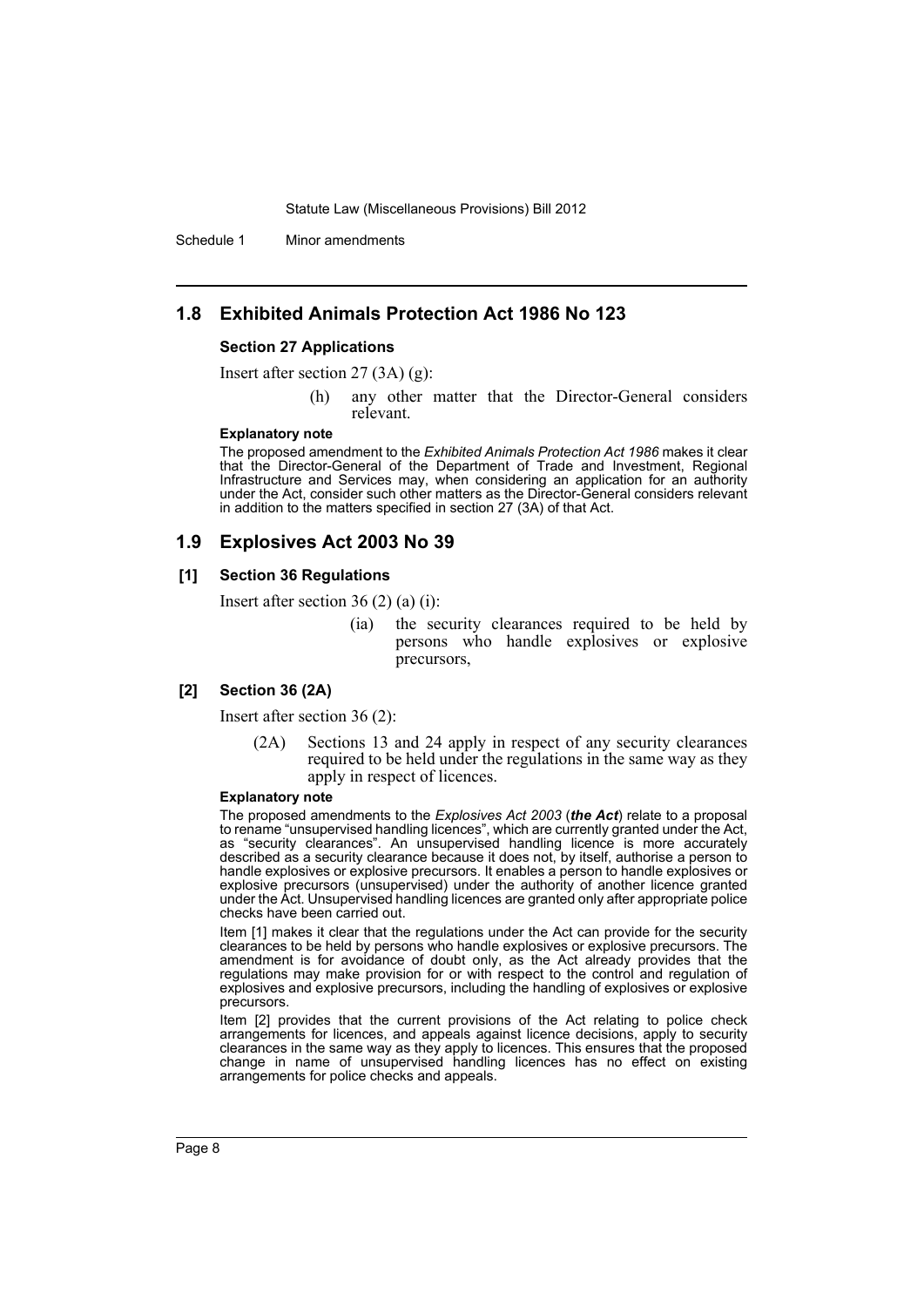Minor amendments **Schedule 1** and the state of the state 1 and the state of the Schedule 1

# **1.10 Firearms Act 1996 No 46**

### **[1] Section 4D Special provisions relating to imitation firearms**

Omit section 4D (1) (a). Insert instead:

(a) the Commissioner may not issue a licence authorising the possession or use of an imitation firearm (except to a firearms dealer) but may issue a permit authorising the possession or use of an imitation firearm,

#### **[2] Section 25 Surrender and seizure of firearms when licence surrendered or revoked**

Insert "A police officer is also authorised to seize the licence itself." after "in force." in section 25 (2).

### **[3] Section 30 General provisions relating to permits**

Insert "A police officer is also authorised to seize the permit itself." after "in force." in section 30 (7).

#### **Explanatory note**

Item [1] of the proposed amendments to the *Firearms Act 1996* removes regulatory duplication by enabling firearm dealers to possess or otherwise deal with imitation firearms under the authority of a firearms dealer licence rather than having to obtain a separate permit for imitation firearms. The amendment also resolves an anomaly with section 43 of the Act which prohibits a firearms dealer from possessing firearms (which includes imitation firearms) unless authorised to do so by a firearms dealer licence.

Items [2] and [3] of the proposed amendments authorise police officers to seize licences and permits that are suspended or revoked or have otherwise ceased to be in force. The Act currently requires a person, if his or her licence or permit is suspended, revoked or otherwise ceases to be in force, to surrender any firearms in the person's possession along with the licence or permit. However, police officers are currently only authorised to seize the person's firearms.

# **1.11 Fisheries Management Act 1994 No 38**

#### **[1] Section 163 Grant of aquaculture lease**

Omit "in the Gazette and in a newspaper circulating in the area in which the land is situated," from section 163  $(\overline{7A})$  (a).

Insert instead "in the Gazette and on the website of the Department".

#### **[2] Section 170 Lessee may fence leased area in certain cases**

Insert after section 170 (5):

(5A) A reference in this section to a fence on a leased area includes (but is not limited to) a reference to a barrier or other structure located in or on the area to prevent, or dissipate the force of, waves entering the area.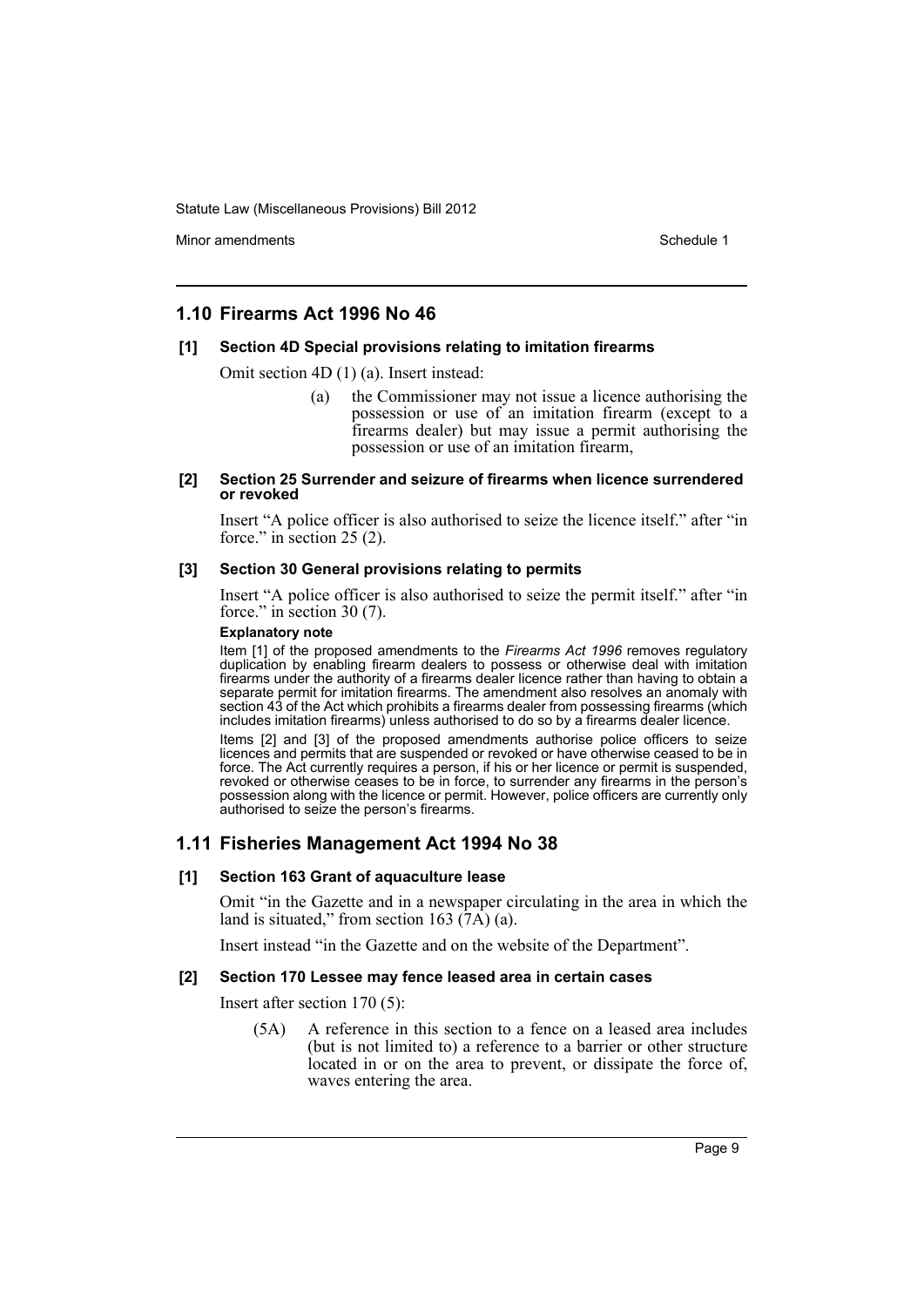Schedule 1 Minor amendments

#### **[3] Section 177 Power of Minister to cancel leases in certain cases**

Insert "or no aquaculture is being undertaken in the area" after "was granted" in section 177 $(1)$  (a).

#### **[4] Section 191 Regulations**

Insert after section 191 (m):

(m1) applications and eligibility for, and subdivisions, transfers or other dealings involving, aquaculture leases,

#### **Explanatory note**

Item [1] of the proposed amendments to the *Fisheries Management Act 1994* (*the Act*) provides for a notice of an application for an aquaculture lease to be published in the Gazette and on the website of the Department of Trade and Investment, Regional Infrastructure and Services instead of in the Gazette and a newspaper circulating locally (as is currently the case).

Item [2] of the proposed amendments makes it clear that the Minister may authorise the use of fencing in the leased area of an aquaculture lease for the purpose of creating a wave barrier.

Item [3] of the proposed amendments makes it clear that the Minister may cancel an aquaculture lease if no aquaculture is being undertaken in the leased area.

Item [4] of the proposed amendments makes it clear that the regulations may make provision for or with respect to applications and eligibility for, and subdivisions, transfers or other dealings involving, aquaculture leases.

# **1.12 Health Care Complaints Act 1993 No 105**

#### **[1] Section 4 Definitions**

Omit "and nursing services" from paragraph (a) of the definition of *health service*.

Insert instead ", nursing and midwifery services".

### **[2] Section 4, definition of "health service"**

Omit paragraphs (i) and (j). Insert instead:

- (i) services provided in connection with Aboriginal and Torres Strait Islander health practices and medical radiation practices,
- (j) Chinese medicine, chiropractic, occupational therapy, optometry, osteopathy, physiotherapy, podiatry and psychology services,
- (j1) optical dispensing, dietitian, massage therapy, naturopathy, acupuncture, speech therapy, audiology and audiometry services,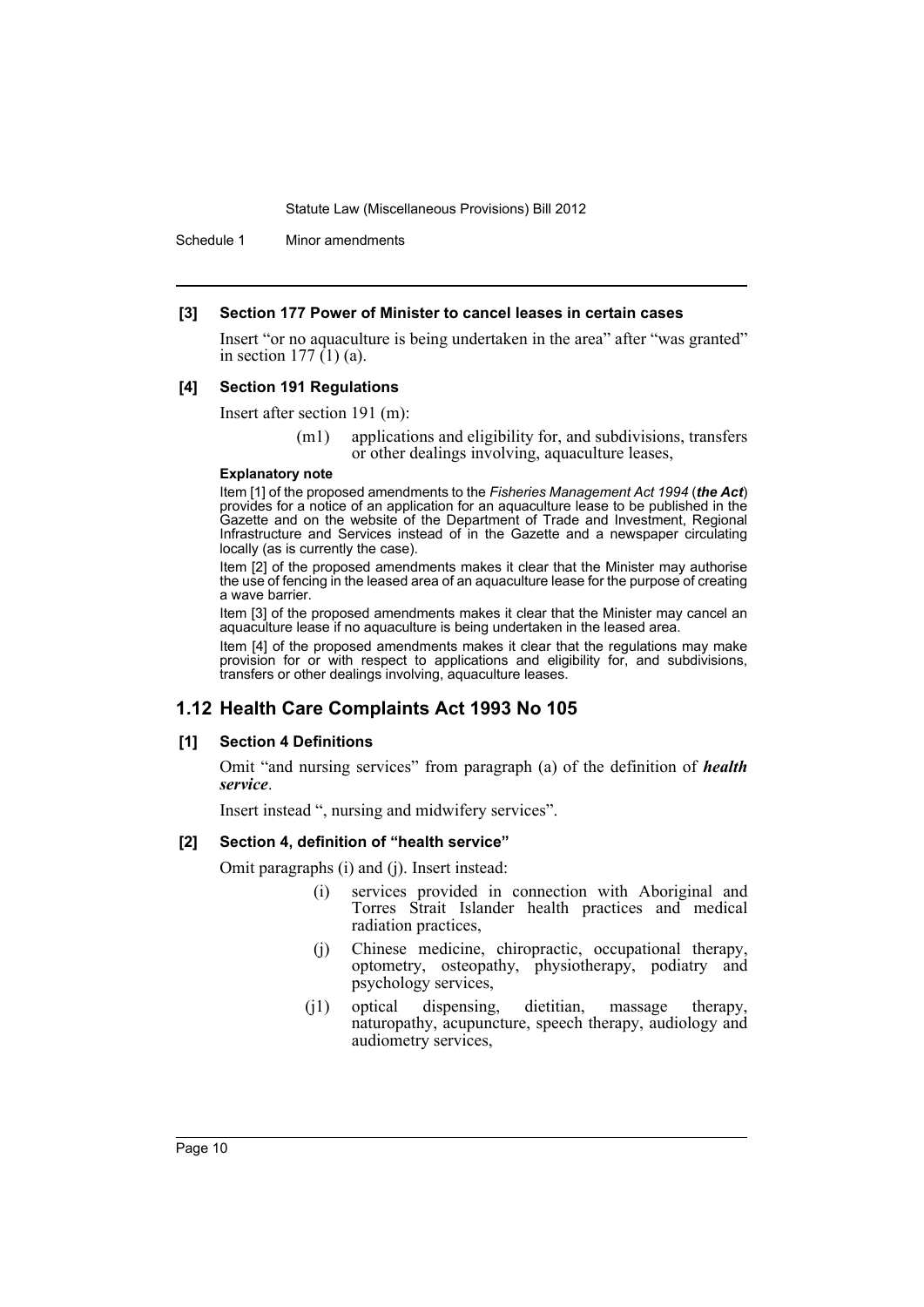Minor amendments **Schedule 1** and the state of the state 1 and the state of the Schedule 1

#### **Commencement**

Item [2] of the amendments to the *Health Care Complaints Act 1993* (*the Act*) commences, or is taken to have commenced, on 1 July 2012.

#### **Explanatory note**

Item [1] of the proposed amendments to the Act amends the definition of *health service* to reflect that nursing services are recognised as distinct from midwifery services under the *Health Practitioner Regulation National Law (NSW)*, which commenced on 1 July 2010.

Item [2] updates the terminology in the definition of *health service* in the Act to make its language consistent with the terminology in the *Health Practitioner Regulation National Law (NSW)*.

# **1.13 Health Records and Information Privacy Act 2002 No 71**

#### **[1] Section 4 Definitions**

Omit "and nursing services" from paragraph (a) of the definition of *health service* in section 4 (1).

Insert instead ", nursing and midwifery services".

### **[2] Section 4 (1), definition of "health service"**

Omit paragraphs (i) and (j). Insert instead:

- (i) services provided in connection with Aboriginal and Torres Strait Islander health practices and medical radiation practices,
- (j) Chinese medicine, chiropractic, occupational therapy, optometry, osteopathy, physiotherapy, podiatry and psychology services,
- (j1) optical dispensing, dietitian, massage therapy, naturopathy, acupuncture, speech therapy, audiology and audiometry services,

#### **Commencement**

Item [2] of the amendments to the *Health Records and Information Privacy Act 2002* (*the Act*) commences, or is taken to have commenced, on 1 July 2012.

#### **Explanatory note**

Item [1] of the proposed amendments to the Act amends the definition of *health service* to reflect that nursing services are recognised as distinct from midwifery services under the *Health Practitioner Regulation National Law (NSW)*, which commenced on 1 July 2010.

Item [2] updates the terminology in the definition of *health service* in the Act to make its language consistent with the terminology in the *Health Practitioner Regulation National Law (NSW)*.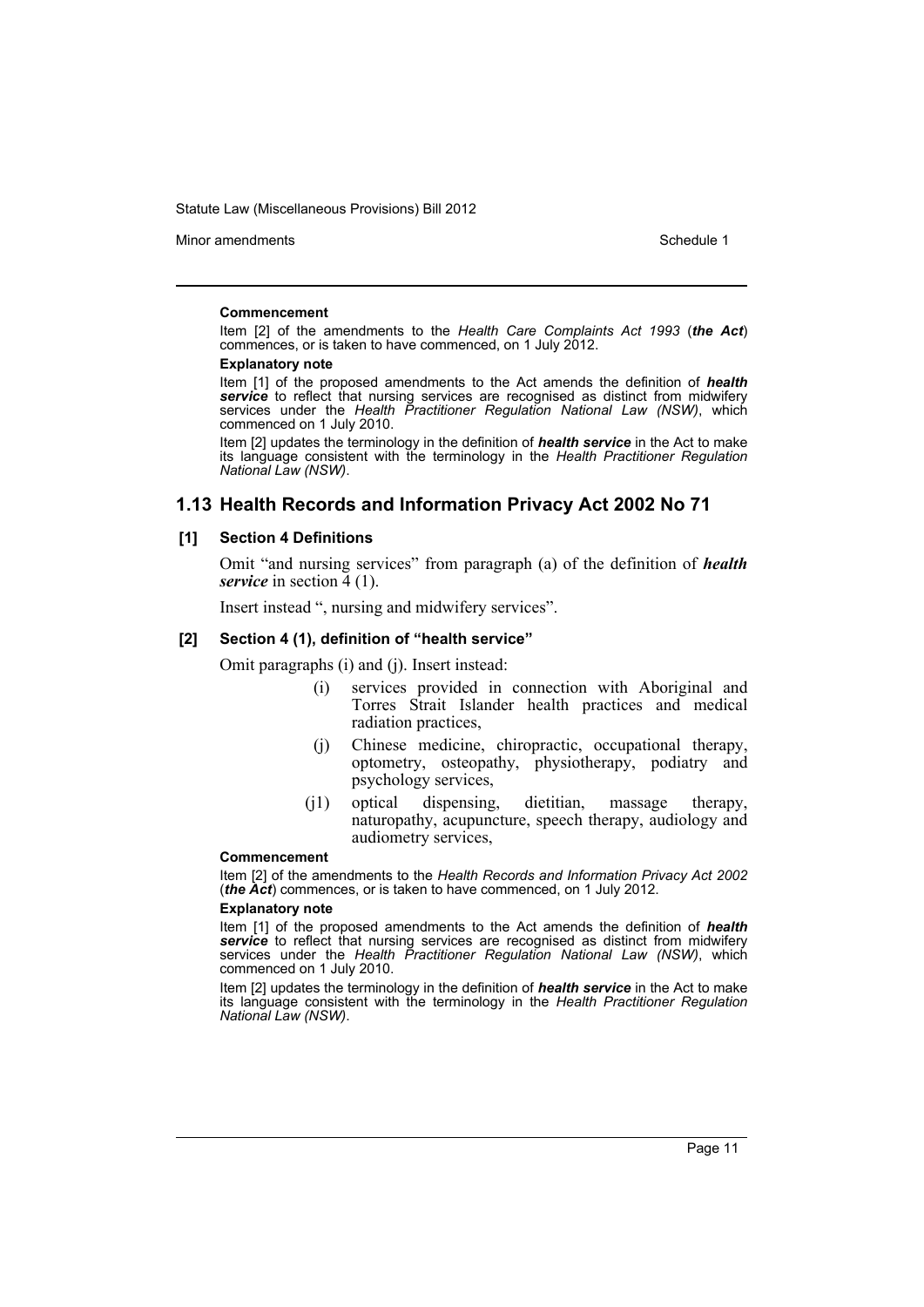Schedule 1 Minor amendments

# **1.14 Health Services Act 1997 No 154**

#### **Section 116 Employment of staff generally**

Omit "health support services" from section 116 (1) (d).

Insert instead "services".

#### **Explanatory note**

The proposed amendment to the *Health Services Act 1997* is consequential on the amendment of sections 126B and 126G of the *Health Services Act 1997* by the *Health Services Amendment (Local Health Networks) Act 2010*.

# **1.15 Heritage Act 1977 No 136**

#### **Section 37 Action by Heritage Council on Minister's decision**

Insert after section 37 (3):

(4) Publication in the Gazette before 24 March 2012 of the Minister's decision to direct a listing on the State Heritage Register is (for the purposes of this section) deemed to be (and always to have been) publication in the Gazette of notice of the listing.

#### **Explanatory note**

The proposed amendment to the *Heritage Act 1977* removes any doubt that items listed on the State Heritage Register before 24 March 2012 are validly listed, despite a technical error that may have occurred in the form of words used to give notice of the listing.

# **1.16 Home Building Act 1989 No 147**

**[1] Sections 20 (1), (3) and (6), 25 (1) and (3), 31 and 40 (1), (2), (2A), (2B), (2E), (3) and (4)**

Omit "reject" wherever occurring. Insert instead "refuse".

**[2] Sections 20 (6) (a), 40 (2B) and 51 (2) (d)**

Omit "rejected" wherever occurring. Insert instead "refused".

#### **[3] Section 40 Renewal or restoration of authorities**

Omit section 40 (2) (a).

#### **[4] Section 48K Jurisdiction of Tribunal in relation to building claims**

Omit section 48K (7). Insert instead:

(7) The Tribunal does not have jurisdiction in respect of a building claim arising from a breach of a statutory warranty implied under Part 2C if the date on which the claim is lodged is after the end of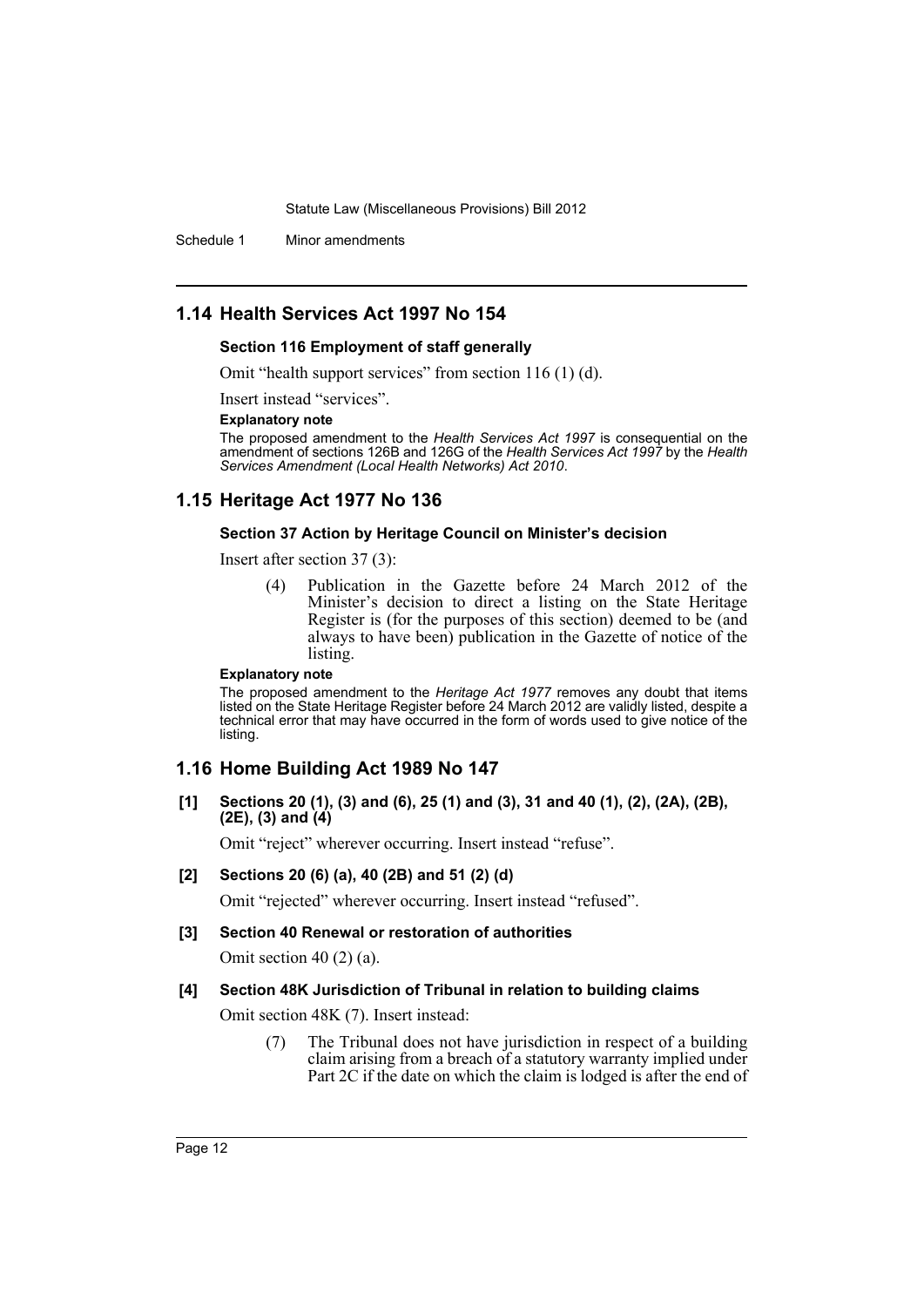Minor amendments **Schedule 1** and the state of the state 1 and the state of the Schedule 1

the period within which proceedings for a breach of the statutory warranty must be commenced (as provided by section 18E).

#### **[5] Sections 56 (k) and 57 (g)**

Omit "rejecting" wherever occurring. Insert instead "refusing".

#### **[6] Schedule 4 Savings and transitional provisions**

Insert at the end of clause 116:

- (2) A provision included in an insurance contract for the purpose of giving effect to clause 53 (3) of the *Home Building Regulation 1997* is taken to be modified to the extent necessary to give effect to clause 63 (3) of the *Home Building Regulation 2004* as amended by the amending Act.
- (3) The modification of a provision of an insurance contract effected by this clause is taken to have had effect from the commencement of the contract concerned.
- (4) The amendment by the amending Act of clause 63 of the *Home Building Regulation 2004* (the *clause 63 amendment*) is taken to have had effect from the commencement of that Regulation. Clause 53 of the *Home Building Regulation 1997* is taken to have been amended (from its commencement) to the same effect as the clause 63 amendment.
- (5) Nothing in this clause affects the liability of an insurer for a claim that was made under a policy of insurance before the date of assent to the amending Act, whether or not the claim was finalised before that date.
- (6) For the purposes of this clause, a claim for a loss was not made under a policy of insurance merely because the insurer is taken to have been notified of that loss by operation of clause 63 (3) of the *Home Building Regulation 2004*, clause 53 (3) of the *Home Building Regulation 1997* or a provision included in an insurance contract for the purpose of giving effect to either of those clauses.

#### **Commencement**

Item [6] of the amendments to the *Home Building Act 1989* commences on the date of assent to this Act.

#### **Explanatory note**

Items [1], [2] and [5] of the proposed amendments to the *Home Building Act 1989* make the language of the licensing and certification provisions of that Act consistent with the language of the relevant provisions of the *Licensing and Registration (Uniform Procedures) Act 2002*. The *Licensing and Registration (Uniform Procedures) Act 2002* is the Act that applies uniform procedures to various licensing and registration schemes under the *Home Building Act 1989*.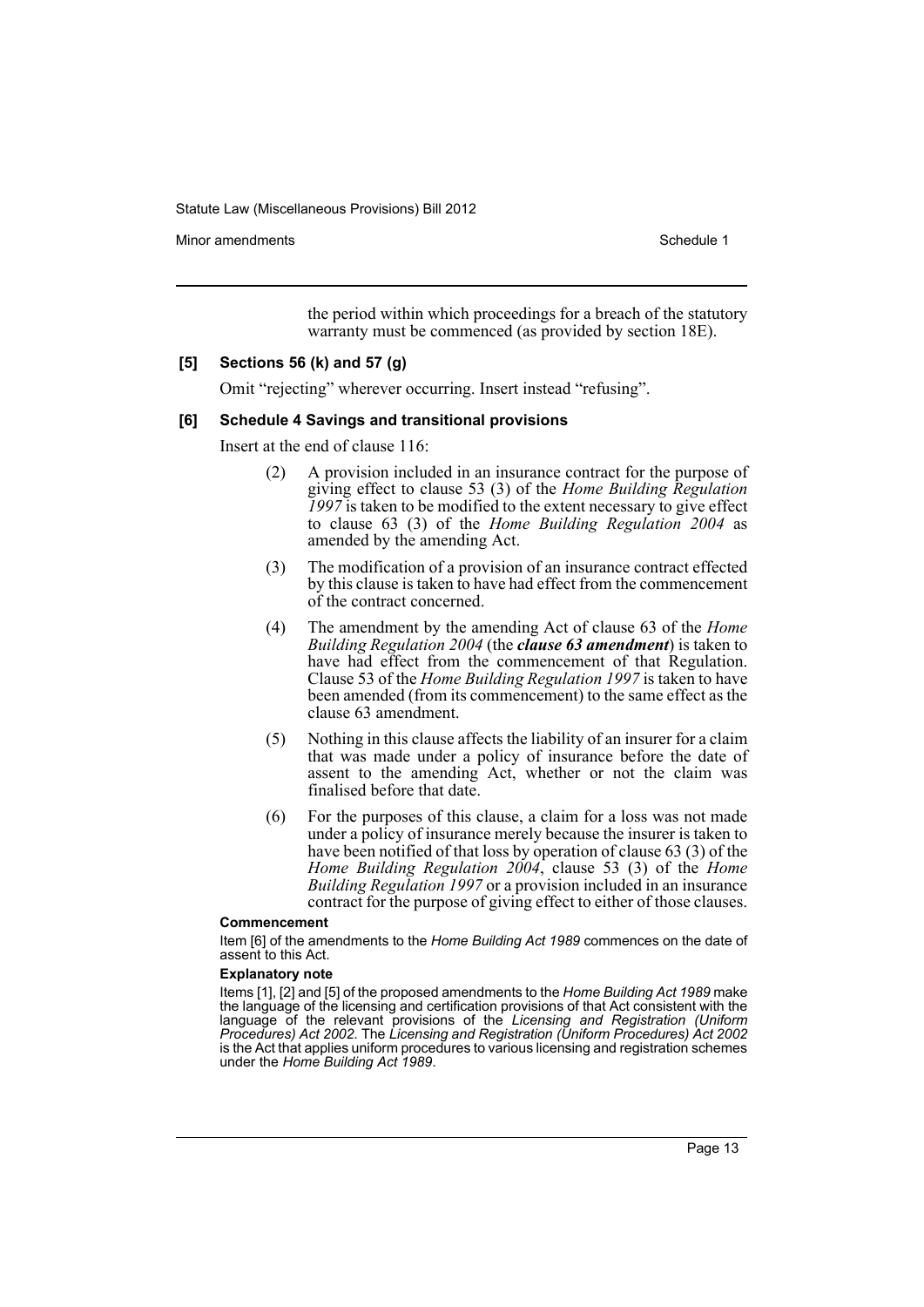Schedule 1 Minor amendments

Item [3] of the proposed amendments deletes a ground for rejecting an application under that Act because the ground concerns one of the aspects of the application process that has been transferred from that Act to the *Licensing and Registration (Uniform Procedures) Act 2002*. The deleted ground is a vestige of the application scheme under the *Home Building Act 1989* prior to the introduction of the licensing and registration (uniform procedures) scheme and is now redundant.

Item [4] of the proposed amendments aligns the period for the making of a claim in the Consumer, Trader and Tenancy Tribunal in respect of a breach of a statutory warranty under the *Home Building Act 1989* with the period within which proceedings for the breaching of a statutory claim must be brought. The amendment is consequential on amendments made in 2011 that caused the periods to become misaligned.

Item [6] of the proposed amendments makes it clear that an existing transitional provision that operates to extend an amendment made in 2011 to policies of insurance written before the amendment commenced is not limited to policies written under the *Home Building Regulation 2004* (the *2004 Regulation*) and applies also to earlier policies written under the *Home Building Regulation 1997* (the *1997 Regulation*). The 2004 Regulation replaced the 1997 Regulation under the staged repeal program.

# **1.17 Interpretation Act 1987 No 15**

### **[1] Section 30B Effect of amendment of instrument by an Act**

Omit "a statutory rule". Insert instead "an instrument".

# **[2] Section 30B**

Omit "another statutory rule". Insert instead "another instrument".

#### **[3] Section 30C Automatic repeal of amending Acts that have commenced**

Omit "an item" from paragraph (b) of the definition of *amending Act* in section 30C (1).

Insert instead "a provision".

# **[4] Section 30C (1), paragraph (b) of the definition of "amending Act"**

Insert "apart from ancillary provisions" after "other provisions".

#### **[5] Section 49 Delegation of functions**

Insert "by or" after "is delegated" in section 49 (8).

#### **[6] Section 49 (8) (b)**

Omit the paragraph. Insert instead:

(b) the person for the time being occupying or acting in the office concerned is taken to be the delegator or delegate (as the case requires).

#### **Explanatory note**

Items [5] and [6] of the proposed amendments to the *Interpretation Act 1987* confirm existing case law to the effect that a delegation by an office holder generally continues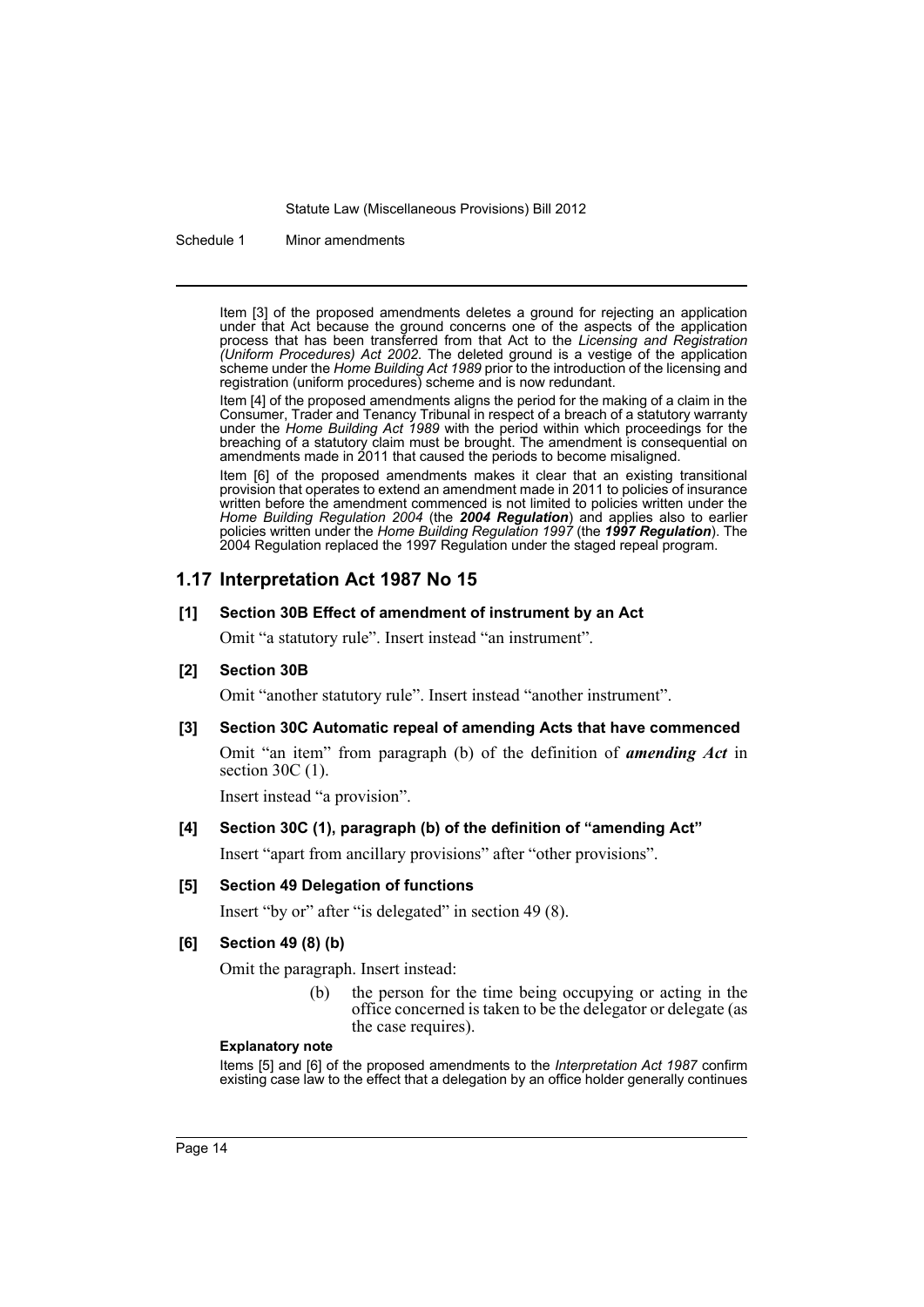Minor amendments **Schedule 1** and the state of the state 1 and the state of the Schedule 1

to have effect even though the person who made the delegation has ceased to hold the relevant office. Like other provisions in the *Interpretation Act 1987*, this provision will apply to a particular Act or instrument, except in so far as the contrary intention appears in that Act or instrument.

Items [1] and [2] of the proposed amendments ensure that the amendment by an Act of any statutory instrument (not just a regulation or other statutory rule) does not prevent its later amendment or repeal by a later statutory instrument.

Items [3] and [4] of the proposed amendments are technical amendments clarifying the automatic repeal of amending Acts after their commencement.

# **1.18 Liquor Act 2007 No 90**

#### **[1] Section 144C Committing a prescribed offence**

Insert at the end of section 144C (1) (b):

, or

(c) a penalty notice enforcement order under the *Fines Act 1996* is made against the person in respect of the offence.

### **[2] Section 144C (2)**

Omit the subsection. Insert instead:

- (2) However, if:
	- (a) the conviction is overturned on appeal, or
	- (b) the person elects, after an amount is paid under the penalty notice, to have the offence dealt with by a court, or
	- (c) the penalty notice, or the penalty notice enforcement order to the extent that it applies to the penalty notice, is withdrawn or annulled,

any strike based on the conviction, penalty notice or enforcement order is revoked and any remedial action taken as the result of the strike ceases to have effect.

#### **[3] Schedule 1 Savings and transitional provisions**

Insert after Part 7:

# **Part 8 Provisions consequent on enactment of Statute Law (Miscellaneous Provisions) Act 2012**

# **34 Operation of amendments to Part 9A**

(1) The amendment made by the amending Act to section 144C (1) applies to a penalty notice enforcement order that is made after the commencement of the amending Act whether or not the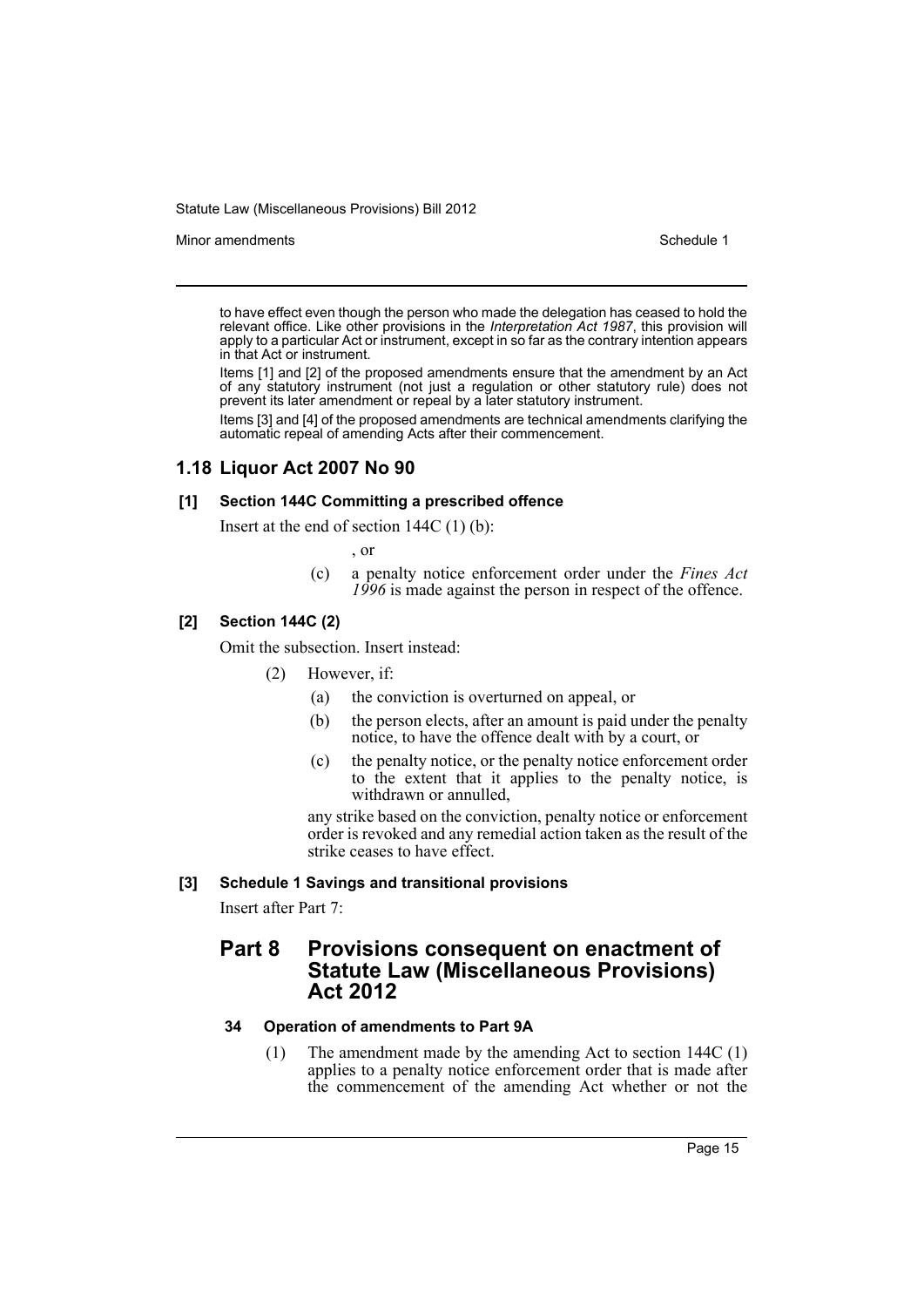Schedule 1 Minor amendments

prescribed offence in respect of which the order is made was committed before or after that commencement.

- (2) Section 144C (2), as substituted by the amending Act, extends to strikes that have been incurred before the commencement of the amending Act.
- (3) In this clause, *amending Act* means the *Statute Law (Miscellaneous Provisions) Act 2012*.

#### **Explanatory note**

Under Part 9A of the *Liquor Act 2007*, a strike is or may be incurred in relation to a liquor licence under the 3 strikes disciplinary system if the licensee or manager of the premises to which the licence relates commits an offence specified in that Part. For the purposes of that Part, an offence is committed if a court convicts the person for the offence or an amount is paid under a penalty notice in respect of the offence. Part 9A also provides that, if the conviction is overturned on appeal, any strike based on the conviction is revoked and any remedial action taken as a result of the strike (for example, imposition of licence conditions) ceases to have effect.

Item [1] of the proposed amendments provides that an offence for the purposes of Part 9A of the *Liquor Act 2007* is also committed if a penalty notice enforcement order under the *Fines Act 1996* is made in respect of the offence. Such enforcement orders may be made by the State Debt Recovery Office generally if the amount under a penalty notice is not paid or the person alleged to have committed the offence has not elected to have the matter dealt with by a court. Item [3] provides that the amendment made by item [1] will only apply to penalty notice enforcement orders made after the commencement of the amendment.

Item [2] of the proposed amendments provides that, if a person elects, after paying an amount under a penalty notice for an offence, to have the matter dealt with by a court or if a penalty notice or enforcement order issued or made in respect of the offence is withdrawn or annulled, then any strike based on the penalty notice or enforcement order will be revoked and any remedial action taken as a result of the strike will cease to have effect. Item [3] provides that the amendment made by item [2] extends to strikes that have already been incurred.

# **1.19 Motor Vehicle Repairs Act 1980 No 71**

### **[1] Long title**

Omit "and loss assessors".

#### **[2] Section 66 Education and Research Fund**

Omit "or loss assessors' work" from section 66 (2) (b).

#### **Explanatory note**

The proposed amendments to the *Motor Vehicle Repairs Act 1980* remove references to the scheme relating to licensing of loss assessors, which, as a consequence of amendments by the *Regulatory Reduction Act 1996*, no longer exists.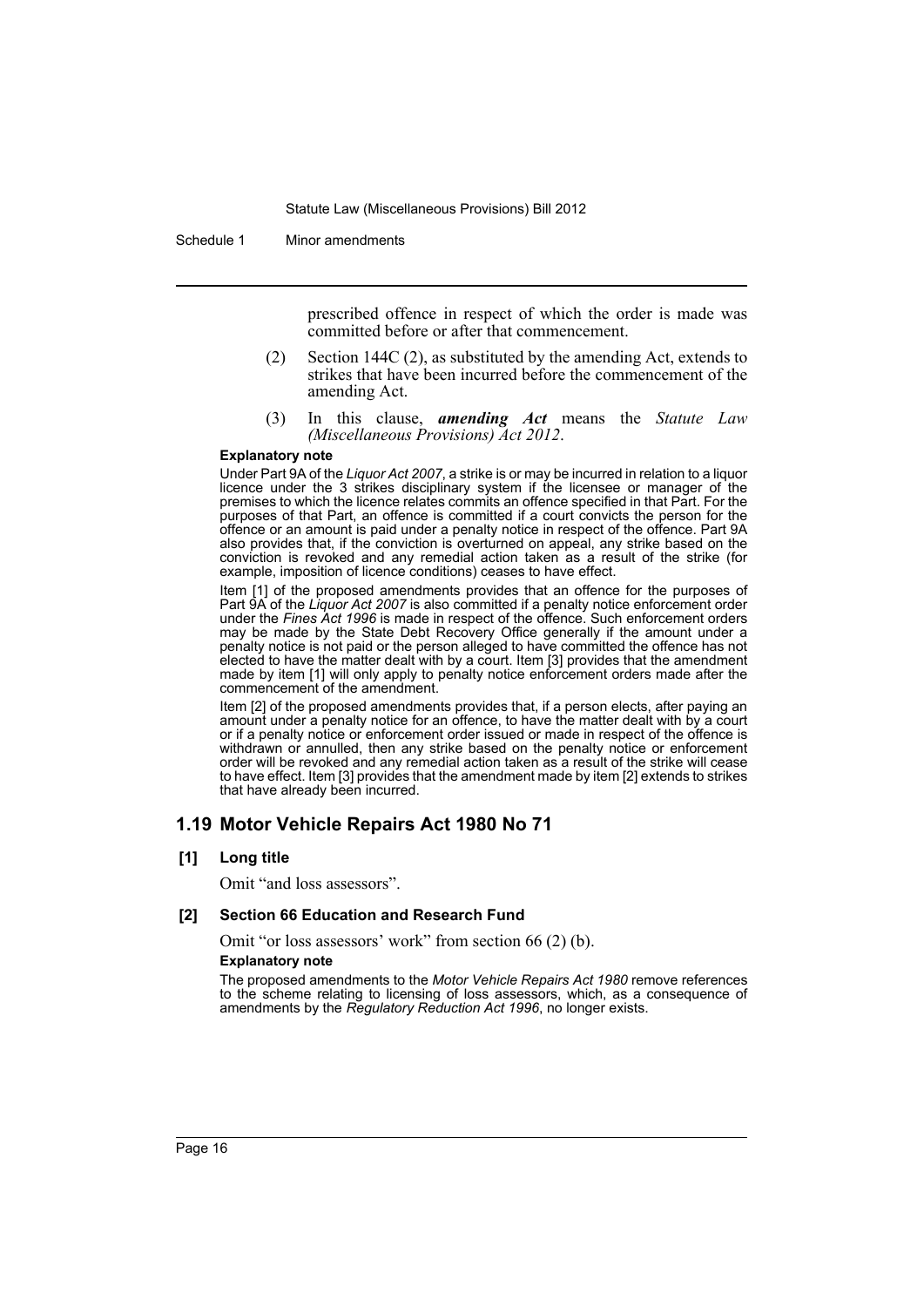Minor amendments **Schedule 1** and the state of the state 1 and the state of the Schedule 1

# **1.20 Motor Vehicles Taxation Act 1988 No 111**

### **Schedule 1 Motor vehicle tax for 2010**

Omit "\$594" from clause 5. Insert instead "\$564".

#### **Commencement**

The amendment to the *Motor Vehicles Taxation Act 1988* is taken to have commenced on 1 July 2010.

#### **Explanatory note**

The proposed amendment to the *Motor Vehicles Taxation Act 1988* reduces the amount of motor vehicle tax payable in relation to certain motor lorries exceeding 2,500 kg by \$30. The amount of the tax was increased by \$30 in error on 1 July 2010. However, this increase has never been charged. Accordingly, the proposed amendment is taken to have commenced on 1 July 2010.

### **1.21 National Parks and Wildlife Act 1974 No 80**

#### **[1] Section 21 Delegation**

Insert after section 21 (1) (c1):

- (c2) the Chairperson of the Environment Protection Authority, or
- (c3) a member of staff of the Office of the Environment Protection Authority, or

### **[2] Section 21 (2) (b1) and (b2):**

Insert after section 21 (2) (b):

- (b1) the Chairperson of the Environment Protection Authority, or
- (b2) a member of staff of the Office of the Environment Protection Authority, or

### **[3] Section 192 Penalty notice for certain offences**

Insert after paragraph (b) of the definition of *prescribed person* in section 192 $(1)$ :

- (b1) the Chairperson of the Environment Protection Authority, or
- (b2) a member of staff of the Office of the Environment Protection Authority, or

#### **Explanatory note**

The proposed amendments to the *National Parks and Wildlife Act 1974* (the *NPW Act*) are necessary to enable the head and staff of the newly established Office of the Environment Protection Authority to continue to exercise functions formerly exercised by those staff as members of staff of the Department of Premier and Cabinet.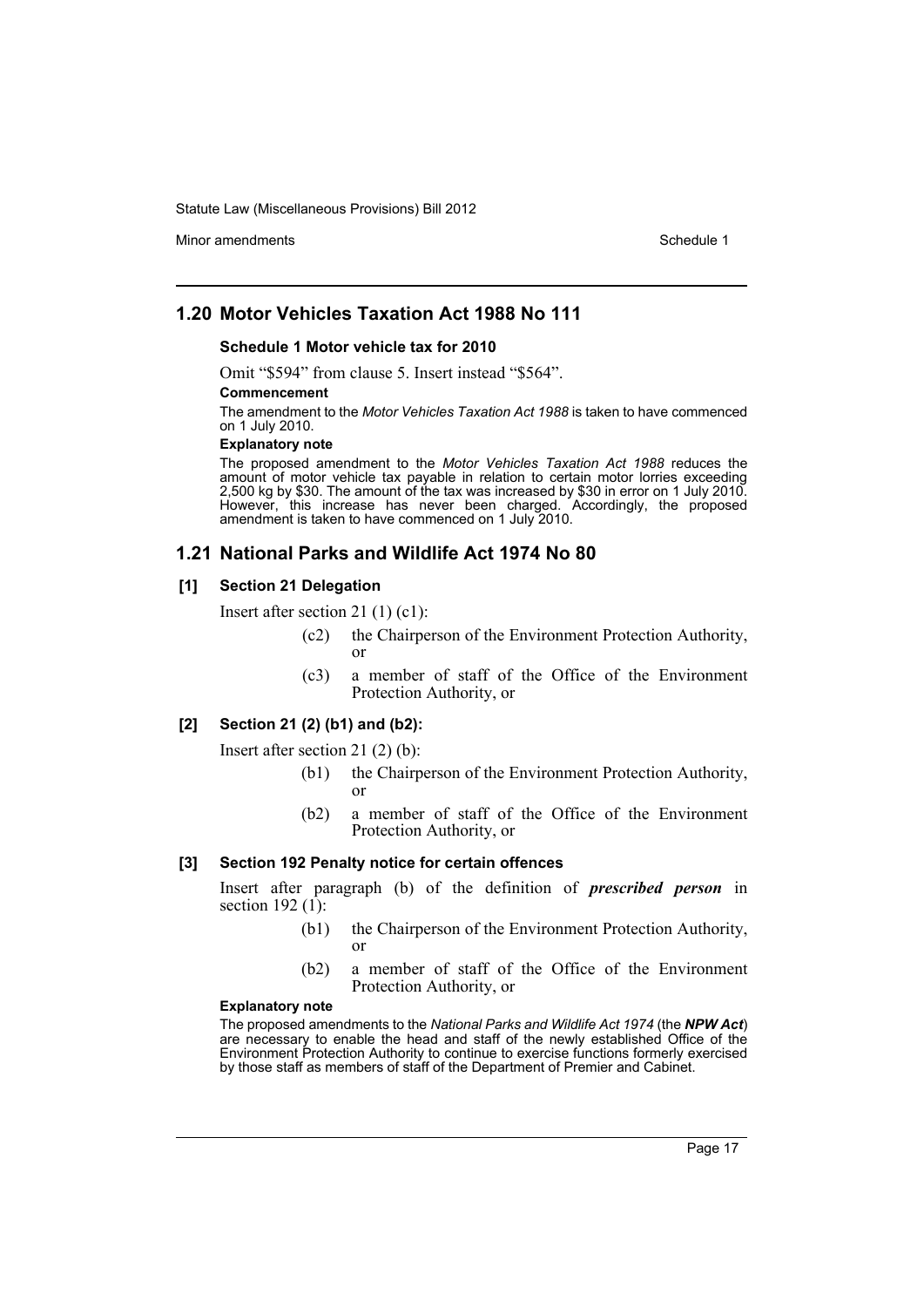Schedule 1 Minor amendments

Items [1] and [2] of the proposed amendments enable the Minister and the Director-General of the Department of Premier and Cabinet to delegate their functions under the NPW Act to the head and members of staff of the Office of the Environment Protection Authority.

Item [3] of the proposed amendments enables the head and members of staff of the Office of the Environment Protection Authority to issue penalty notices for certain offences under the NPW Act or the *Threatened Species Conservation Act 1995*.

# **1.22 Petroleum (Onshore) Act 1991 No 84**

#### **[1] Section 11 Making of applications for petroleum titles**

Insert ", facsimile or electronically" after "post".

#### **[2] Section 11**

Insert ", or may be made electronically as approved by the Director-General" after "Director-General".

#### **[3] Section 69D Matters for which access arrangement to provide**

Omit "the NSW Minerals Council" wherever occurring in section 69D (1A) and (2A).

Insert instead "Australian Petroleum Production and Exploration Association Limited".

#### **Explanatory note**

Items [1] and [2] of the proposed amendments to the *Petroleum (Onshore) Act 1991* allow applications for petroleum titles to be delivered or forwarded to the Director-General of the Department of Trade and Investment, Infrastructure and Services by facsimile or electronically, or made electronically as approved by the Director-General. Currently, applications for petroleum titles can only be sent to the Director-General by post.

Item [3] of the proposed amendments corrects references to the relevant peak body for the petroleum industry.

# **1.23 Plantations and Reafforestation Act 1999 No 97**

#### **[1] Section 17A Notification of change in ownership or management of plantation**

Omit section 17A (1). Insert instead:

(1) If there is a change in the ownership of the whole or part of a plantation that was authorised before that change in ownership, the former owner must give notice to the Minister in accordance with this section within 28 days after the change in ownership.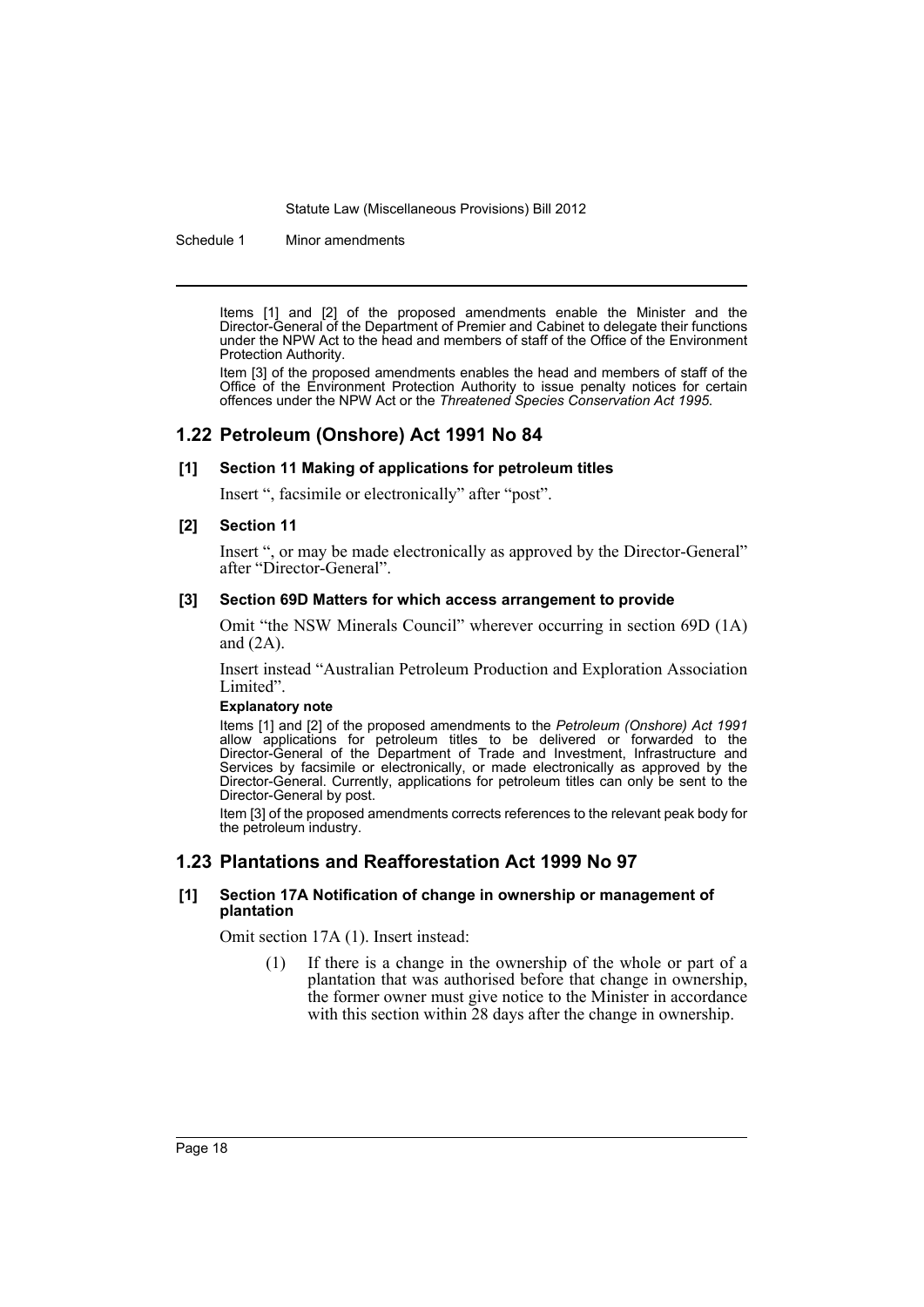Minor amendments **Schedule 1** and the state of the state 1 and the state of the Schedule 1

### **[2] Schedule 3 Savings, transitional and other provisions**

Insert at the end of the Schedule (with appropriate Part and clause numbers):

# **Part Provision consequent on enactment of Statute Law (Miscellaneous Provisions) Act 2012**

#### **Application of amendment**

Section 17A (as in force before its amendment by the *Statute Law (Miscellaneous Provisions) Act 2012*) continues to apply in relation to changes of ownership that occurred before the commencement of the amendment to that section.

#### **Explanatory note**

Item [1] of the proposed amendments to the *Plantations and Reafforestation Act 1999* requires the former owner of an authorised plantation, rather than the new owner, to notify the Minister for Primary Industries of the change in the ownership.

Item [2] of the proposed amendments makes provision for a transitional matter consequent on the enactment of the proposed amendment made by item [1].

# **1.24 Public Health (Tobacco) Act 2008 No 94**

#### **Section 5 Meaning of "health warning"**

Omit "Part 4 of the *Trade Practices (Consumer Product Information Standards) (Tobacco) Regulations 2004* made under the *Trade Practices Act 1974*".

Insert instead "Parts 2 and 9 of the *Competition and Consumer (Tobacco) Information Standard 2011* made under the *Competition and Consumer Act 2010*".

#### **Explanatory note**

The proposed amendment to the *Public Health (Tobacco) Act 2008* updates a reference to Commonwealth legislation to require the display of health warnings on tobacco packaging to comply with the relevant requirements of the applicable Standard made under the *Competition and Consumer Act 2010* of the Commonwealth instead of requirements under a repealed Regulation.

# **1.25 Residential Tenancies Act 2010 No 42**

#### **[1] Section 62 Definitions**

Omit "not owned by" from the definition of *urgent repairs*.

Insert instead "that are owned by a person other than".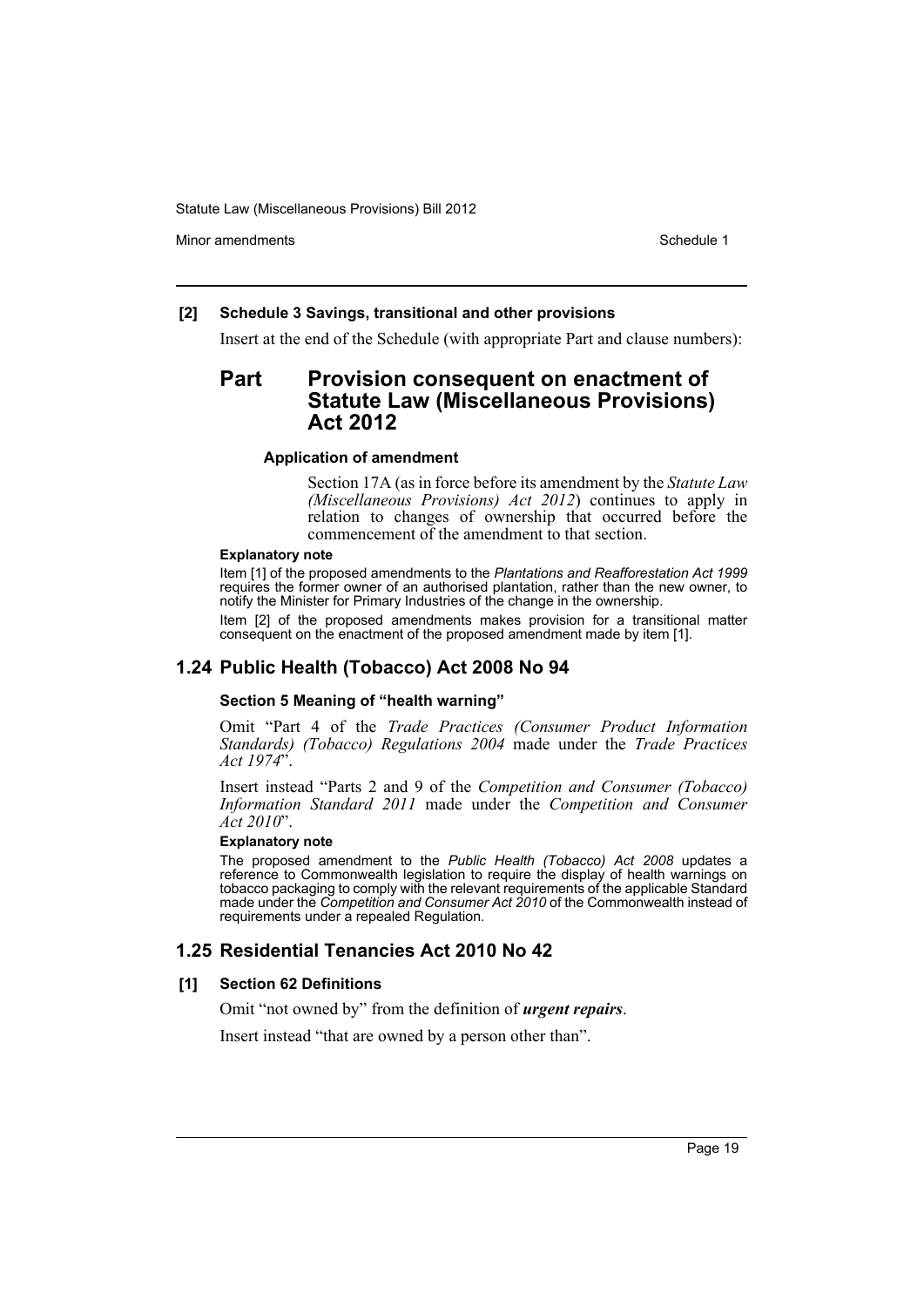Schedule 1 Minor amendments

#### **[2] Section 88 Termination notices for non-payment of rent**

Insert ", unless the Tribunal makes a termination order on the basis that the tenant has frequently failed to pay rent on time" after "landlord" in section 88 (3).

#### **[3] Section 107 Landlord's remedies on abandonment**

Insert "This subsection does not apply in the case of a fixed term agreement that provides for the payment of a break fee." after "steps." in section 107 (2).

### **[4] Section 107 (3)**

Omit "limited to".

#### **[5] Section 107 (3)**

Omit "such a limitation". Insert instead "the payment of a break fee".

### **[6] Section 139 Social housing tenants to pay charges for water**

Omit section 139 (7).

### **[7] Section 159 Payment of bonds**

Omit "or receive" from section 159 (2).

#### **[8] Section 217 Disputes about listings**

Insert ", or is proposed to be," after "has been" in section 217 (1).

#### **[9] Section 217 (2) (a)**

Insert "or that has been listed on the database for longer than the applicable period specified in section 218 (1)" after "out-of-date".

#### **[10] Section 223 Service of notices or other documents**

Omit "at the person's residential or business address" from section 223 (1) (a) (i).

#### **Explanatory note**

Item [1] of the proposed amendments to the *Residential Tenancies Act 2010* (*the Act*) makes its clear that *urgent repairs* do not include work needed to repair premises that are owned by someone other than the landlord or head landlord.

Item [2] further provides for the information that must be included in a non-payment termination notice issued to a tenant by a landlord. Such a notice must currently inform the tenant that he or she is not required to vacate the premises if all the rent is paid. The amendment provides that the notice will now also have to inform the tenant that he or she may be required to vacate the residential premises, despite having paid all the rent owing, if the Consumer, Trader and Tenancy Tribunal (the *Tribunal*) makes a termination order on the basis that the tenant has frequently failed to pay rent owing on the premises.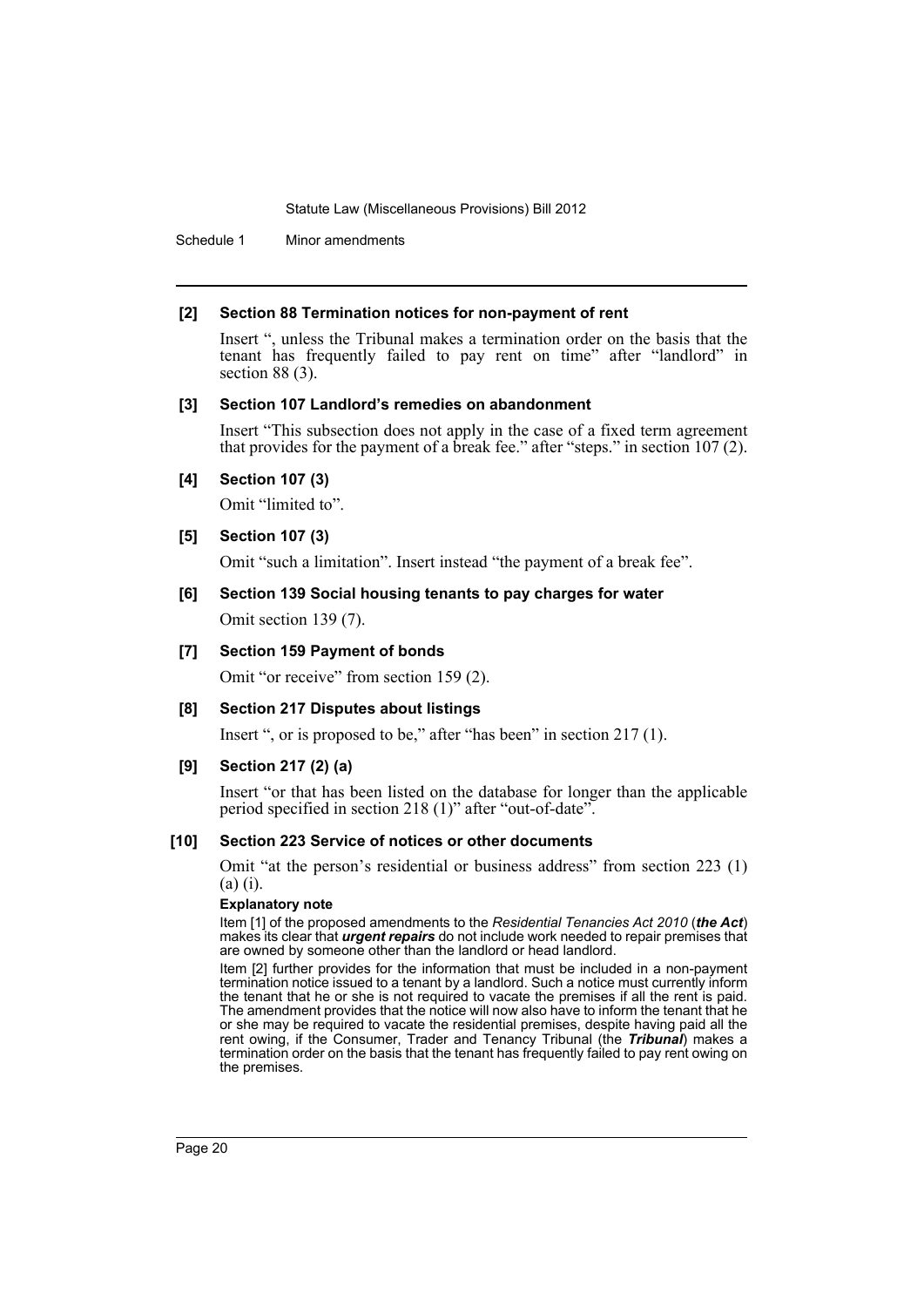#### Minor amendments **Schedule 1** and the state of the state 1 and the state of the Schedule 1

Items [3]–[5] clarify the operation of a provision relating to compensation that a tenant is required to pay to the landlord where the tenant ends the residential tenancy agreement before the end of the fixed term so that, if the agreement provides for the payment of a specified break fee, the tenant must pay the full amount of the break fee and the landlord is not required to mitigate the landlord's loss.

Item [6] provides that all social housing tenants will now be required to pay water usage charges in accordance with Ministerial guidelines. Currently, some social housing tenants are required to pay for water usage in accordance with the general water usage provision in section 39 of the Act if the tenancy agreement concerned so provides.

Item [7] enables a landlord or landlord's agent to receive a rental bond from a tenant before the tenant signs the residential tenancy agreement. It remains an offence for a landlord or landlord's agent to require a rental bond from a tenant before a residential tenancy agreement is signed by the tenant.

Item [8] provides that a person may apply to the Tribunal for an order that personal information about the person not be listed in a residential tenancy database before the information has been listed. Item [9] enables the Tribunal to order that personal information about a person be removed from a residential tenancy database if that information has been listed in the database for longer than the period allowed under the Act (usually 3 years).

Item [10] provides that a notice or other document under the Act can be served on a natural person by delivering it to the person personally, whether or not at the person's residential or business address.

# **1.26 Subordinate Legislation Act 1989 No 146**

### **[1] Section 10A Certain statutory rules to remain in force**

Omit section 10A (1), (1A) (b)–(d) and (h) and (2).

#### **[2] Section 10A (3)**

Omit the subsection. Insert instead:

- (3) Despite the other provisions of this Part, the following statutory rules remain in force until 1 September 2013, unless sooner repealed:
	- (a) *Electricity Supply (General) Regulation 2001*,
	- (b) *Employment Protection Regulation 2001*,
	- (c) *Environmental Planning and Assessment Regulation 2000*,
	- (d) *Fisheries Management (Aquatic Reserves) Regulation 2002*,
	- (e) *Gas Supply (Natural Gas Retail Competition) Regulation 2001*,
	- (f) *Industrial Relations (General) Regulation 2001*,
	- (g) *Road Transport (Safety and Traffic Management) Regulation 1999*.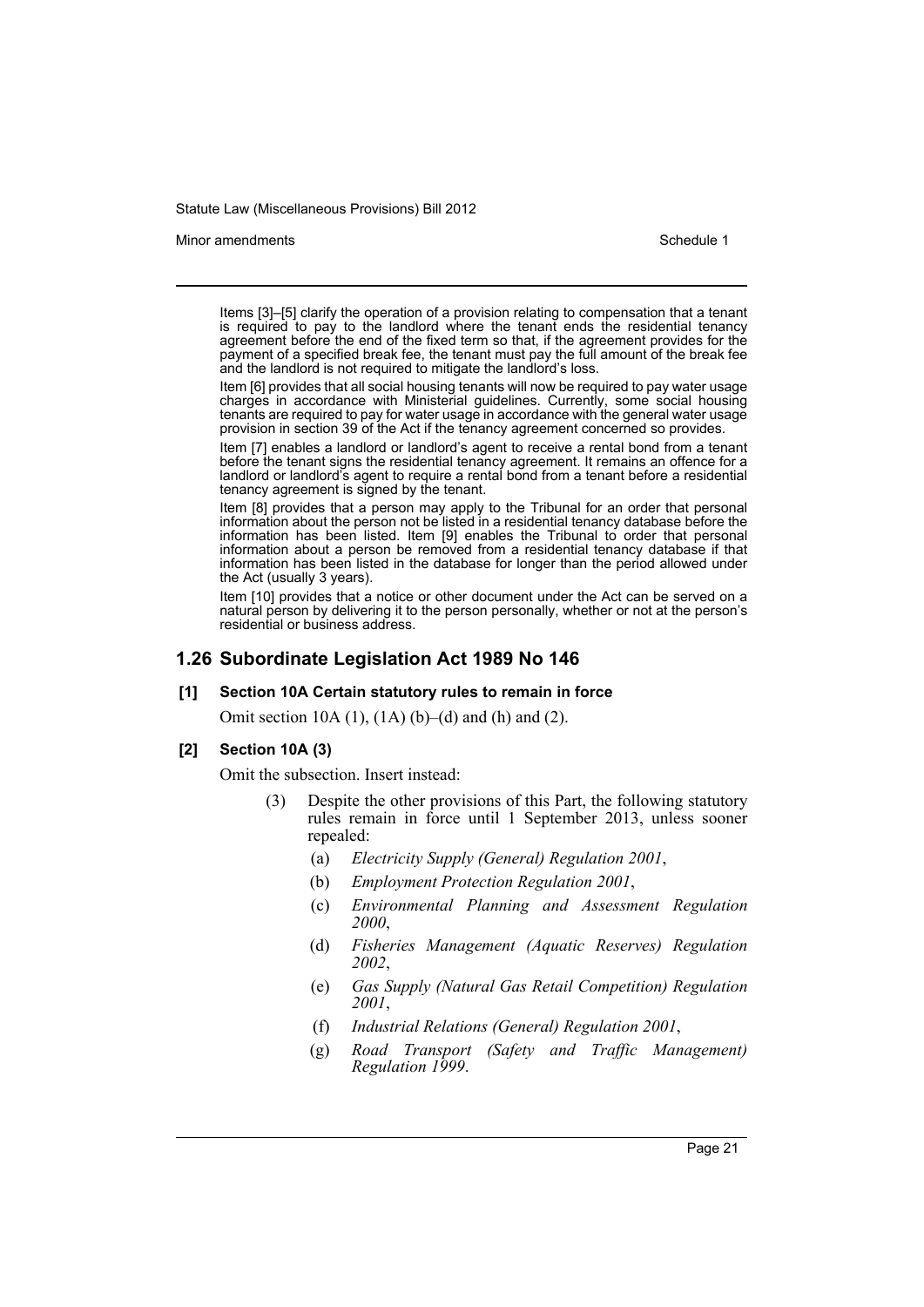Schedule 1 Minor amendments

#### **Explanatory note**

The proposed amendments to the *Subordinate Legislation Act 1989* (*the Act*) have the effect of keeping a number of regulations in force for a further period of one year after the date on which they would otherwise be repealed by the Act. However, any of the regulations may be repealed sooner by other legislation.

This is necessary as the regulations have each been postponed on at least 5 occasions, and are now due to be repealed by the Act on 1 September 2012.

Each of the regulations continues to be required and the repeal of each of the regulations is to be further postponed until 1 September 2013 for the following reasons:

- (a) The Ministerial Council on Energy is currently undertaking a national energy market reform program which is expected to result in significant regulatory changes to areas that are dealt with by the *Electricity Supply (General) Regulation 2001* and the *Gas Supply (Natural Gas Retail Competition) Regulation 2001*. It is therefore proposed to await these changes before remaking these regulations.
- (b) The Department of Finance and Services is proposing to undertake a full review of the *Industrial Relations Act 1996* and the *Employment Protection Act 1982* as a consequence of the operation of the *Fair Work Act 2009* of the Commonwealth and the referral of certain matters relating to industrial relations to the Commonwealth. In light of this, it is considered to be premature to remake the *Employment Protection Regulation 2001* and the *Industrial Relations (General) Regulation 2001*.
- (c) The Department of Trade and Investment, Regional Infrastructure and Services is participating in a scientific audit of marine parks and aquatic reserves. It is therefore proposed to postpone the repeal of the *Fisheries Management (Aquatic Reserves) Regulation 2002* until that audit, and any legislative changes flowing from it, are completed.
- (d) Transport for NSW is currently preparing to consolidate road transport legislation. As part of that consolidation the matters dealt with by the *Road Transport (Safety and Traffic Management) Regulation 1999* will be included in a general road transport regulation. It is therefore proposed to await that consolidation rather than remaking the regulation before 1 September 2012.

It is noted that the *Environmental Planning and Assessment Amendment (Part 3A Repeal) Act 2011* postponed the repeal of the *Environmental Planning and Assessment Regulation 2000* until 1 September 2013.

# **1.27 Water Management Act 2000 No 92**

### **[1] Section 54 Harvestable rights orders**

Omit "in the head office of the Department" from section 54 (6). Insert instead "by the Department".

### **[2] Section 54 (7)**

Omit "head office of the Department and at the regional office". Insert instead "appropriate regional office of the Department".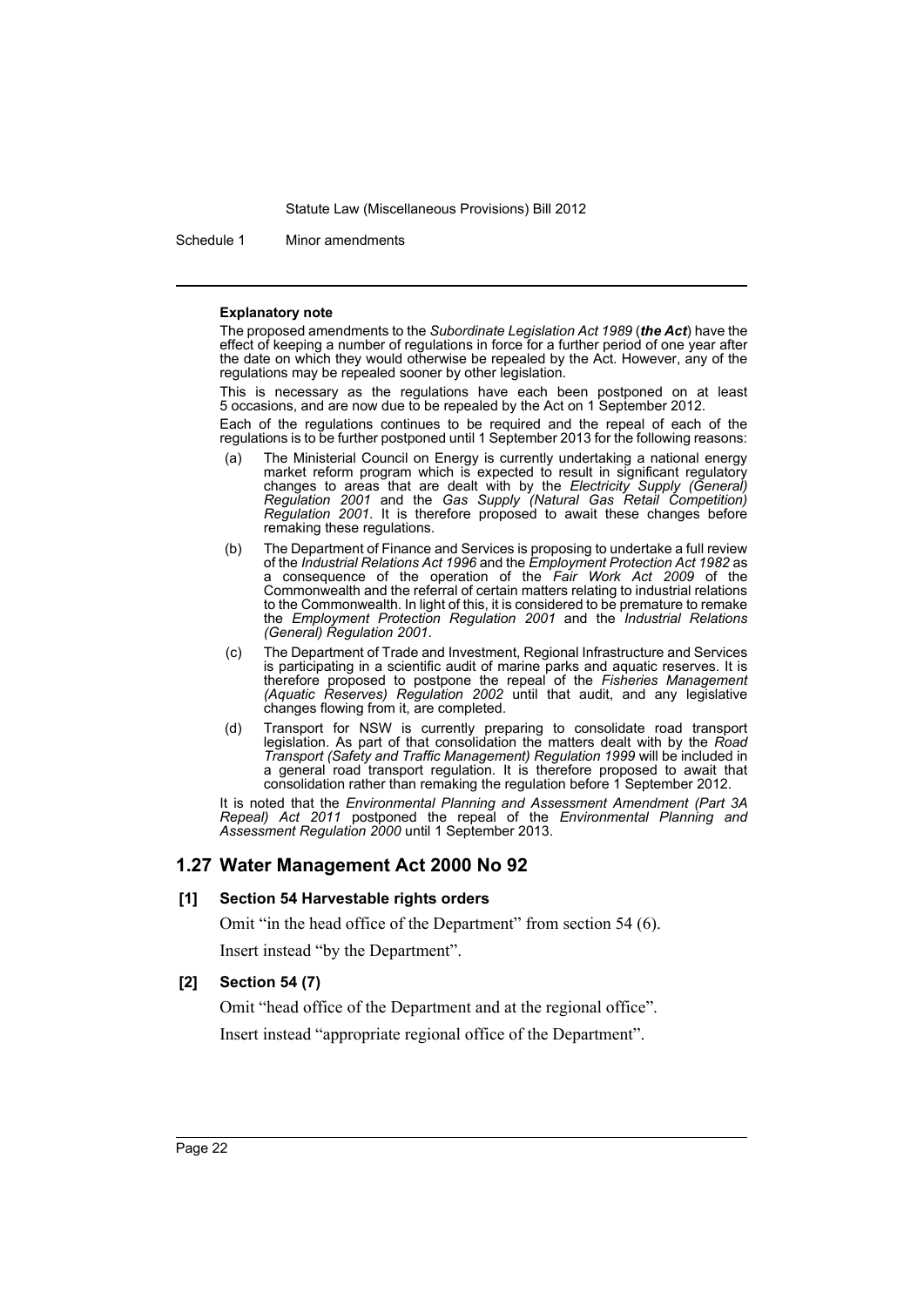Minor amendments **Schedule 1** and the state of the state 1 and the state of the Schedule 1

### **[3] Section 254 Definitions**

Omit "deposited in the head office of" from the definition of *Hunter Valley*.

Insert instead "held by".

#### **Explanatory note**

The proposed amendments to the *Water Management Act 2000* update (as a consequence of departmental restructuring) references to the places where certain maps are held and available for inspection so that they no longer refer to the head office of the Department.

# **1.28 Water Management Amendment Act 2008 No 73**

#### **[1] Schedule 4 Amendments relating to access licences**

Omit "may notify" from section 71W (3) of the *Water Management Act 2000* (as inserted by Schedule 4 [5]).

Insert instead "must notify".

### **[2] Schedule 4 [5]**

Omit "withdrawn." from section 71W (3) (b) of the *Water Management Act 2000* (as inserted by Schedule 4 [5]).

Insert instead:

withdrawn,

if that is the case.

#### **Explanatory note**

The proposed amendments to the *Water Management Amendment Act 2008* amend an uncommenced amendment to the *Water Management Act 2000* (the *principal Act*) so as to require (rather than allow) the holder of an approval for a water supply work under the principal Act to notify the Minister that the work has been nominated as a work from which water credited to the interstate equivalent of an access licence may be taken, or that such a nomination has been withdrawn, if that is the case.

# **1.29 Work Health and Safety Act 2011 No 10**

#### **Schedule 4 Savings, transitional and other provisions**

Omit "clause" from clause 1 (5). Insert instead "subclause".

#### **Explanatory note**

The proposed amendment to the *Work Health and Safety Act 2011* corrects a cross-reference error and makes it clear that certain limitations applying to savings and transitional regulations that amend the *Work Health and Safety Act 2011* apply only to those regulations and not to other savings and transitional regulations under that Act.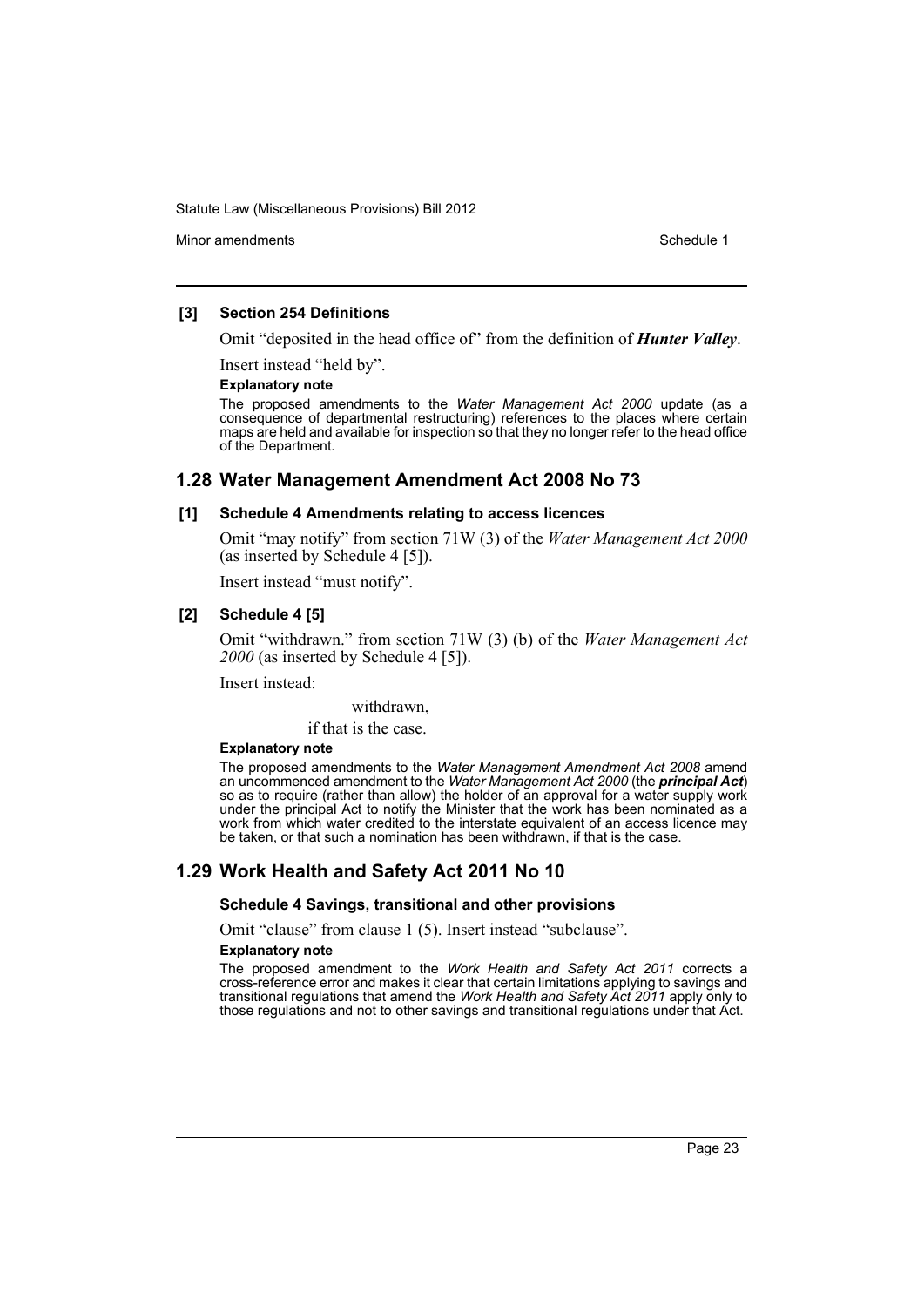# <span id="page-25-0"></span>**Schedule 2 Amendments by way of statute law revision**

# **2.1 Aboriginal Land Rights Regulation 2002**

#### **Clause 83A (2)**

Insert "New South Wales" before "Electoral Commission's". **Explanatory note** The proposed amendment clarifies a reference.

# **2.2 Anti-Discrimination Act 1977 No 48**

### **Section 122B (1) (b)**

Omit "section 4H". Insert instead "section 124". **Explanatory note** The proposed amendment updates a cross-reference.

# **2.3 Betting Tax Act 2001 No 43**

### **Schedule 4**

Renumber Divisions 1–4 as Parts 1–4, respectively. **Explanatory note** The proposed amendment corrects numbering.

# **2.4 Bland Local Environmental Plan 2011**

#### **Clause 6.6**

Renumber subclause (3) where secondly occurring as subclause (4). **Explanatory note** The proposed amendment corrects duplicate numbering.

# **2.5 Catchment Management Authorities Act 2003 No 104**

### **Section 30A (1) (a)**

Omit "adaptive environmental water under".

Insert instead "licensed environmental water within the meaning of section 8 of".

#### **Explanatory note**

The proposed amendment updates a reference as a consequence of changes made to the *Water Management Act 2000* by the *Water Management Amendment Act 2010*.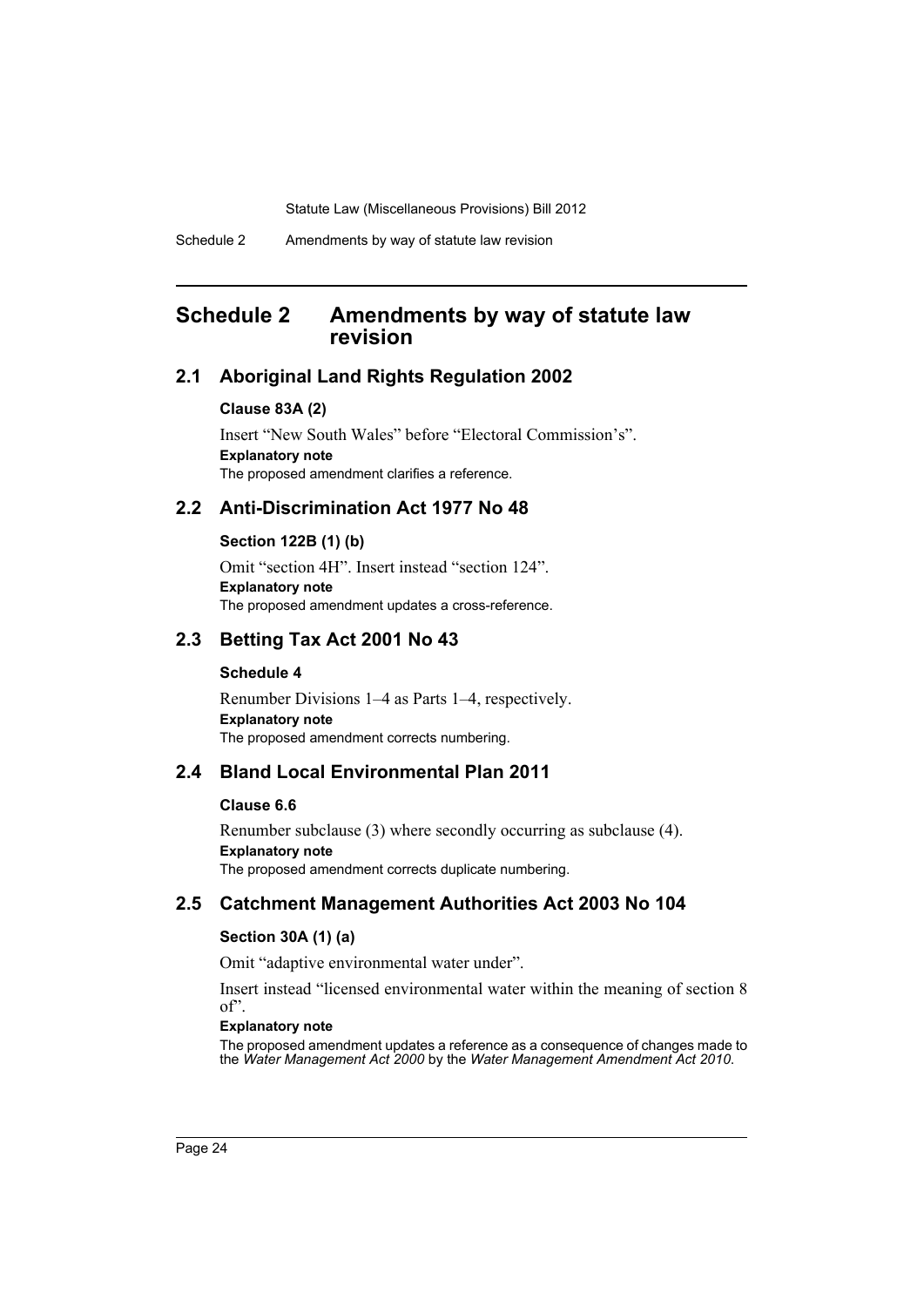Amendments by way of statute law revision Schedule 2 Schedule 2

# **2.6 Children and Young Persons (Care and Protection) Act 1998 No 157**

#### **Section 14 (4)**

Omit "the *Adoption Information Act 1990*". Insert instead "Chapter 8 of the *Adoption Act 2000*". **Explanatory note** The proposed amendment updates a cross-reference.

# **2.7 Civil Liability Act 2002 No 22**

# **Sections 5E and 5G (1)**

Omit "determining" wherever occurring.

Insert instead "proceedings relating to".

**Explanatory note**

The proposed amendment makes language used in the *Civil Liability Act 2002* consistent with phrasing used elsewhere in that Act.

# **2.8 Coastal Protection Act 1979 No 13**

# **Section 4B (1) and (2)**

Omit "the Department," wherever occurring.

Insert instead "that Department,".

**Explanatory note**

The proposed amendment clarifies references to a Department.

# **2.9 Coffs Harbour City Centre Local Environmental Plan 2011**

# **Clause 4.4 (2B)**

Omit "sqaure" from the formula. Insert instead "square". **Explanatory note** The proposed amendment corrects a typographical error.

# **2.10 Conveyancing (General) Regulation 2008**

# **Clauses 53 (1) (u), 54 (k) and 55 (k)**

Omit "Country Energy Gas Pty Limited" wherever occurring.

Insert instead "Envestra (NSW) Pty Limited".

#### **Explanatory note**

The proposed amendment updates the name of a company.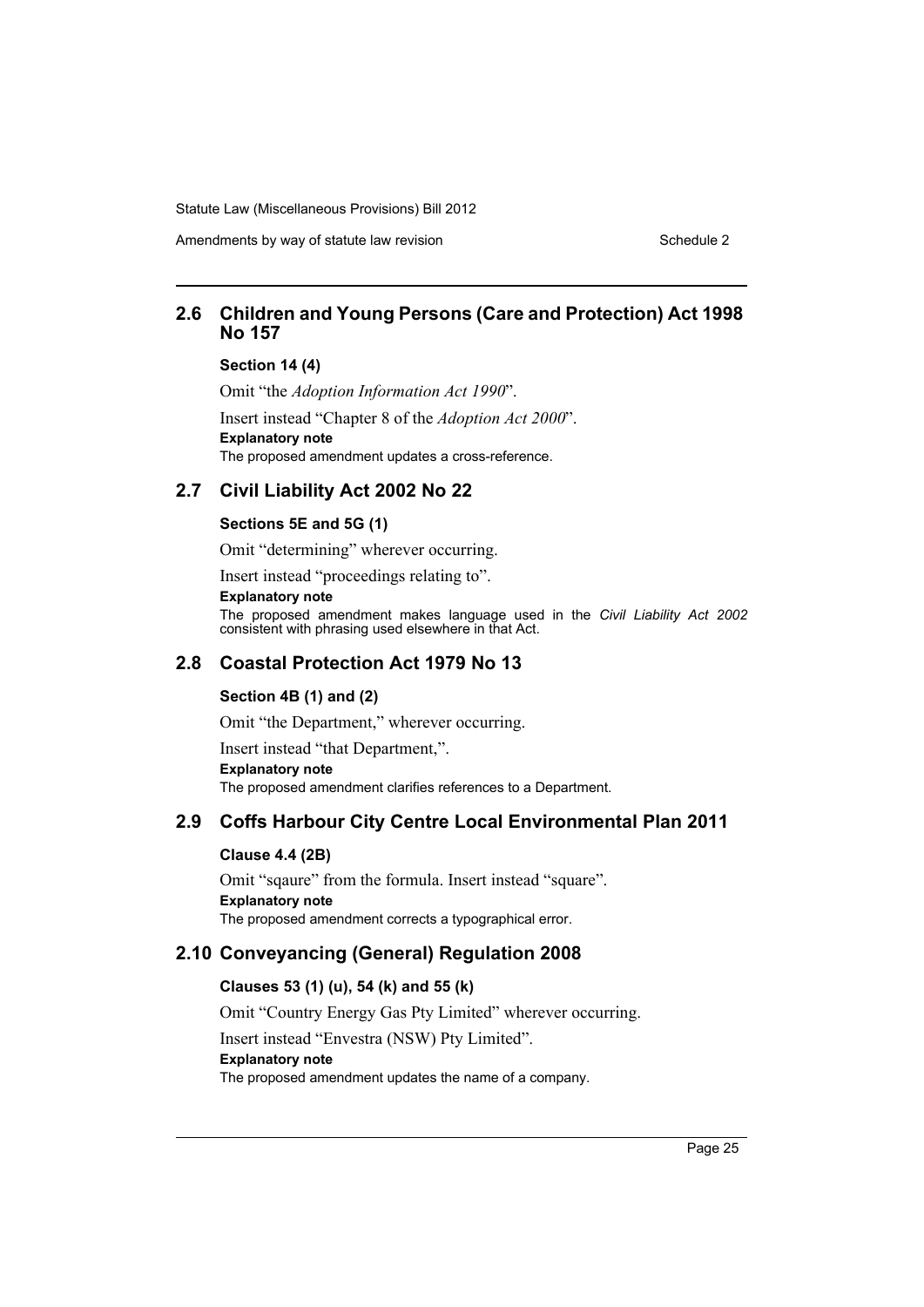# **2.11 Co-operatives (Adoption of National Law) Act 2012 No 29**

### **[1] Appendix Co-operatives National Law**

Renumber paragraphs (a)–(f) where secondly occurring in section 444 (3) as paragraphs  $(m)$ – $(r)$ , respectively.

#### **[2] Appendix, Schedule 4**

Renumber paragraphs (c) and (d) of the definition of *calendar month* in clause 12  $(1)$  as paragraphs (a) and (b), respectively. **Explanatory note** The proposed amendments correct numbering.

# **2.12 Crimes (Administration of Sentences) Act 1999 No 93**

### **Section 106ZA (e) (v)**

Omit "and" where lastly occurring. **Explanatory note** The proposed amendment omits a redundant word.

# **2.13 Electricity (Consumer Safety) Act 2004 No 4**

### **[1] Section 43 (1)**

Omit "Section 73A (Enforcement of undertakings) of the *Fair Trading Act 1987*".

Insert instead "Section 218 (Regulator may accept undertakings) of the *Australian Consumer Law (NSW)*".

### **[2] Section 43 (1)**

Omit "under the *Fair Trading Act 1987*". Insert instead "under that Law".

### **[3] Section 43 (1), note**

Omit "Section 73A of the *Fair Trading Act 1987*".

Insert instead "Section 218 of the *Australian Consumer Law (NSW)*".

# **[4] Section 43 (1), note**

Omit "under that Act". Insert instead "under that Law".

### **[5] Section 43 (2)**

Omit "section 73A of the *Fair Trading Act 1987*". Insert instead "section 218 of the *Australian Consumer Law (NSW)*".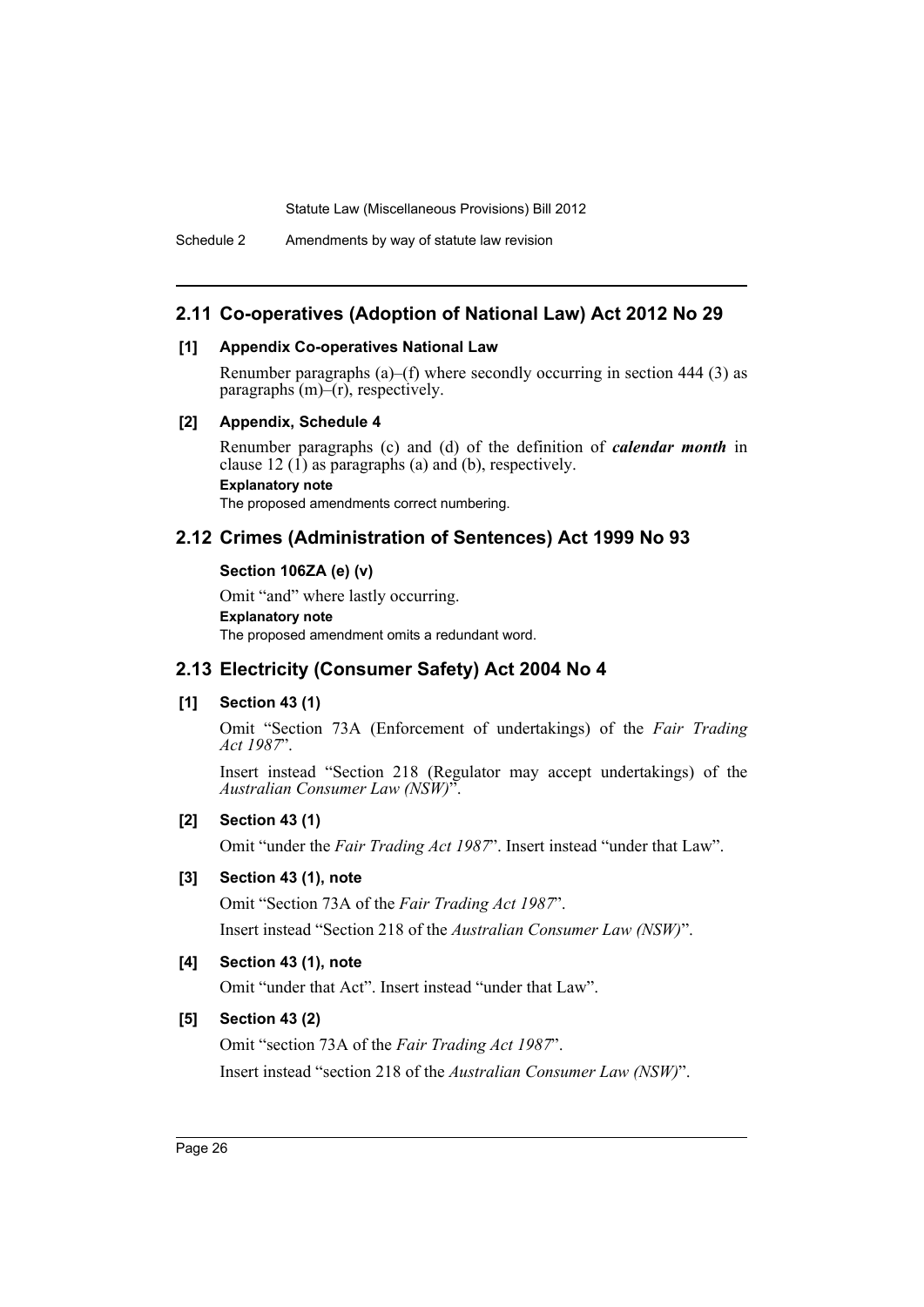Amendments by way of statute law revision Schedule 2 Schedule 2

#### **Explanatory note**

The proposed amendments update cross-references.

### **2.14 Environmental Planning and Assessment Act 1979 No 203**

#### **Section 74D, note**

Omit the first sentence of the note. **Explanatory note** The proposed amendment omits references to repealed provisions.

# **2.15 Environmental Planning and Assessment Regulation 2000**

#### **Schedule 3, clause 4 (2) (a)**

Omit "*Sydney Regional Environmental Plan No 11—Penrith Lakes Scheme*".

Insert instead "*State Environmental Planning Policy (Penrith Lakes Scheme) 1989*".

# **Explanatory note**

The proposed amendment updates a reference to an environmental planning instrument.

# **2.16 Health Care Complaints Act 1993 No 105**

#### **Section 41A (5), paragraph (b) of the definition of "relevant offence"**

Omit "*Trade Practices Act 1974*".

Insert instead "*Competition and Consumer Act 2010*". **Explanatory note** The proposed amendment updates a reference to a Commonwealth Act.

# **2.17 Health Services Act 1997 No 154**

### **[1] Section 126G (2) and (3)**

Omit "*Trade Practices Act 1974*" wherever occurring.

Insert instead "*Competition and Consumer Act 2010*".

### **[2] Schedule 4, clause 3 (2) (c)**

Omit "service". Insert instead "local health district".

#### **Explanatory note**

Item [1] of the proposed amendments updates references to a Commonwealth Act. Item [2] updates a reference as a consequence of changes made by the *Health Services Amendment (Local Health Districts and Boards) Act 2011*.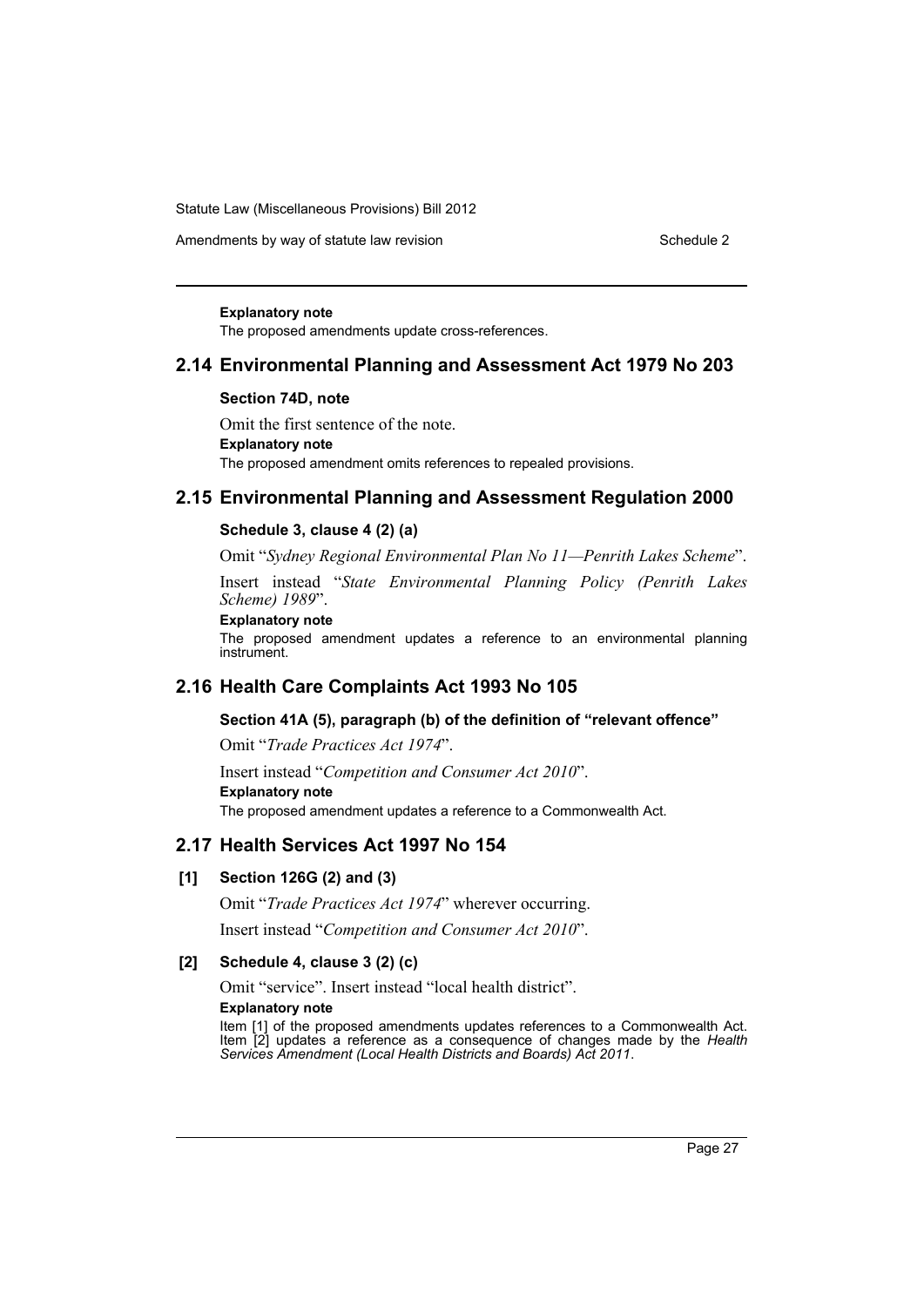Schedule 2 Amendments by way of statute law revision

# **2.18 Home Building Regulation 2004**

### **Clauses 46 (2) (g) and 58 (1) (g)**

Omit "airconditioning" wherever occurring. Insert instead "air-conditioning". **Explanatory note** The proposed amendment makes the spelling of a word consistent.

# **2.19 Kogarah Local Environmental Plan 1998**

#### **Clause 24, Land use exceptions table**

Omit "32 Jubillee Avenue, Carlton" from the column headed "**Address**".

Insert instead "32 Jubilee Avenue, Carlton".

### **Explanatory note**

The proposed amendment corrects a typographical error.

# **2.20 Lake Macquarie Local Environmental Plan 2004**

# **Clause 61 (4)**

Omit "that Schedule". Insert instead "that Part". **Explanatory note** The proposed amendment updates a cross-reference.

# **2.21 Local Government Act 1993 No 30**

#### **Schedule 8, Part 35 Provisions consequent on enactment of Local Government Amendment Act 2012**

Omit the Part.

#### **Explanatory note**

The Bill for the *Local Government Amendment Act 2012* was amended during passage through Parliament. The amendment made some savings and transitional provisions in the Bill redundant. The proposed amendment repeals those redundant provisions.

# **2.22 Maitland Local Environmental Plan 2011**

#### **Schedule 5, Part 2**

Omit "**heritage map**" from the heading to the second column.

Insert instead "**Heritage Map**".

### **Explanatory note**

The proposed amendment corrects a typographical error.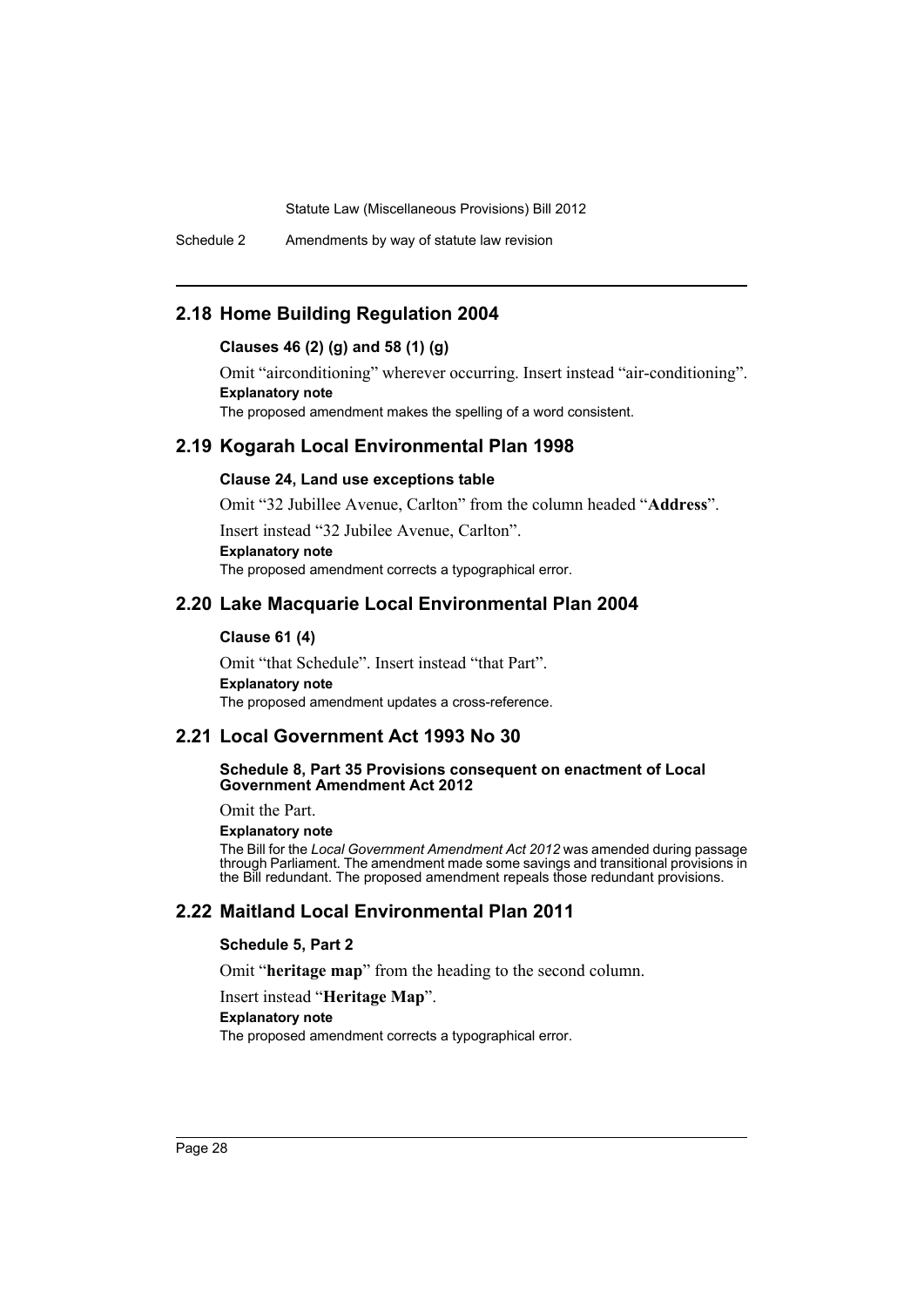Amendments by way of statute law revision Schedule 2 Schedule 2

# **2.23 Mental Health (Forensic Provisions) Act 1990 No 10**

### **Section 51 (1) (a)**

Omit "or under section 29". **Explanatory note** The proposed amendment removes a redundant cross-reference.

# **2.24 Murray Local Environmental Plan 2011**

### **Clause 4.1A (3)**

Omit "*Strata Schemes (Leasehold Development) Act 1973*". Insert instead "*Strata Schemes (Leasehold Development) Act 1986*". **Explanatory note** The proposed amendment corrects the citation of an Act.

# **2.25 Non-Indigenous Animals Act 1987 No 166**

### **Section 18 (1) (b)**

Omit "licensed premises do". Insert instead "licensed accommodation does". **Explanatory note** The proposed amendment corrects terminology.

# **2.26 Penrith Local Environmental Plan No 201 (Rural Lands)**

### **Clause 41 (2), definition of "fruit and vegetable store"**

Omit "confectionary". Insert instead "confectionery". **Explanatory note** The proposed amendment corrects a typographical error.

# **2.27 Poisons and Therapeutic Goods Act 1966 No 31**

#### **Section 16 (1) (a2)**

Omit "or" where lastly occurring. **Explanatory note** The proposed amendment omits a redundant word.

# **2.28 Probate and Administration Act 1898 No 13**

# **[1] Section 42 (3)**

Omit "as in section 32". Insert instead "as referred to in section 51 of the *Succession Act 2006*".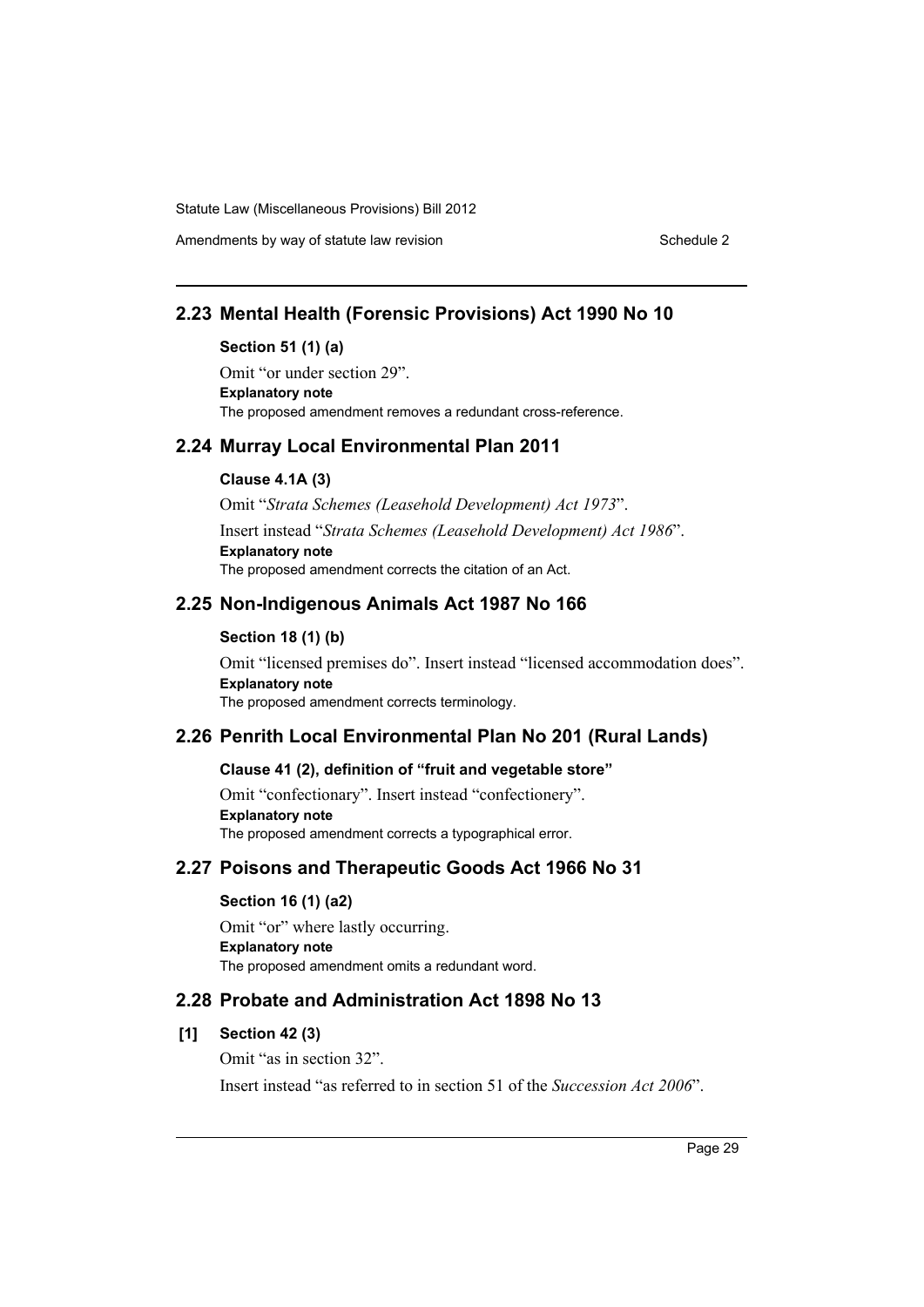Schedule 2 Amendments by way of statute law revision

### **[2] Section 153 (1) (a)**

Omit the paragraph.

### **Explanatory note**

Item [1] of the proposed amendments updates a cross-reference as a consequence of the enactment of the *Succession Act 2006*.

Item [2] of the proposed amendments removes a redundant provision as a consequence of amendments made by the *Succession Amendment (Intestacy) Act 2009*.

# **2.29 Property, Stock and Business Agents (Qualifications) Order 2009**

**Clauses 9 (a) (ii), 17 (a) (ii), 23 (a) (ii) and 27 (a) (ii)**

Omit "property" wherever occurring.

# **Explanatory note**

The proposed amendment corrects the names of units of competency.

# **2.30 Protection of the Environment Operations (Clean Air) Regulation 2010**

### **Schedule 4**

Omit "0.1 ng/m3". Insert instead "0.1 ng/m<sup>3</sup>". **Explanatory note** The proposed amendment corrects a typographical error.

# **2.31 Racing Administration Act 1998 No 114**

#### **[1] Section 22 (2) (c)**

Insert "a" before "declared".

# **[2] Section 23 (1)**

Omit "event". Insert instead "events". **Explanatory note** The proposed amendments correct grammatical errors.

# **2.32 Radiation Control Regulation 2003**

# **Schedule 1, Group 2**

Omit "C136" and "T1204". Insert instead "Cl36" and "Tl204", respectively. **Explanatory note** The proposed amendment corrects typographical errors.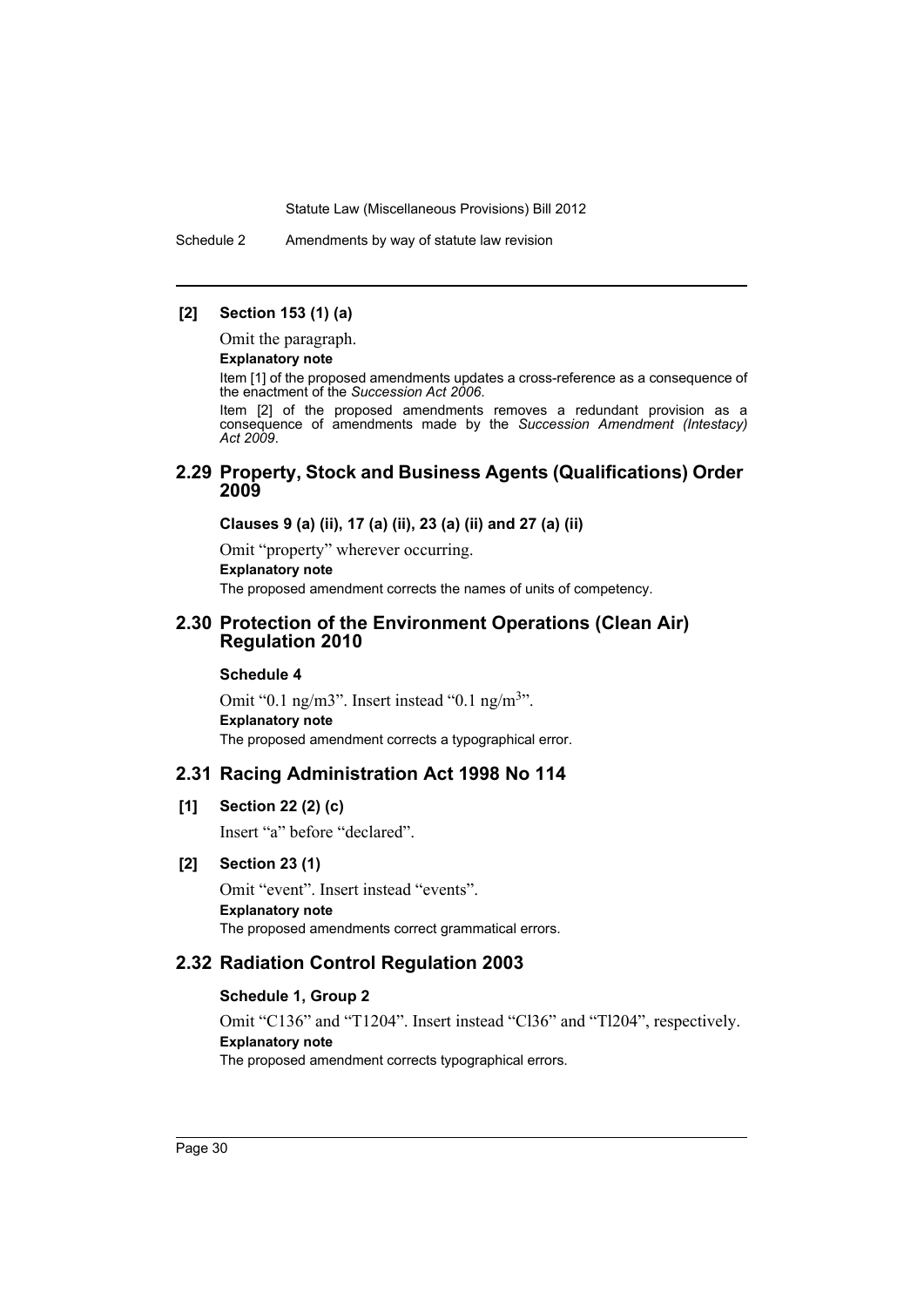Amendments by way of statute law revision Schedule 2 Schedule 2

# **2.33 Richmond Valley Local Environmental Plan 2012**

### **Clause 6.9 (4) (a)**

Omit "advserse". Insert instead "adverse". **Explanatory note** The proposed amendment corrects a typographical error.

# **2.34 Road Transport (General) Regulation 2005**

# **Clauses 28 (4) and 29A (4)**

Omit "under subclause (4)" wherever occurring.

Insert instead "under subclause (3)".

**Explanatory note**

The proposed amendment corrects references.

# **2.35 Road Transport (Vehicle Registration) Act 1997 No 119**

# **[1] Section 17B (2) (b)**

Omit "clause 3 (c) of Schedule 1". Insert instead "clause 3 (d) of Schedule 1".

# **[2] Section 17B (2) (c)**

Omit "clause 9 of Schedule 1". Insert instead "clause 5 of Schedule 1". **Explanatory note** The proposed amendments update cross-references to the *Motor Vehicles Taxation Act 1988*.

# **2.36 Security Industry Act 1997 No 157**

# **[1] Schedule 2, Part 6, heading**

Omit "**Miscellaneous Provisions**".

Insert instead "**(Miscellaneous Provisions)**".

# **[2] Schedule 2, Part 6, clause 20**

Omit "*Miscellaneous Provisions*".

Insert instead "*(Miscellaneous Provisions)*". **Explanatory note** The proposed amendments correct typographical errors.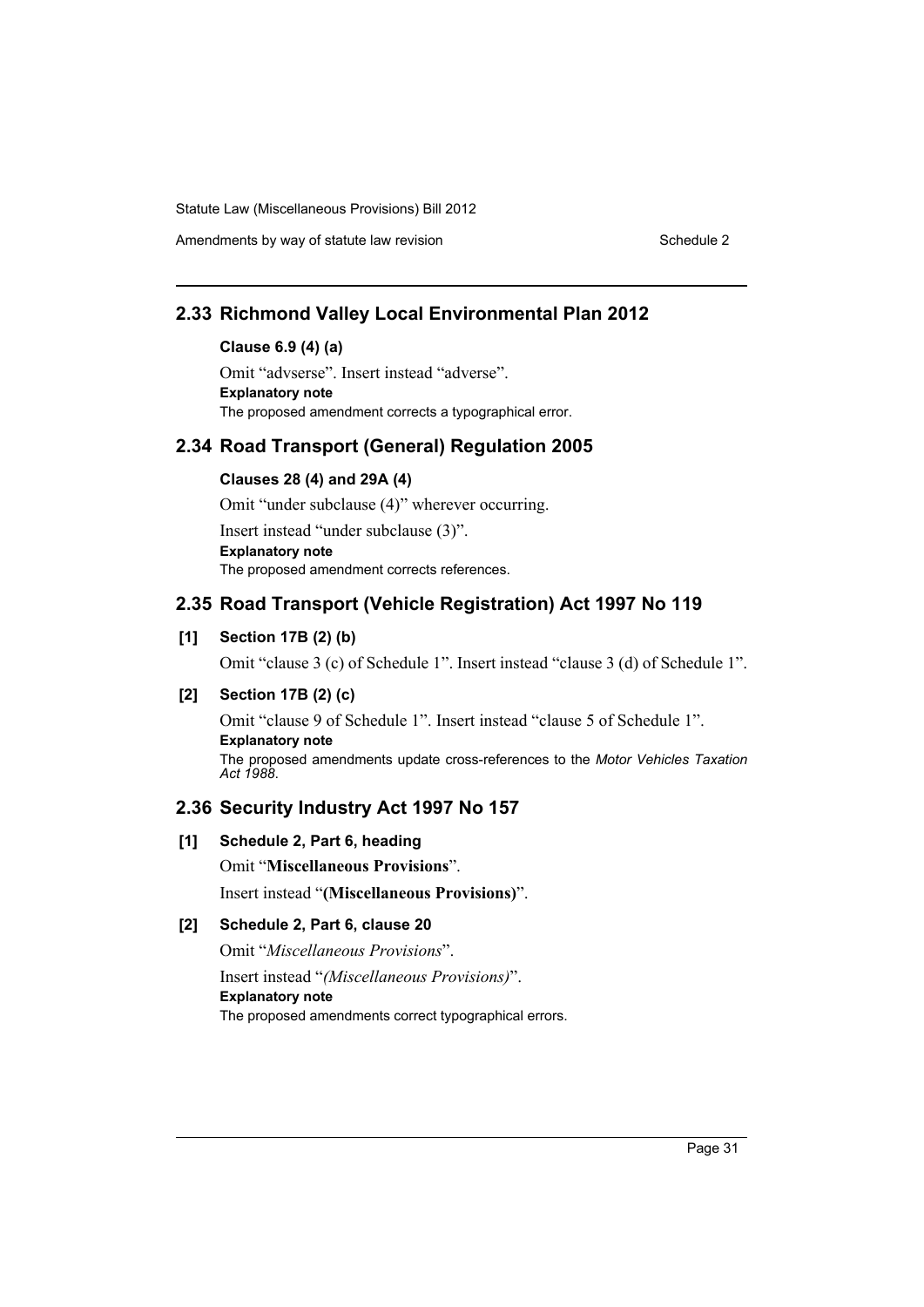Schedule 2 Amendments by way of statute law revision

# **2.37 State Environmental Planning Policy (Sydney Region Growth Centres) 2006**

#### **[1] Clause 7**

Insert at the end of the table to the clause:

| Schofields Precinct, North West | Appendix 7 |
|---------------------------------|------------|
| Growth Centre                   |            |

### **[2] Clause 21 (4) (f)**

Insert after clause 21 (4) (e):

(f) the Schofields Precinct.

### **Explanatory note**

The proposed amendments make amendments consequential on amendments made by the *State Environmental Planning Policy (Sydney Region Growth Centres) Amendment (Schofields Precinct) 2012*.

# **2.38 Superannuation Act 1916 No 28**

#### **Sections 61RF (1) and 61RG (1)**

Omit "37A" wherever occurring. Insert instead "37B". **Explanatory note** The proposed amendment corrects cross-references.

# **2.39 Threatened Species Conservation Act 1995 No 101**

#### **Schedule 1, Part 4**

Omit "Lord House Is." from the matter relating to *Rhipidura fuliginosa* under the headings **Animals**, **Vertebrates**, **Birds** and **Rhipiduridae**.

Insert instead "Lord Howe Is.".

### **Explanatory note**

The proposed amendment corrects a spelling error.

# **2.40 University of Wollongong By-law 2005**

#### **Clause 16 (1) (d)**

Omit "external persons".

Insert instead "not academic or non-academic staff members, or undergraduate or postgraduate students, of the University".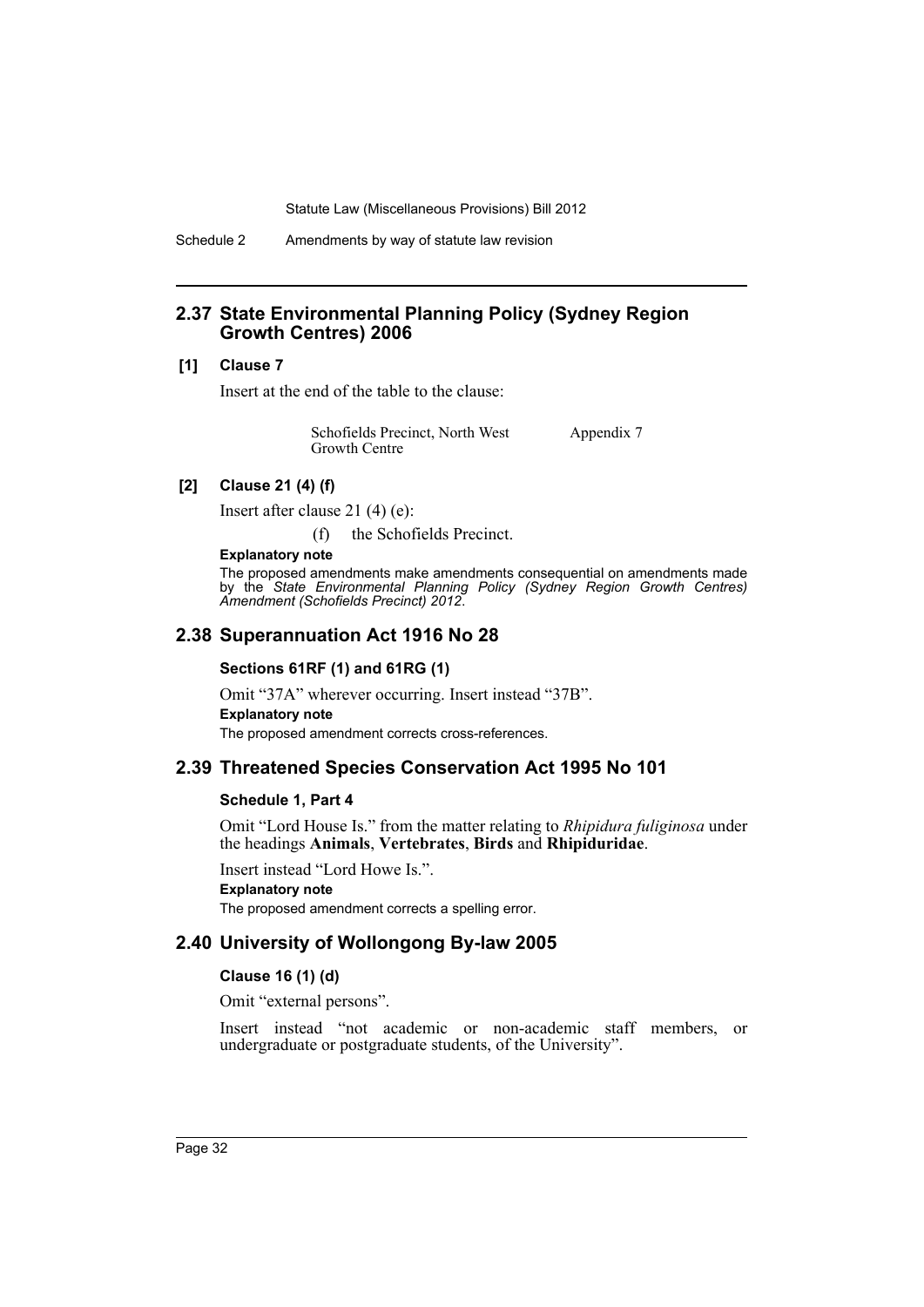Amendments by way of statute law revision Schedule 2 Schedule 2

#### **Explanatory note**

The proposed amendment updates terminology as a consequence of amendments made by the *Universities Governing Bodies (University of Wollongong) Order 2012*.

# **2.41 Walsh Bay Development (Special Provisions) Act 1999 No 3**

#### **Section 11**

Omit "sections 96 (6)". Insert instead "sections 97AA".

# **Commencement**

The amendment commences on the date of assent to this Act.

#### **Explanatory note**

The proposed amendment updates a cross-reference.

# **2.42 Water Sharing Plan for the Adelong Creek Water Source 2003**

### **Clause 21**

Omit "Environmental health water" wherever occurring.

Insert instead "Planned environmental water".

#### **Explanatory note**

The proposed amendment updates and makes consistent terminology relating to environmental water.

# **2.43 Water Sharing Plan for the Apsley River Water Source 2003**

#### **Clause 21**

Omit "Environmental health water" wherever occurring.

Insert instead "Planned environmental water".

#### **Explanatory note**

The proposed amendment updates and makes consistent terminology relating to environmental water.

# **2.44 Water Sharing Plan for the Castlereagh River above Binnaway Water Source 2003**

#### **Clause 21**

Omit "Environmental health water" wherever occurring.

Insert instead "Planned environmental water".

#### **Explanatory note**

The proposed amendment updates and makes consistent terminology relating to environmental water.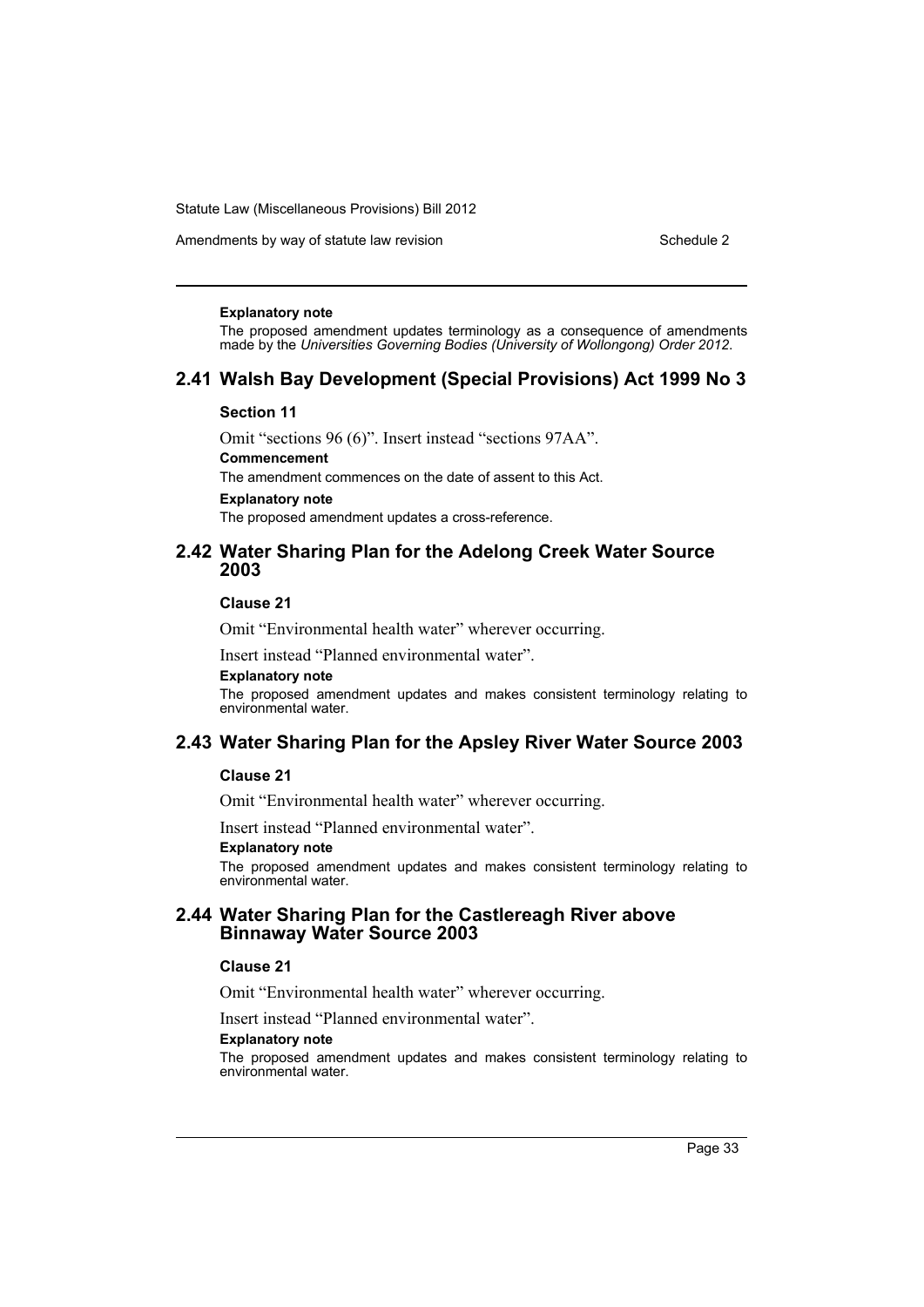Schedule 2 Amendments by way of statute law revision

# **2.45 Water Sharing Plan for the Commissioners Waters Water Source 2003**

#### **Clause 21**

Omit "Environmental health water" wherever occurring.

Insert instead "Planned environmental water".

#### **Explanatory note**

The proposed amendment updates and makes consistent terminology relating to environmental water.

# **2.46 Water Sharing Plan for the Dorrigo Plateau Surface Water Source and Dorrigo Basalt Groundwater Source 2003**

### **Clause 22 (1)–(3) and (5)**

Omit "Environmental health water" wherever occurring.

Insert instead "Planned environmental water".

#### **Explanatory note**

The proposed amendment updates and makes consistent terminology relating to environmental water.

# **2.47 Water Sharing Plan for the Intersecting Streams Unregulated and Alluvial Water Sources 2011**

#### **[1] Clause 66 (2)**

Renumber paragraphs (e) and (f) as paragraphs (c) and (d), respectively.

### **[2] Clause 73 (e)**

Omit "(e) and/or (f)". Insert instead "(c) and/or (d)".

### **[3] Clause 77**

Renumber subclause (4) where secondly occurring and subclause (5) as subclauses (5) and (6), respectively.

#### **Explanatory note**

Items [1] and [3] of the proposed amendments correct provision numbering. Item [2] corrects cross-references.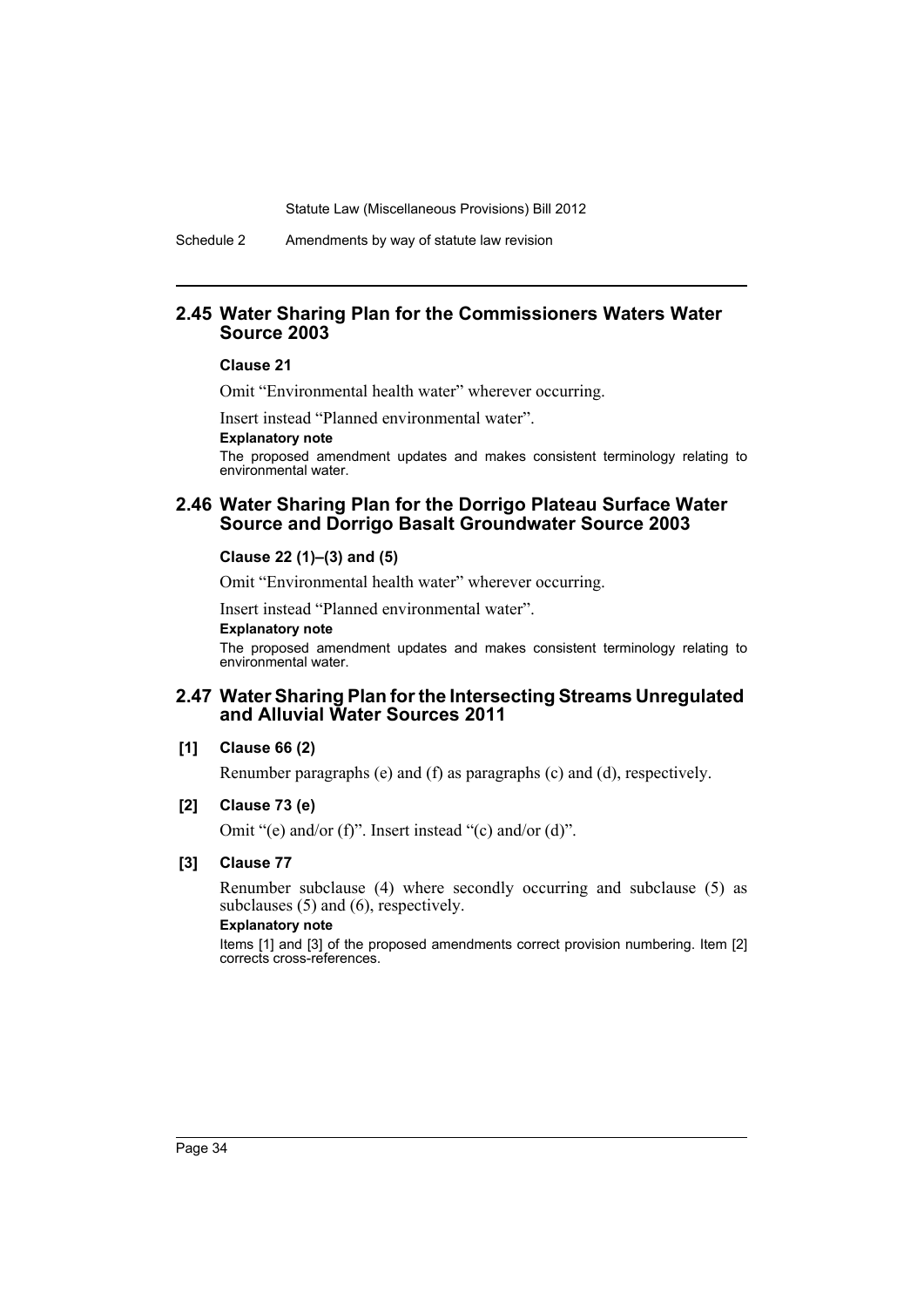Amendments by way of statute law revision Schedule 2 Schedule 2

# **2.48 Water Sharing Plan for the Jilliby Jilliby Creek Water Source 2003**

### **Clause 21**

Omit "Environmental health water" wherever occurring.

Insert instead "Planned environmental water".

### **Explanatory note**

The proposed amendment updates and makes consistent terminology relating to environmental water.

## **2.49 Water Sharing Plan for the Kangaroo River Water Source 2003**

### **Clause 21**

Omit "Environmental health water" wherever occurring.

Insert instead "Planned environmental water".

### **Explanatory note**

The proposed amendment updates and makes consistent terminology relating to environmental water.

# **2.50 Water Sharing Plan for the Karuah River Water Source 2003**

## **Clause 21**

Omit "Environmental health water" wherever occurring.

Insert instead "Planned environmental water".

#### **Explanatory note**

The proposed amendment updates and makes consistent terminology relating to environmental water.

### **2.51 Water Sharing Plan for the Lower Murray Shallow Groundwater Source 2012**

### **Clauses 38 (1) (b) and 51 (1) (c) (i) and (d)**

Omit "Minster" wherever occurring. Insert instead "Minister".

#### **Explanatory note**

The proposed amendment corrects spelling errors.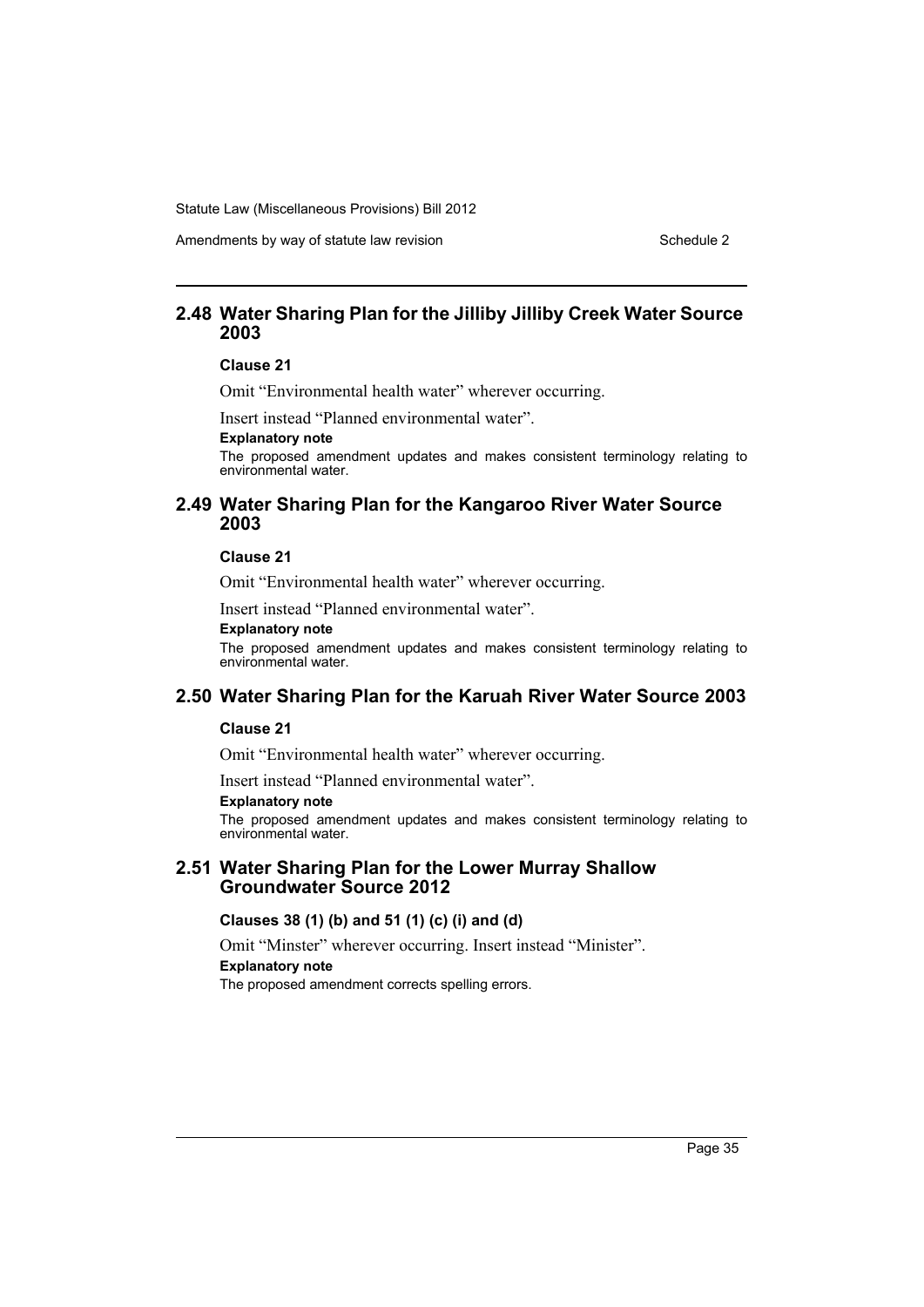Schedule 2 Amendments by way of statute law revision

## **2.52 Water Sharing Plan for the Lower Murray-Darling Unregulated and Alluvial Water Sources 2011**

### **[1] Clause 61 (2) (c)**

Omit "amendeded". Insert instead "amended".

### **[2] Part 11, Division 1, heading**

Omit "**Access licences**". Insert instead "**General**". **Explanatory note** Item [1] of the proposed amendments corrects a typographical error. Item [2] of the proposed amendments corrects a heading.

### **2.53 Water Sharing Plan for the Mandagery Creek Water Source 2003**

**Clause 21**

Omit "Environmental health water" wherever occurring.

Insert instead "Planned environmental water".

### **Explanatory note**

The proposed amendment updates and makes consistent terminology relating to environmental water.

## **2.54 Water Sharing Plan for the Murray Unregulated and Alluvial Water Sources 2011**

#### **Clause 51 (2) (d)**

Omit "sources, or". Insert instead "sources.". **Explanatory note** The proposed amendment omits a redundant word.

## **2.55 Water Sharing Plan for the New South Wales Murray and Lower Darling Regulated Rivers Water Sources 2003**

### **Clause 15 (7) (a)**

Omit "Aditional". Insert instead "Additional". **Explanatory note** The proposed amendment corrects a spelling error.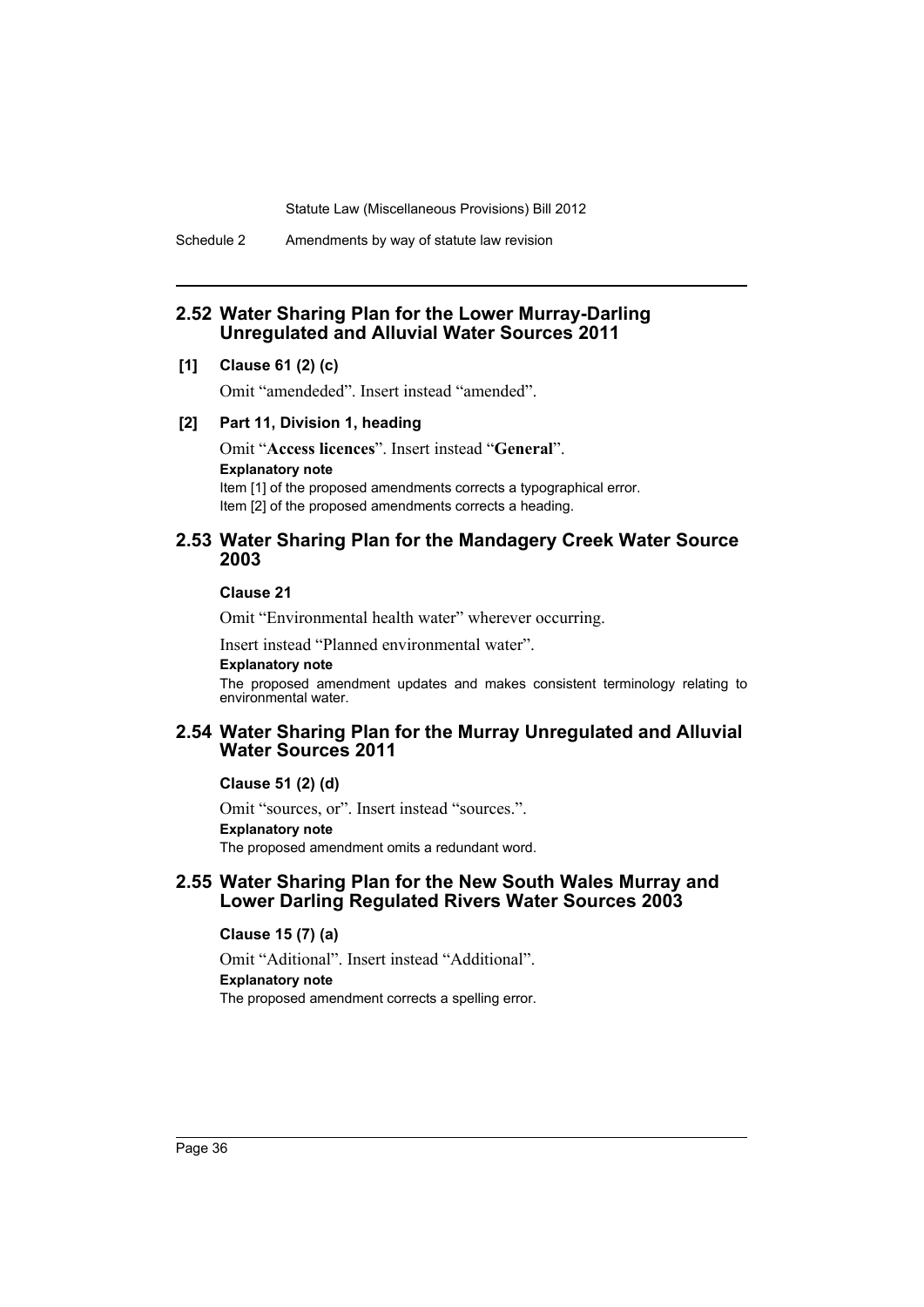Amendments by way of statute law revision Schedule 2 Schedule 2

## **2.56 Water Sharing Plan for the NSW Great Artesian Basin Groundwater Sources 2008**

### **[1] Clause 4 (1)**

Insert "as shown on" before "the registered map".

### **[2] Clause 15 (2) (a)**

Omit "equivalant". Insert instead "equivalent". **Explanatory note** Item [1] of the proposed amendments inserts missing words. Item [2] of the proposed amendments corrects a spelling error.

## **2.57 Water Sharing Plan for the NSW Great Artesian Basin Shallow Groundwater Sources 2011**

### **[1] Clause 4 (4) (d)**

Omit "*below Binnaway*". Insert instead "*(below Binnaway)*".

### **[2] Clause 57 (5)**

Renumber paragraph (d) as paragraph (c).

## **[3] Clause 57**

Renumber subclause (7) as subclause (6). **Explanatory note** Item [1] of the proposed amendments corrects the citation of an instrument. Items [2] and [3] correct provision numbering.

## **2.58 Water Sharing Plan for the NSW Murray Darling Basin Fractured Rock Groundwater Sources 2011**

**[1] Clause 4 (13) (i)**

Omit "*below Binnaway*". Insert instead "*(below Binnaway)*".

## **[2] Clause 16 (2) (a) (vii)**

Omit "Plan Orange". Insert instead "Orange".

## **[3] Clause 16 (2) (a) (vii)**

Insert "Plan" after "at the commencement of this".

## **[4] Clause 16 (2) (a) (ix)**

Omit "Plan in the". Insert instead "in the".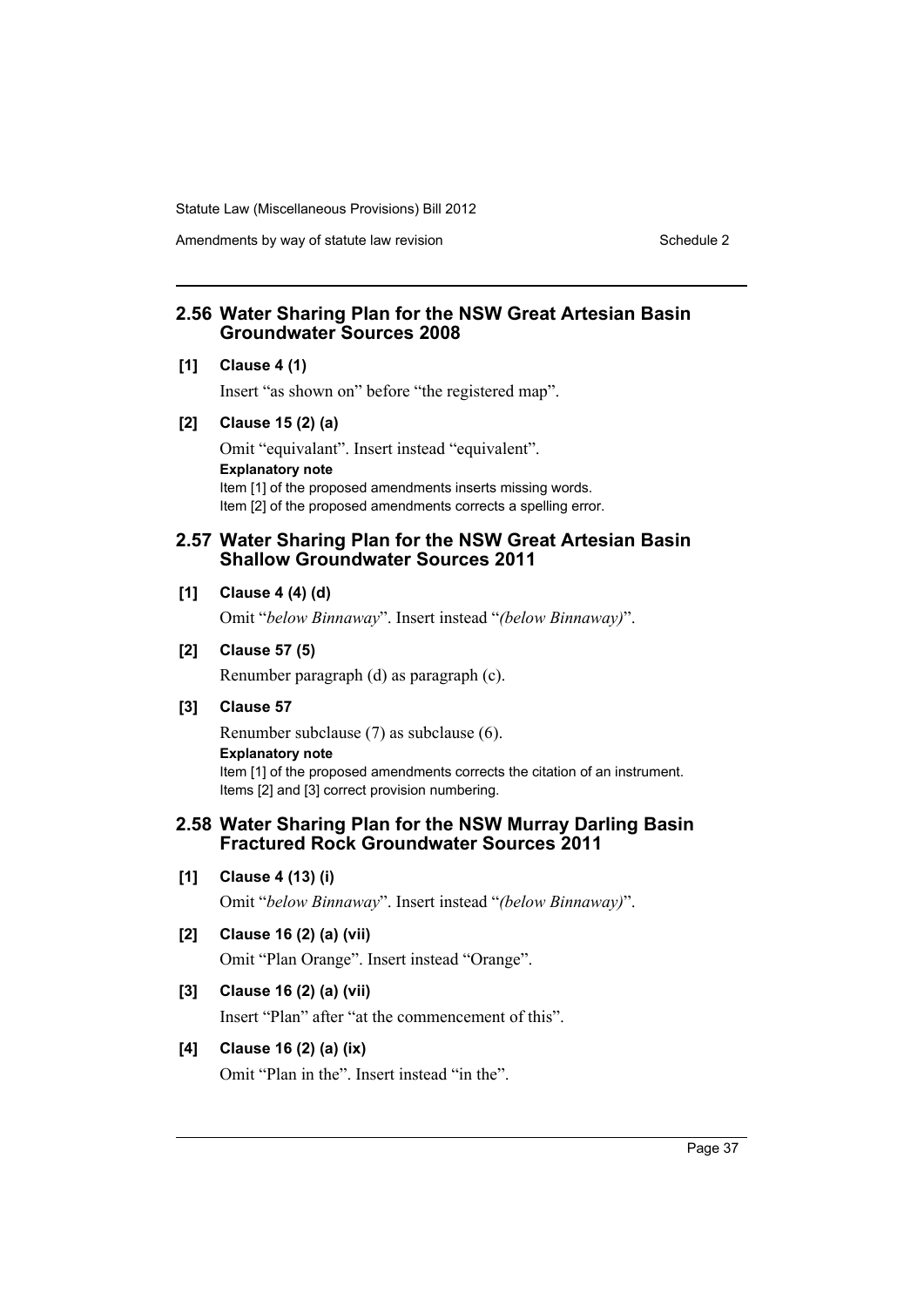Schedule 2 Amendments by way of statute law revision

## **[5] Clause 16 (2) (a) (ix)**

Insert "Plan" after "at the commencement of this".

## **[6] Clause 51 (2) (c)**

Renumber subparagraph (iv) where secondly occurring as subparagraph (v).

## **[7] Schedule 3, clause 2, Table B**

Omit "north-wast". Insert instead "north-west".

**[8] Schedule 3, clause 2, Table B** Omit "esast". Insert instead "east".

## **[9] Schedule 3, clause 2, Table B**

Omit "27 north-east". Insert instead "27 km north-east". **Explanatory note** The proposed amendments correct typographical errors.

# **2.59 Water Sharing Plan for the NSW Murray Darling Basin Porous Rock Groundwater Sources 2011**

**[1] Clause 4 (8) (i)**

Omit "*below Binnaway*". Insert instead "*(below Binnaway)*".

**[2] Clause 4 (8) (j)**

Omit "*Murray-Darling*". Insert instead "*NSW Murray Darling*".

## **[3] Clause 5 (1) (a) and (b), notes**

Omit "seperated" wherever occurring. Insert instead "separated".

## **[4] Clause 16 (2) (a) (iii), note**

Omit "rainfalll". Insert instead "rainfall".

**[5] Clause 51 (2) (b) (vi) and (c) (iv)**

Omit "comparision" wherever occurring. Insert instead "comparison".

# **[6] Clause 51 (2) (c)**

Renumber subparagraph (iv) where secondly occurring as subparagraph (v).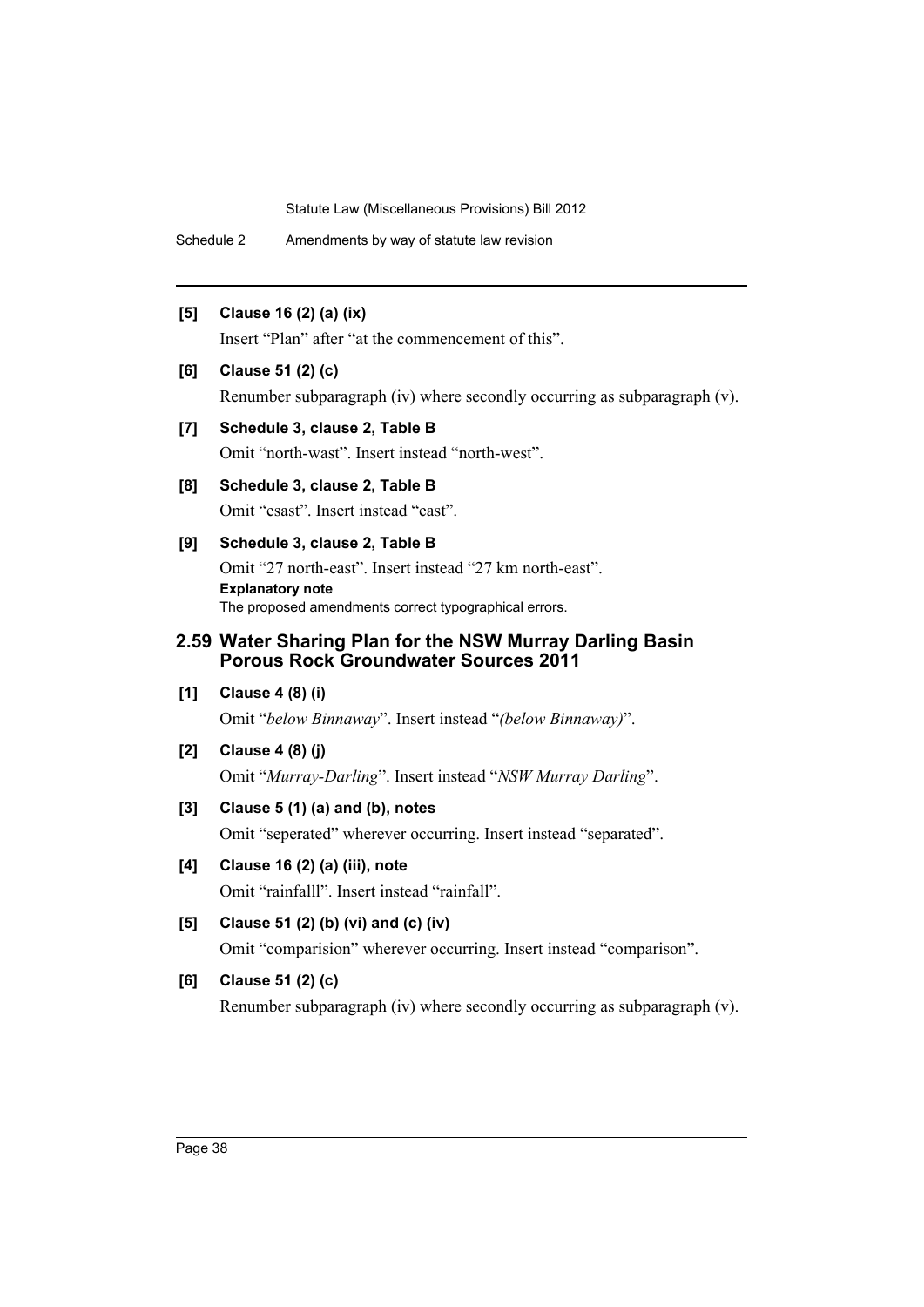### **[7] Clause 52 (1)**

Renumber paragraphs  $(c)$ – $(l)$  as paragraphs  $(b)$ – $(k)$ , respectively. **Explanatory note** The proposed amendments correct typographical errors.

## **2.60 Water Sharing Plan for the Ourimbah Creek Water Source 2003**

### **Clause 21**

Omit "Environmental health water" wherever occurring.

Insert instead "Planned environmental water".

# **Explanatory note**

The proposed amendment updates and makes consistent terminology relating to environmental water.

## **2.61 Water Sharing Plan for the Phillips Creek, Mooki River, Quirindi Creek and Warrah Creek Water Sources 2003**

### **Clause 21**

Omit "Environmental health water" wherever occurring.

Insert instead "Planned environmental water".

#### **Explanatory note**

The proposed amendment updates and makes consistent terminology relating to environmental water.

## **2.62 Water Sharing Plan for the Tarcutta Creek Water Source 2003**

### **Clause 21 (1) and (2)**

Omit "Environmental health water" wherever occurring.

Insert instead "Planned environmental water".

### **Explanatory note**

The proposed amendment updates and makes consistent terminology relating to environmental water.

# **2.63 Water Sharing Plan for the Tenterfield Creek Water Source 2003**

### **Clause 21**

Omit "Environmental health water" wherever occurring.

Insert instead "Planned environmental water".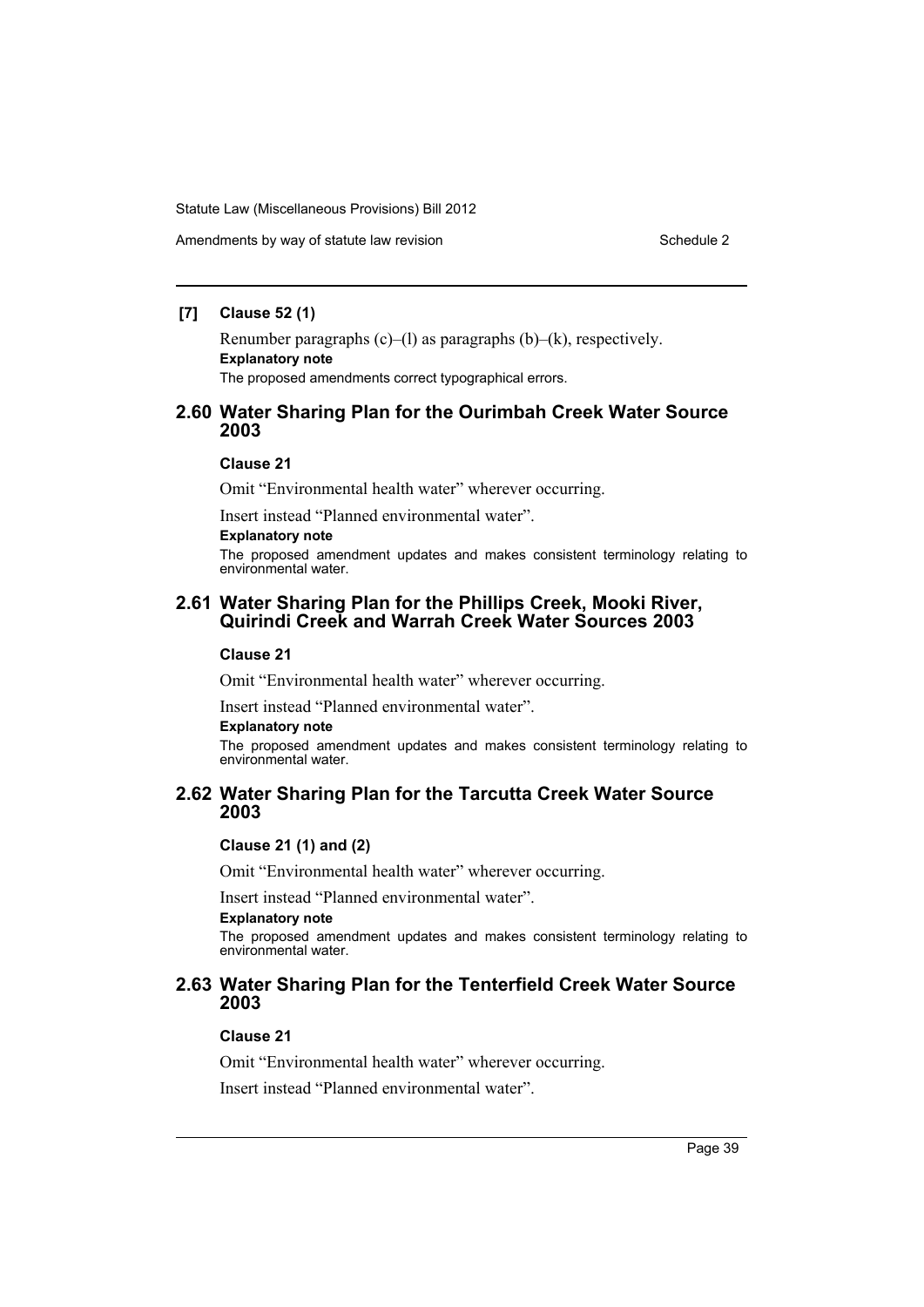Schedule 2 Amendments by way of statute law revision

#### **Explanatory note**

The proposed amendment updates and makes consistent terminology relating to environmental water.

## **2.64 Water Sharing Plan for the Toorumbee Creek Water Source 2003**

### **Clause 18**

Omit "Environmental health water" wherever occurring.

Insert instead "Planned environmental water".

### **Explanatory note**

The proposed amendment updates and makes consistent terminology relating to environmental water.

## **2.65 Water Sharing Plan for the Upper Billabong Water Source 2003**

### **Clause 21**

Omit "Environmental health water" wherever occurring.

Insert instead "Planned environmental water".

### **Explanatory note**

The proposed amendment updates and makes consistent terminology relating to environmental water.

## **2.66 Water Sharing Plan for the Upper Brunswick River Water Source 2003**

### **Clause 21**

Omit "Environmental health water" wherever occurring.

Insert instead "Planned environmental water".

#### **Explanatory note**

The proposed amendment updates and makes consistent terminology relating to environmental water.

## **2.67 Water Sharing Plan for the Wandella Creek Water Source 2003**

### **Clause 21**

Omit "Environmental health water" wherever occurring.

Insert instead "Planned environmental water".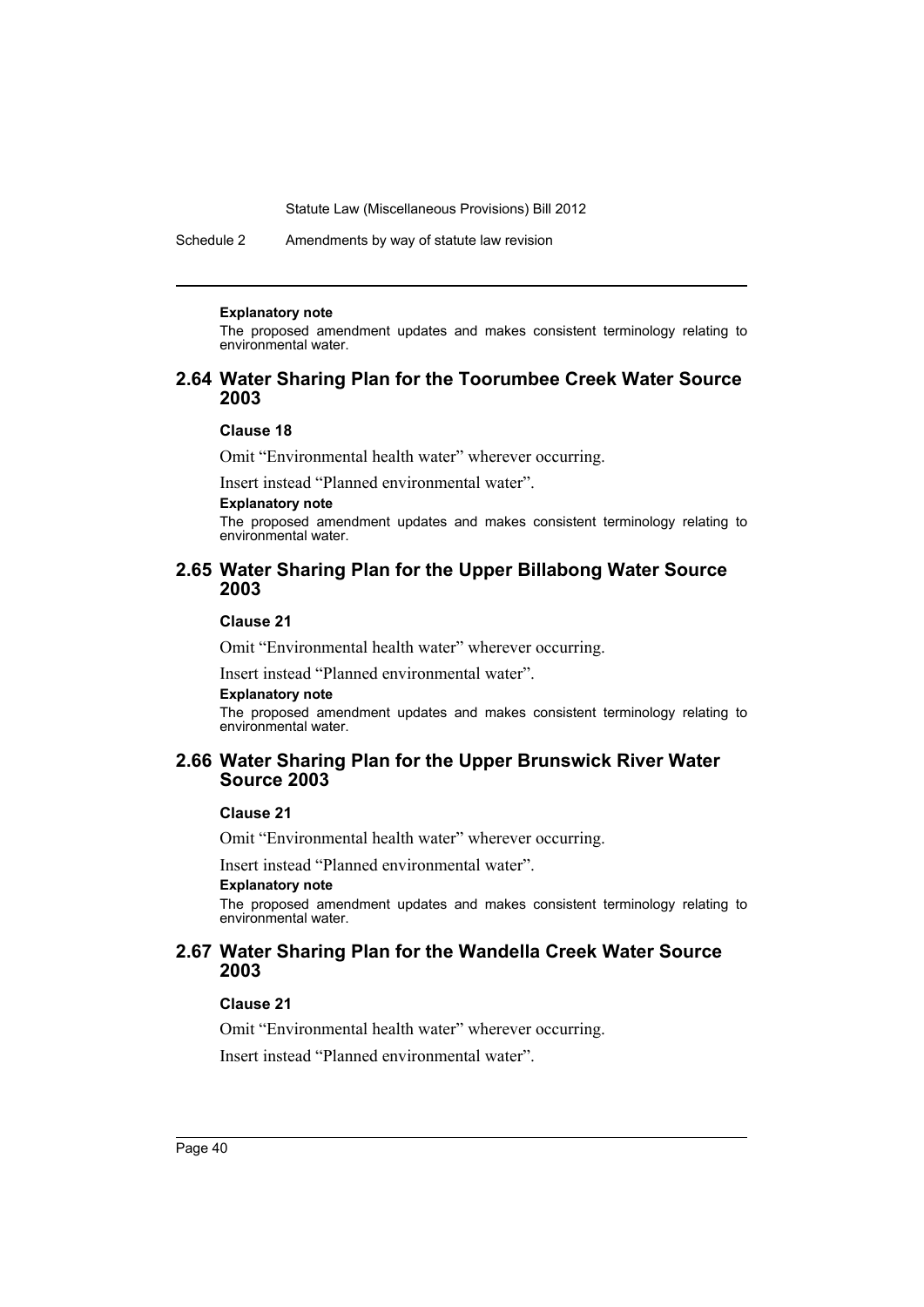Amendments by way of statute law revision Schedule 2 Schedule 2

#### **Explanatory note**

The proposed amendment updates and makes consistent terminology relating to environmental water.

## **2.68 Water Sharing Plan for the Wybong Creek Water Source 2003**

### **Clause 22 (1) and (3)**

Omit "Environmental health water" wherever occurring.

Insert instead "Planned environmental water".

### **Explanatory note**

The proposed amendment updates and makes consistent terminology relating to environmental water.

# **2.69 Waverley Local Environmental Plan 1996**

## **Schedule 2**

Omit the following:

#### *relic* means:

- (a) any deposit, object or material evidence (which may consist of human remains) relating to the use or settlement of the area of Waverley, not being Aboriginal habitation, which is more than 50 years old, or
- (b) any deposit, object or material evidence (which may consist of human remains) relating to Aboriginal habitation of the area of Waverley; whether before or after its occupation by persons of European extraction.

### **Explanatory note**

The proposed amendment removes a superseded definition.

## **2.70 Work Health and Safety Regulation 2011**

## **[1] Schedule 18A**

Omit "74 (7)" from the matter relating to offences under the Act.

Insert instead "72 (7)".

## **[2] Schedule 18A**

Omit "169" from the matter relating to offences under the Regulation.

Insert instead "160".

**Explanatory note**

The proposed amendments correct typographical errors.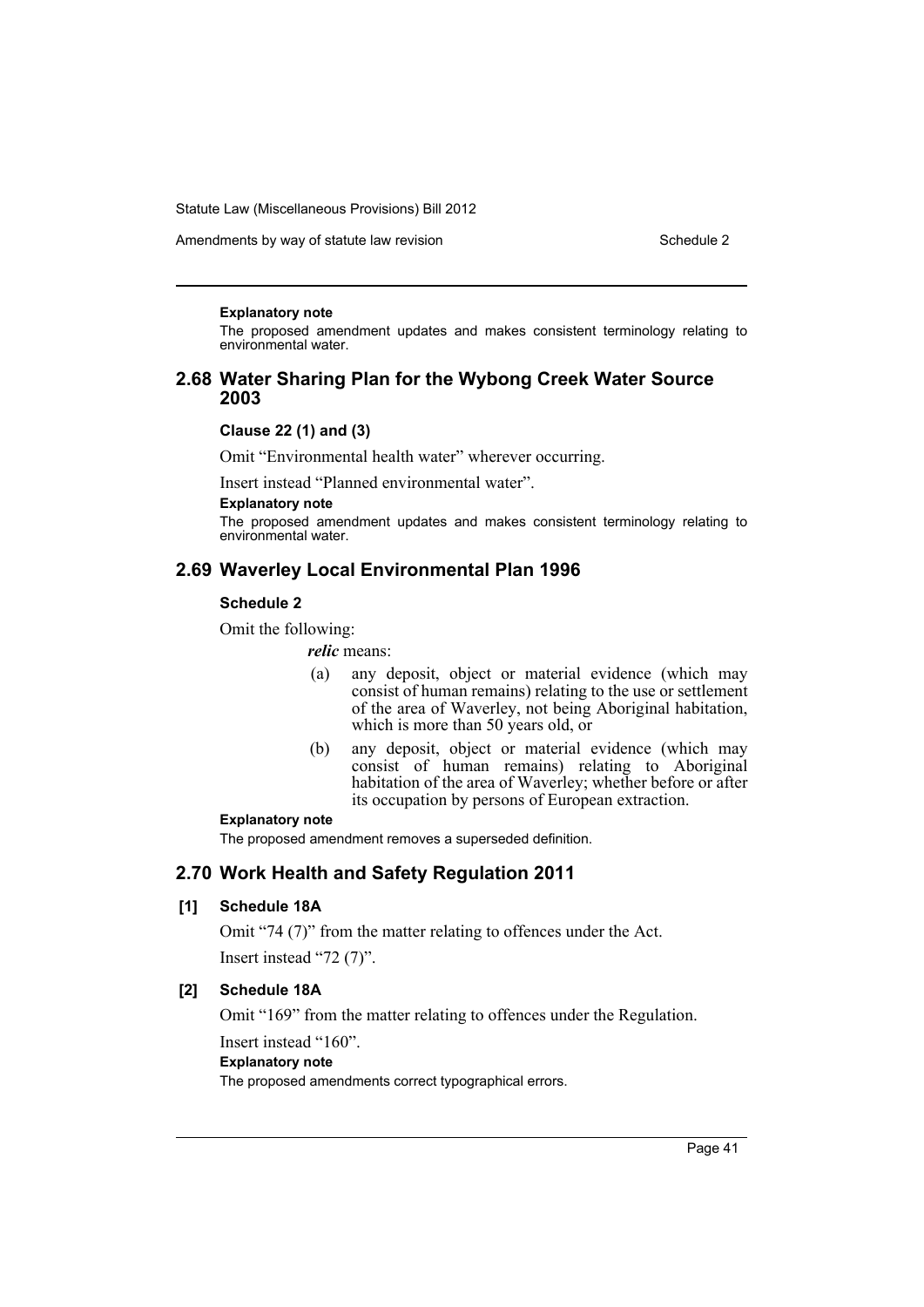Schedule 3 Amendments to forms consequential on amendment of Oaths Act 1900

# **Schedule 3 Amendments to forms consequential on amendment of Oaths Act 1900**

#### **Explanatory note**

The proposed amendments are consequential on an amendment to the *Oaths Act 1900* requiring a person witnessing a statutory declaration or affidavit to certify, in accordance with the regulations made under that Act, that he or she has complied with requirements relating to the identification of the person who has made the declaration or affidavit. The proposed amendments update forms for statutory declarations and affidavits that are set out in regulations by inserting (with appropriate modifications) the certificate that is set out in Schedule 1 to the *Oaths Regulation 2011*.

### **3.1 Amendments to forms for statutory declarations witnessed by Justices of the Peace only**

#### **[1] Parliamentary Electorates and Elections Regulation 2008**

Insert before "*(For Office use only)*" in Form 20 of Schedule 1:

# **Certificate under section 34 (1) (c) of Oaths Act 1900**

\**Please cross out any text that does not apply*

I [*insert name of witness*], a Justice of the Peace, certify the following matters concerning the making of this statutory declaration by the person who made it:

- 1 \*I saw the face of the person *or* \*I did not see the face of the person because the person was wearing a face covering, but I am satisfied that the person had a special justification for not removing the covering.
- 2 \*I have known the person for at least 12 months *or* \*I have confirmed the person's identity using an identification document and the document I relied on was [*describe identification document relied on*].

[*insert signature of witness*] Date:

### **[2] Other Regulations**

Each Regulation specified in Column 1 of the table to this item is amended by inserting the following at the end of the provision specified opposite in Column 2 of that table:

## **Certificate under section 34 (1) (c) of Oaths Act 1900**

\**Please cross out any text that does not apply*

I [*insert name of witness*], a Justice of the Peace, certify the following matters concerning the making of this statutory declaration by the person who made it:

1 \*I saw the face of the person *or* \*I did not see the face of the person because the person was wearing a face covering, but I am satisfied that the person had a special justification for not removing the covering.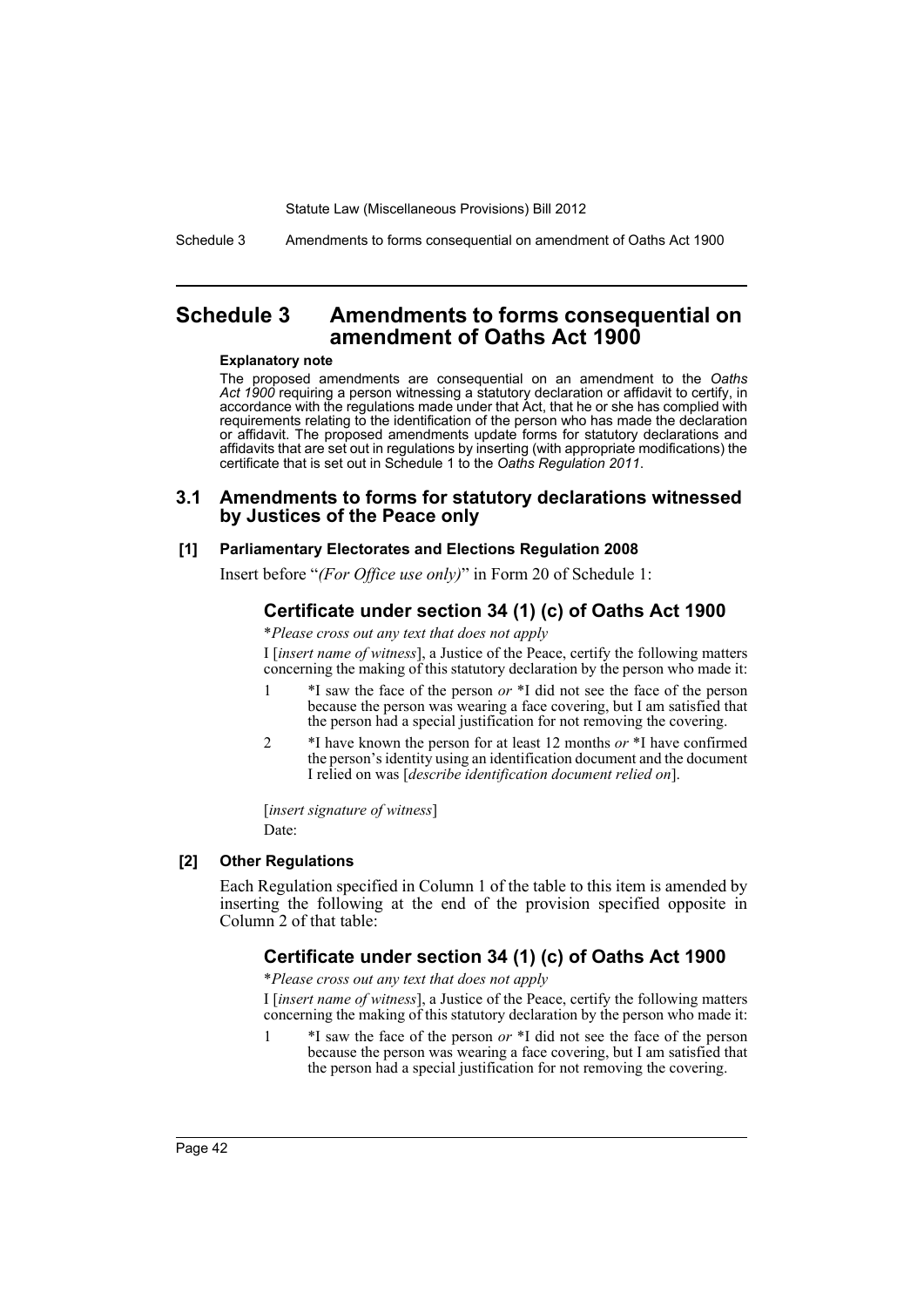- Amendments to forms consequential on amendment of Oaths Act 1900 Schedule 3
	- 2 \*I have known the person for at least 12 months *or* \*I have confirmed the person's identity using an identification document and the document I relied on was [*describe identification document relied on*].

[*insert signature of witness*] Date:

| Column 1                                                         | Column <sub>2</sub> |
|------------------------------------------------------------------|---------------------|
| Agricultural Industry Services Regulation 2009                   | Schedule 1, Form 6  |
| <b>Architects Regulation 2004</b>                                | Schedule 3, Form 2  |
| Confiscation of Proceeds of Crime Regulation 2010                | Schedule 1, Form 3  |
| Election Funding, Expenditure and Disclosures<br>Regulation 2009 | Schedule 1          |
| Local Government (General) Regulation 2005                       | Schedule 11, Form 1 |
| Ports and Maritime Administration Regulation 2007                | Schedule 2, Form 2  |
| Rural Lands Protection Regulation 2010                           | Schedule 2, Form 1  |

## **3.2 Amendments to forms for other statutory declarations or for affidavits**

### **[1] Dust Diseases Tribunal Regulation 2007**

Insert at the end of Part 8 of Form 1 of Schedule 2:

# **Certificate under section 34 (1) (c) of Oaths Act 1900**

\**Please cross out any text that does not apply*

I [*insert name of authorised witness*], a [*insert qualification to be authorised witness*], certify the following matters concerning the making of this statutory declaration by the person who made it:

- 1 \*I saw the face of the person *or* \*I did not see the face of the person because the person was wearing a face covering, but I am satisfied that the person had a special justification for not removing the covering.
- 2 \*I have known the person for at least 12 months *or* \*I have confirmed the person's identity using an identification document and the document I relied on was [*describe identification document relied on*].

[*insert signature of authorised witness*] Date: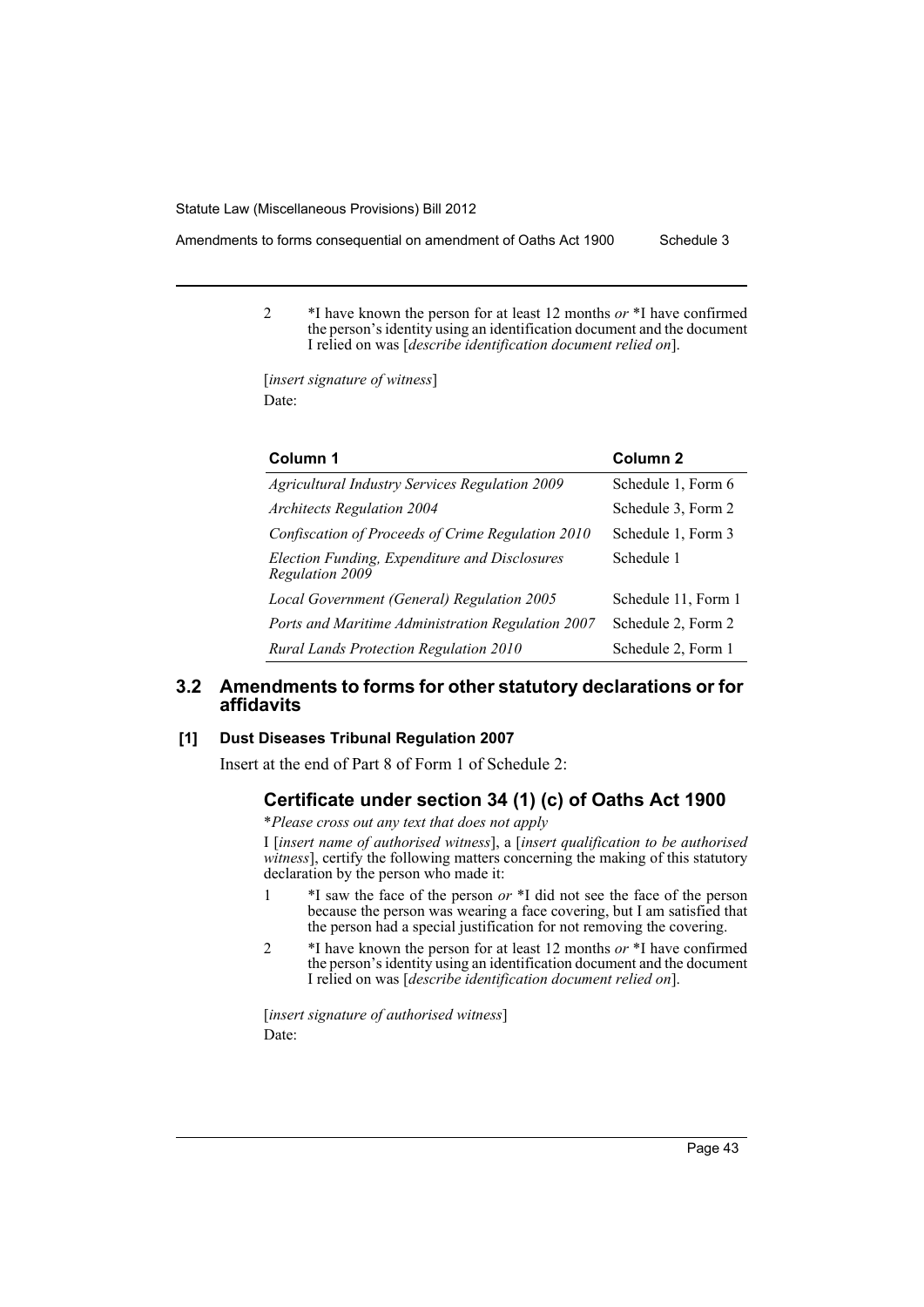Schedule 3 Amendments to forms consequential on amendment of Oaths Act 1900

### **[2] Evidence Regulation 2010**

Insert at the end of Forms 2 and 3 of Schedule 1:

## **Certificate under section 34 (1) (c) of Oaths Act 1900**

\**Please cross out any text that does not apply*

I [*insert name of witness*], a \*Justice of the Peace/\*notary public/\*Australian lawyer/\*person authorised to take affidavits in New South Wales, certify the following matters concerning the making of this affidavit by the person who made it:

- 1 \*I saw the face of the person *or* \*I did not see the face of the person because the person was wearing a face covering, but I am satisfied that the person had a special justification for not removing the covering.
- 2 \*I have known the person for at least 12 months *or* \*I have confirmed the person's identity using an identification document and the document I relied on was [*describe identification document relied on*].

[*insert signature of witness*] Date:

### **[3] Legal Profession Regulation 2005**

Insert at the end of Form 1 of Schedule 5:

# **Certificate under section 34 (1) (c) of Oaths Act 1900**

\**Please cross out any text that does not apply*

I [*insert name of authorised witness*], a [*insert qualification to be authorised witness*], certify the following matters concerning the making of this statutory declaration by the person who made it:

- 1 \*I saw the face of the person *or* \*I did not see the face of the person because the person was wearing a face covering, but I am satisfied that the person had a special justification for not removing the covering.
- 2 \*I have known the person for at least 12 months *or* \*I have confirmed the person's identity using an identification document and the document I relied on was [*describe identification document relied on*].

[*insert signature of authorised witness*] Date: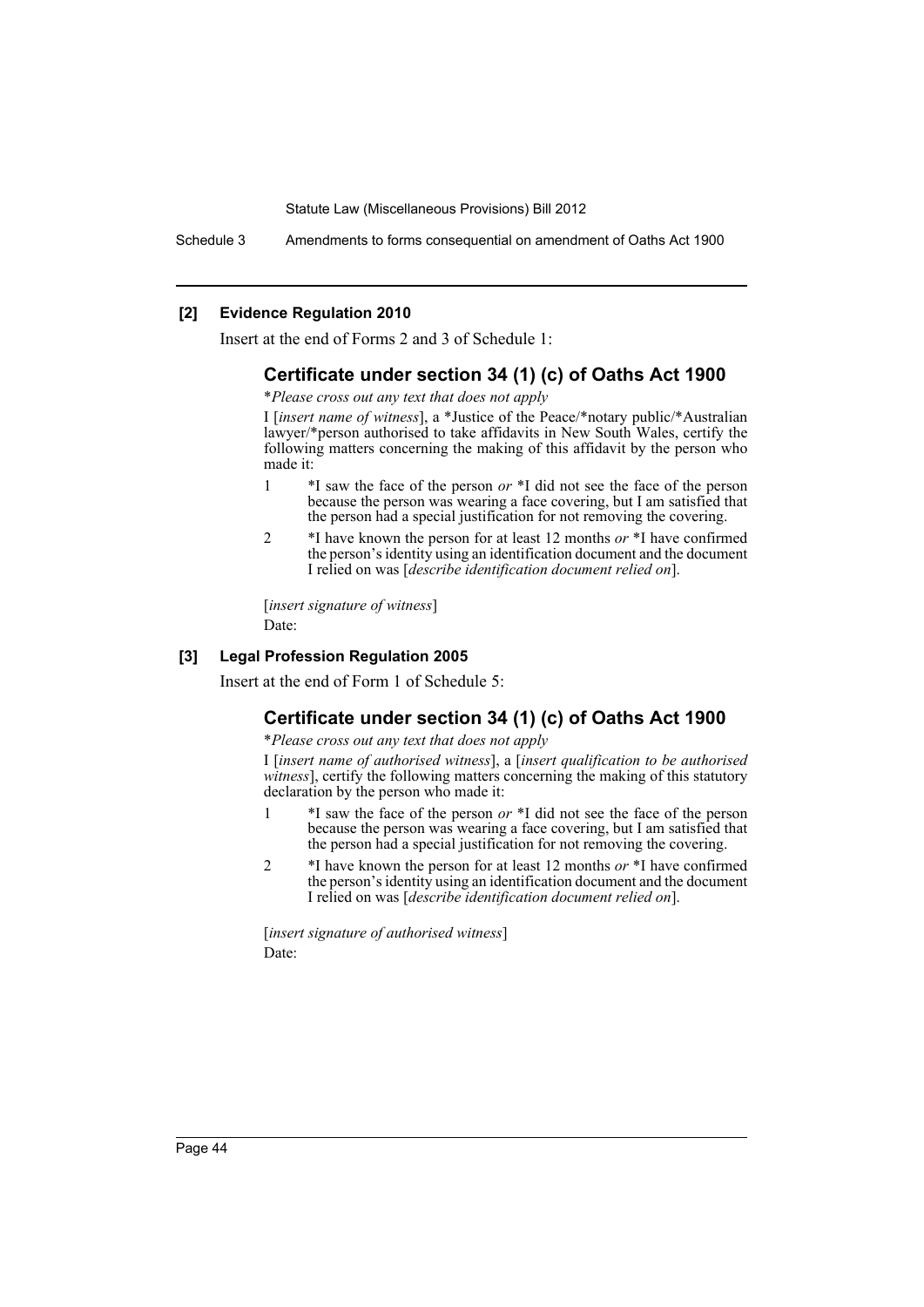### Amendments to forms consequential on amendment of Oaths Act 1900 Schedule 3

### **[4] Lord Howe Island Regulation 2004**

Insert at the end of Forms 2 and 3 and Declarations "A" and "B" of Form 5 of Schedule 1:

### **Certificate under section 34 (1) (c) of Oaths Act 1900**

\**Please cross out any text that does not apply*

I [*insert name of witness*], a \*Justice of the Peace/\*Commissioner for Affidavits/\*Notary Public, certify the following matters concerning the making of this statutory declaration by the person who made it:

- 1 \*I saw the face of the person *or* \*I did not see the face of the person because the person was wearing a face covering, but I am satisfied that the person had a special justification for not removing the covering.
- 2 \*I have known the person for at least 12 months *or* \*I have confirmed the person's identity using an identification document and the document I relied on was [*describe identification document relied on*].

[*insert signature of witness*] Date:

### **[5] Status of Children Regulation 2008**

Insert at the end of Form 1 of Schedule 1:

## **Certificate under section 34 (1) (c) of Oaths Act 1900**

\**Please cross out any text that does not apply*

I [*insert name of witness*], a [*insert qualification to be witness*], certify the following matters concerning the making of this affidavit by the person who made it:

- 1 \*I saw the face of the person *or* \*I did not see the face of the person because the person was wearing a face covering, but I am satisfied that the person had a special justification for not removing the covering.
- 2 \*I have known the person for at least 12 months *or* \*I have confirmed the person's identity using an identification document and the document I relied on was [*describe identification document relied on*].

[*insert signature of witness*] Date: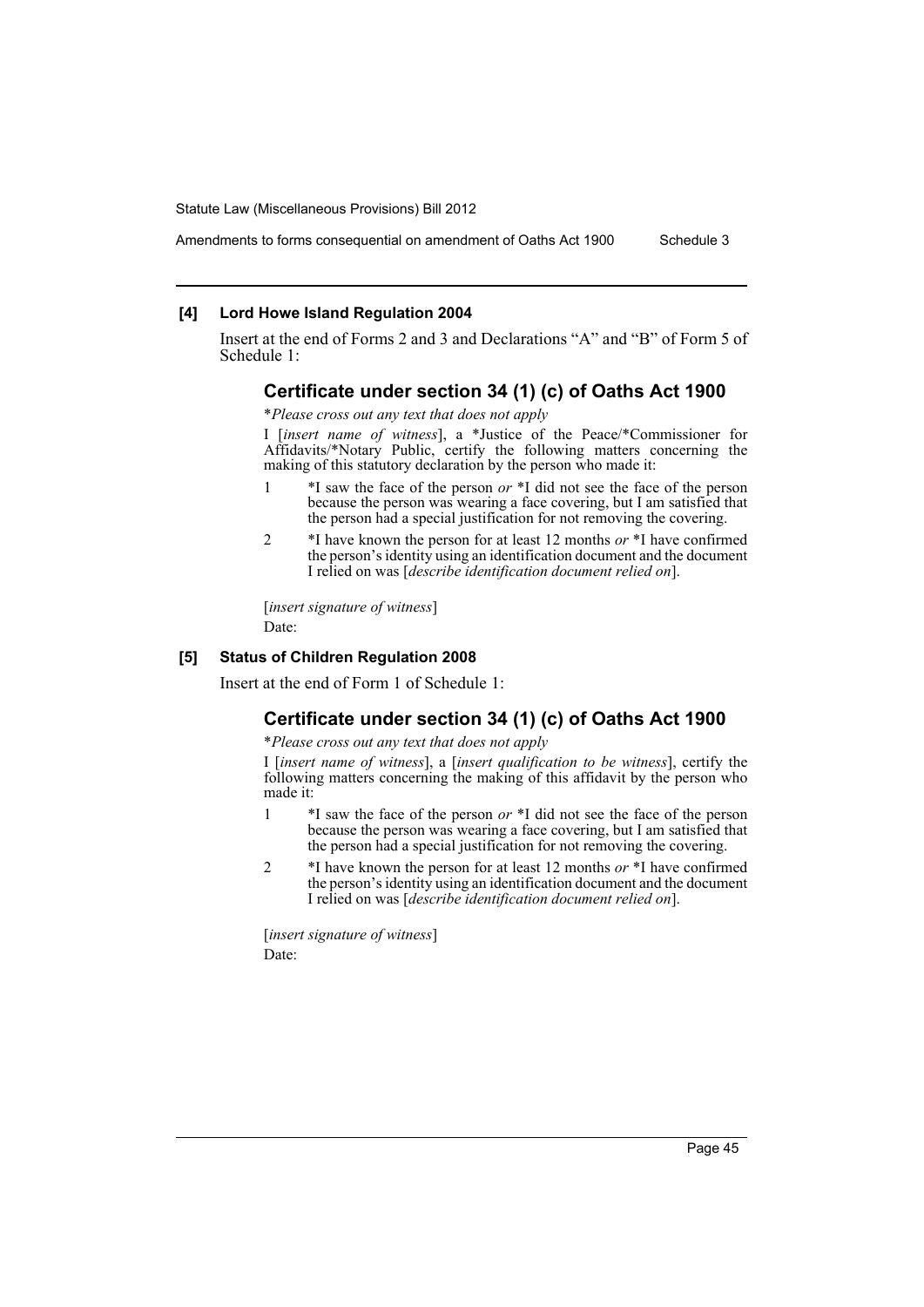Schedule 4 Amendments transferring provisions and other amendments consequential on repeals

# **Schedule 4 Amendments transferring provisions and other amendments consequential on repeals**

#### **Explanatory note**

Schedule 4.1 [3], 4.2 [6]–[9] and [12], 4.4–4.7, 4.9 and 4.10 insert the substance of provisions (of possible ongoing effect) of Acts repealed by clause 4 of Schedule 5 into various Acts. In accordance with section 30A of the *Interpretation Act 1987*, the transfer of those provisions does not affect the operation (if any) or meaning of the provisions. In particular:

- (a) sections 2, 3, 5 and 6 of, and the Schedule to, the *Australian Lubricating Oil Refinery Limited Agreement Ratification Act 1962* are transferred to the *Australian Oil Refining Limited Agreement Ratification Act 1954* (which is renamed by Schedule 4.2 [2] as the *Australian Oil Refining Agreements Act 1954*), and
- (b) sections 5 (3) and (4), 6, 10 and 13 of the *Burns Philp Trustee Company Limited Act 1990* are transferred to the *Trustee Companies Act 1964*, and
- (c) sections 5 (1) and (3), 5A, 6 (4) and (5), 7 (3) and 13 of the *Camperdown Cemetery Act 1948* are transferred to the *Anglican Church of Australia Trust Property Act 1917*, and
- (d) the following provisions are transferred to the *Conversion of Cemeteries Act 1974*:
	- (i) sections 4 (1) and (3), 4A and 4B of the *Camperdown Cemetery Act 1948*,
	- (ii) sections 2, 4 (3)–(5), 4A (1), (2) (c) and (d) and (4), 8, 10 (1)–(3), 11 and 13 of the *Old Roman Catholic Cemetery, Crown Street, Wollongong, Act 1969*, and
- (e) sections 2, 5–7 and 12 of the *Sir Henry Parkes National (War) Memorial Museum and Library Act 1957* are transferred to the *National Trust of Australia (New South Wales) Act 1990*, and
- (f) section 5 of the *Sydney Hospital (Trust Property) Act 1984* is transferred to the *Health Services Act 1997*, and
- (g) the definition of *Walsh Bay* in section 3, and sections 4 (4), 10 and 13, of the *Walsh Bay Development (Special Provisions) Act 1999* are transferred to the *Heritage Act 1977*, and
- (h) the following provisions are transferred to the *Environmental Planning and Assessment Act 1979*:
	- (i) the definition of *Walsh Bay* in section 3, and sections 11, 12 and 14, of the *Walsh Bay Development (Special Provisions) Act 1999*,
	- (ii) sections 4 and 6 (2) and (3) of the *Western Sydney Regional Park (Revocation for Western Sydney Orbital) Act 2001*.

Schedule 4.1 [1] and [2] make amendments to the *Anglican Church of Australia Trust Property Act 1917* that are consequential on the transfer of provisions referred to in paragraph (c) above.

Schedule 4.2 [1]–[5], [10] and [11] make amendments that are consequential on the transfer of provisions referred to in paragraph (a) above, including the renaming of the *Australian Oil Refining Limited Agreement Ratification Act 1954* as the *Australian Oil Refining Agreements Act 1954*.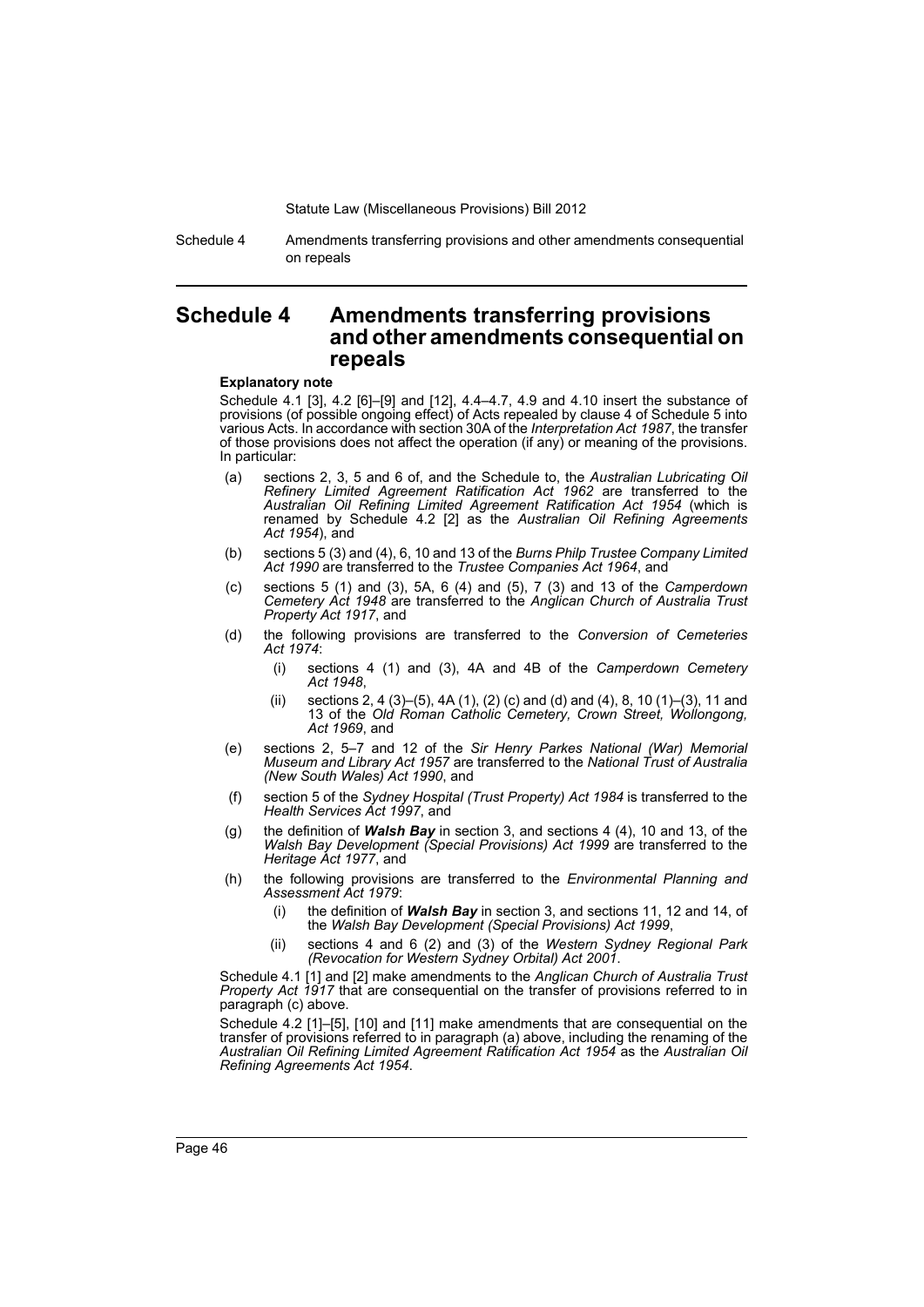Amendments transferring provisions and other amendments consequential on repeals Schedule 4

Schedule 4.3 make amendments to the *Christ Church Cathedral, Newcastle, Cemetery Act 1966* that are consequential on the repeal of section 3 of that Act by Schedule 5. Schedule 4.8 re-enacts sections 3 and 5 of the *Notice of Action and Other Privileges Abolition Act 1977*, with minor modifications, as the new Schedule 1 to the *Limitation Act 1969*.

# **4.1 Anglican Church of Australia Trust Property Act 1917 No 21**

## **[1] Section 2 Repeal**

Omit "the Schedule" from section 2 (1).

Insert instead "Schedule 1".

## **[2] Schedule**

Omit "**Schedule**". Insert instead "**Schedule 1**".

## **[3] Schedule 2**

Insert after Schedule 1 (as renumbered by item [2]):

# **Schedule 2 Transferred provisions from Camperdown Cemetery Act 1948**

# **1 Definitions**

In this Schedule:

*cemetery land* means the land described in the Second Schedule to the repealed Act (as in force immediately before its repeal). *repealed Act* means the *Camperdown Cemetery Act 1948.*

### **2 Vesting of land in Church of England Property Trust Diocese of Sydney**

(1) Subject to this Schedule the cemetery land is hereby vested in the Church of England Property Trust Diocese of Sydney for an estate in fee simple to hold the same subject to the same trusts and for the same purposes as those upon and for which the trustees appointed under the *Camperdown Cemetery Trust Act of 1871* held the cemetery land immediately before the commencement of the repealed Act:

Provided that nothing contained in this subclause or in clause 4 (1)–(4) shall revive any exclusive right of interment in the cemetery land divested by section 5 (2) of the repealed Act (as in force immediately before its repeal).

(2) The provisions of sections 26 and 32 shall apply to so much of the cemetery land as is not described in the notification in the Gazette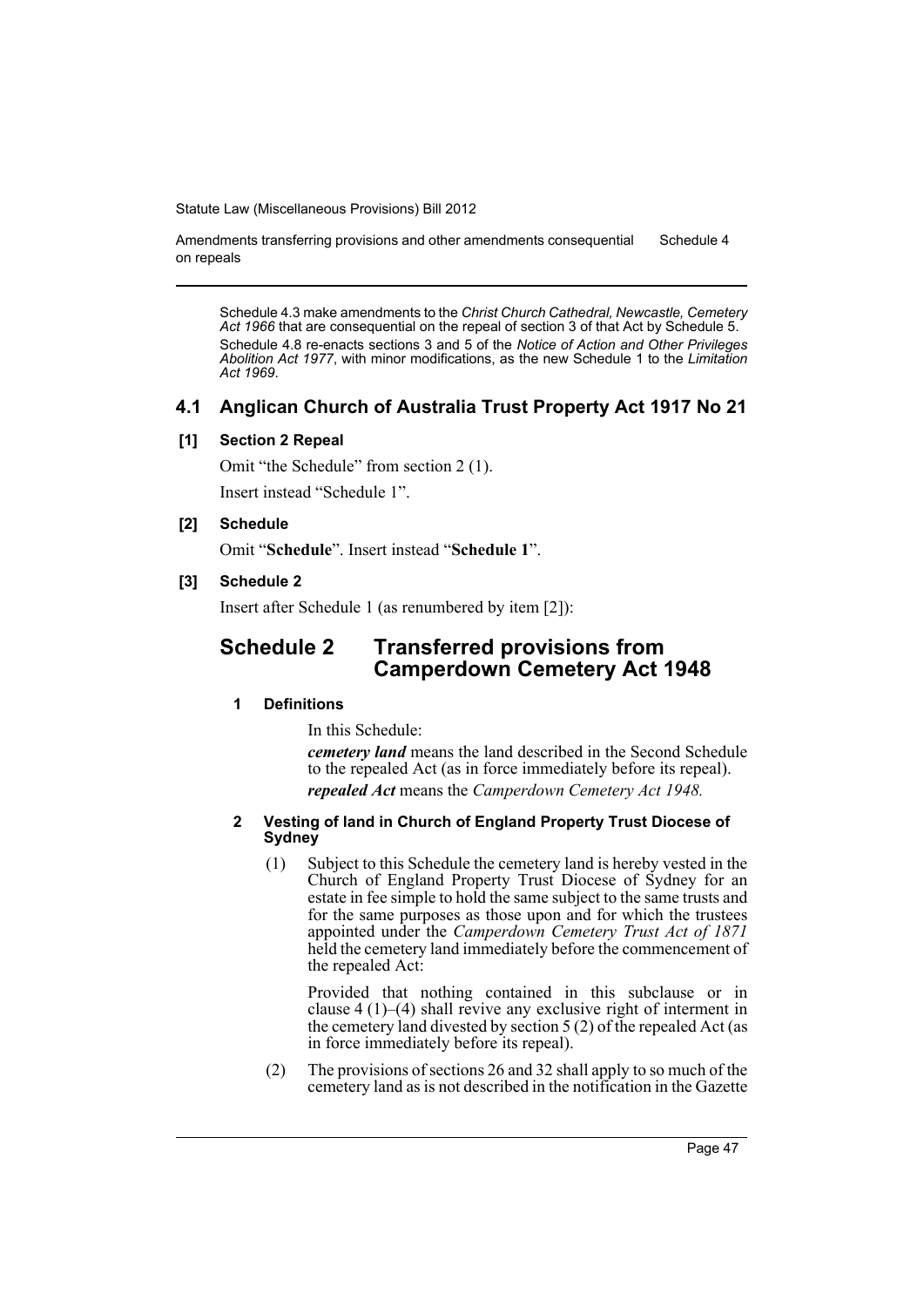Schedule 4 Amendments transferring provisions and other amendments consequential on repeals

> referred to in section 6 (2) of the repealed Act (as in force immediately before its repeal).

### **3 Power to fill in vaults**

Notwithstanding anything contained in this Schedule, the Minister administering the *Conversion of Cemeteries Act 1974* shall have power, on the recommendation of the Director-General of the Ministry of Health, to cause any vault in the cemetery land to be filled in for the purpose of preventing such vault from giving off drainage which in the opinion of the Director-General of the Ministry of Health is detrimental to public health.

## **4 Trustees of land**

- (1) As soon as practicable after completion of the redesigning and reconstruction of the cemetery area pursuant to section 6 of the repealed Act the Standing Committee of the Synod of the Diocese of Sydney shall appoint trustees of such area. The trustees so appointed shall not exceed 7 in number.
- (2) Such trustees shall have the care, control and management of such area and shall, subject to this Schedule, administer the same in accordance with the same trusts and for the same purposes as those upon and for which the cemetery land comprised in such area was held immediately before the commencement of the repealed Act.
- (3) While such area is under the care, control and management of trustees appointed under this clause the Church of England Property Trust Diocese of Sydney shall be discharged from any duty, obligation or liability arising out of or connected with the trusts and purposes upon and for which such area is held.
- (4) The Standing Committee of the Synod of the Diocese of Sydney may appoint a new trustee to fill any vacancy occurring for any reason among the trustees appointed pursuant to this clause.
- (5) The amount paid to the Church of England Property Trust Diocese of Sydney pursuant to section  $6(5)$  (a) of the repealed Act shall be invested by the said Church of England Property Trust in any of the securities authorised by the *Trustee Act 1925*.
- (6) The said Church of England Property Trust shall as soon as practicable after the first day of July in each year pay the interest arising from such investment during the period of 12 months immediately preceding (after deducting therefrom any expenses reasonably incurred by the said Church of England Property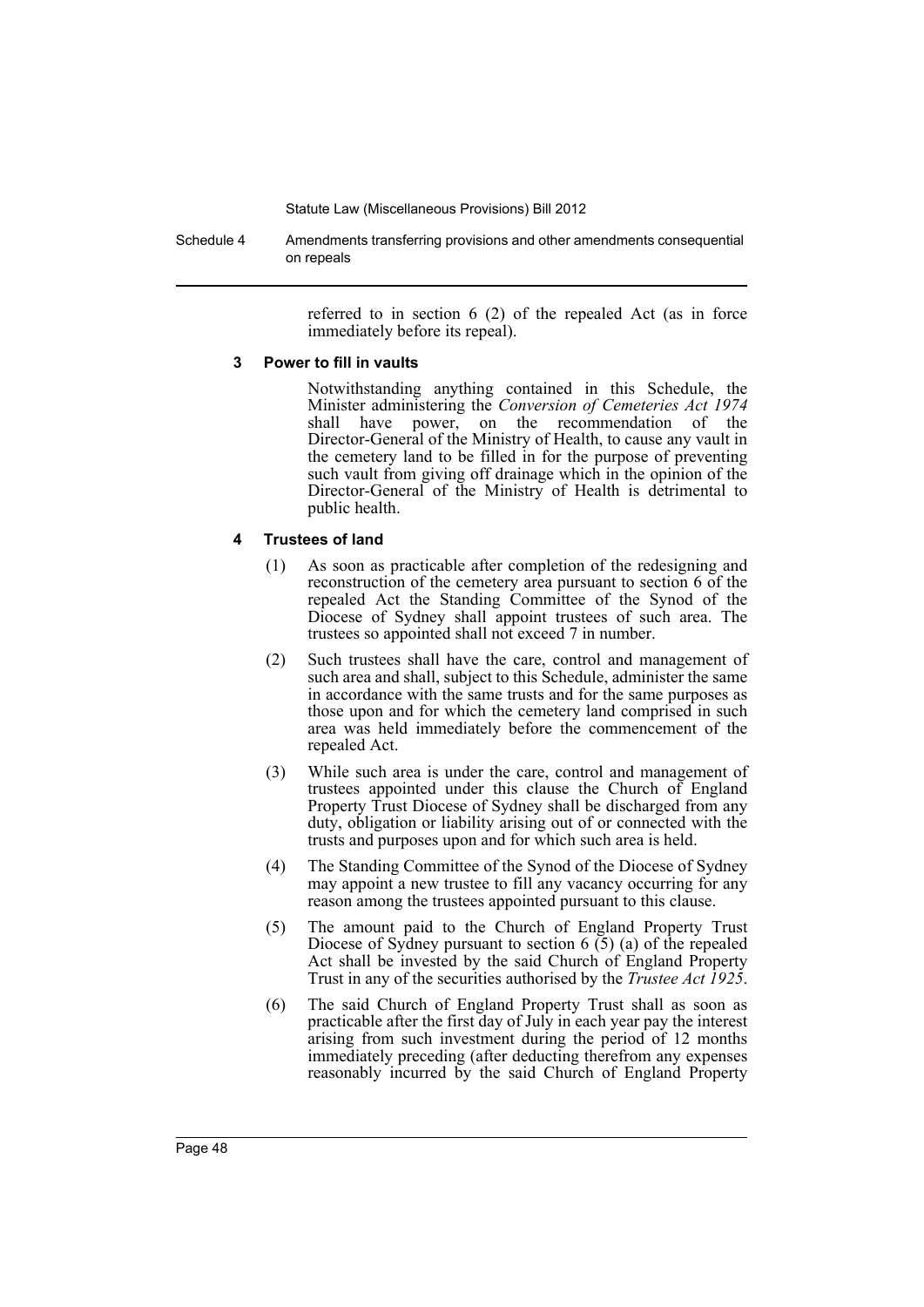Amendments transferring provisions and other amendments consequential on repeals Schedule 4

> Trust in connection with such investment during that period) to the trustees of the said cemetery area who shall apply such interest to the permanent upkeep of such area.

#### **5 Property vested in trustees under Camperdown Cemetery Trust Act of 1871**

Upon the appointment of trustees pursuant to clause 4:

- (a) the property referred to in section  $7(1)$  of the repealed Act (as in force immediately before its repeal) or the residue thereof shall vest in the trustees so appointed and shall be applied by them in furtherance of the trusts and purposes referred to in clause 4 (2), and
- (b) without prejudice to anything done, prior to such appointment, by the said Church of England Property Trust under the powers conferred by section 7 (2) of the repealed Act (as in force immediately before its repeal), such powers shall, as from such appointment, cease and determine in respect of the said Church of England Property Trust and shall be exercisable thereafter by the trustees so appointed.

## **6 Protection from claims for compensation**

Except where otherwise in the repealed Act (as in force immediately before its repeal) expressly provided, no compensation shall be made or be payable to any person in respect of the divesting of any estate or interest by the repealed Act or in respect of the performance of any act authorised by the repealed Act.

### **7 Provisions transferred to this Schedule**

Clauses 2–6 re-enact (with minor modifications) sections 5 (1) and (3), 5A,  $6$  (4) and (5), 7 (3) and 13 of the repealed Act and are transferred provisions to which section 30A of the *Interpretation Act 1987* applies.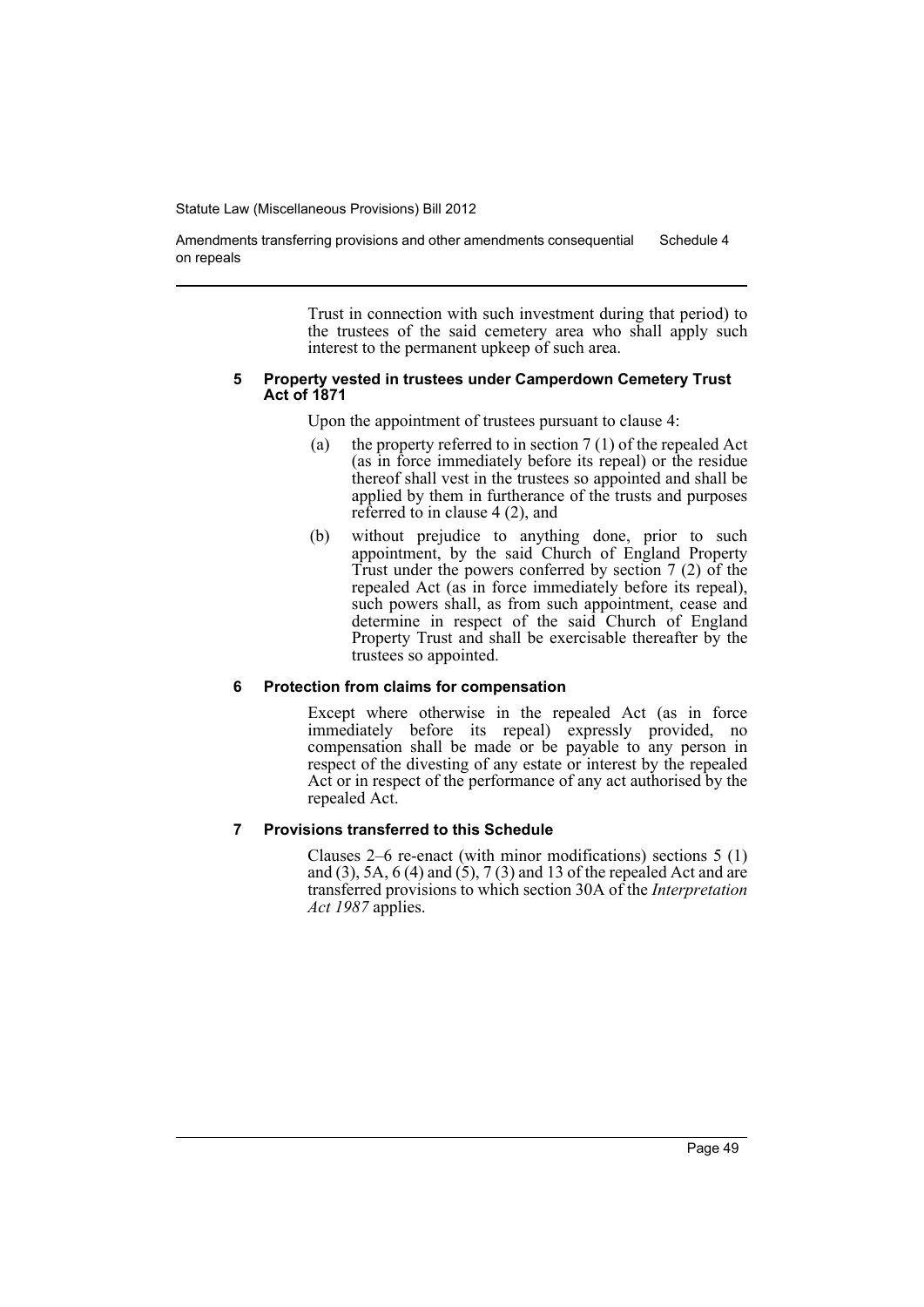Schedule 4 Amendments transferring provisions and other amendments consequential on repeals

# **4.2 Australian Oil Refining Limited Agreement Ratification Act 1954 No 34**

## **[1] Part 1, heading**

Insert before section 1:

# **Part 1 Preliminary**

**[2] Section 1 Name of Act**

Omit "*Australian Oil Refining Limited Agreement Ratification Act 1954*". Insert instead "*Australian Oil Refining Agreements Act 1954*".

**[3] Part 2, heading**

Insert after section 1:

# **Part 2 Australian Oil Refining Limited Agreement Ratification**

# **[4] Section 2 Definitions**

Omit "In this Act". Insert instead "In this Part".

**[5] Part 3, heading**

Insert after section 9:

# **Part 3 Australian Lubricating Oil Refinery Limited Agreement Ratification**

# **[6] Part 3 (as inserted by item [5])**

Transfer sections 2, 3, 5 and 6 of the *Australian Lubricating Oil Refinery Limited Agreement Ratification Act 1962* (which is repealed by clause 4 of Schedule  $\overline{5}$  to this Act) to Part 3, as sections 10–13.

# **[7] Section 10 Definitions (as inserted by item [6])**

Omit "In this Act". Insert instead "In this Part".

# **[8] Section 10, definition of "The Agreement" (as inserted by item [6])**

Omit "the Schedule". Insert instead "the Third Schedule".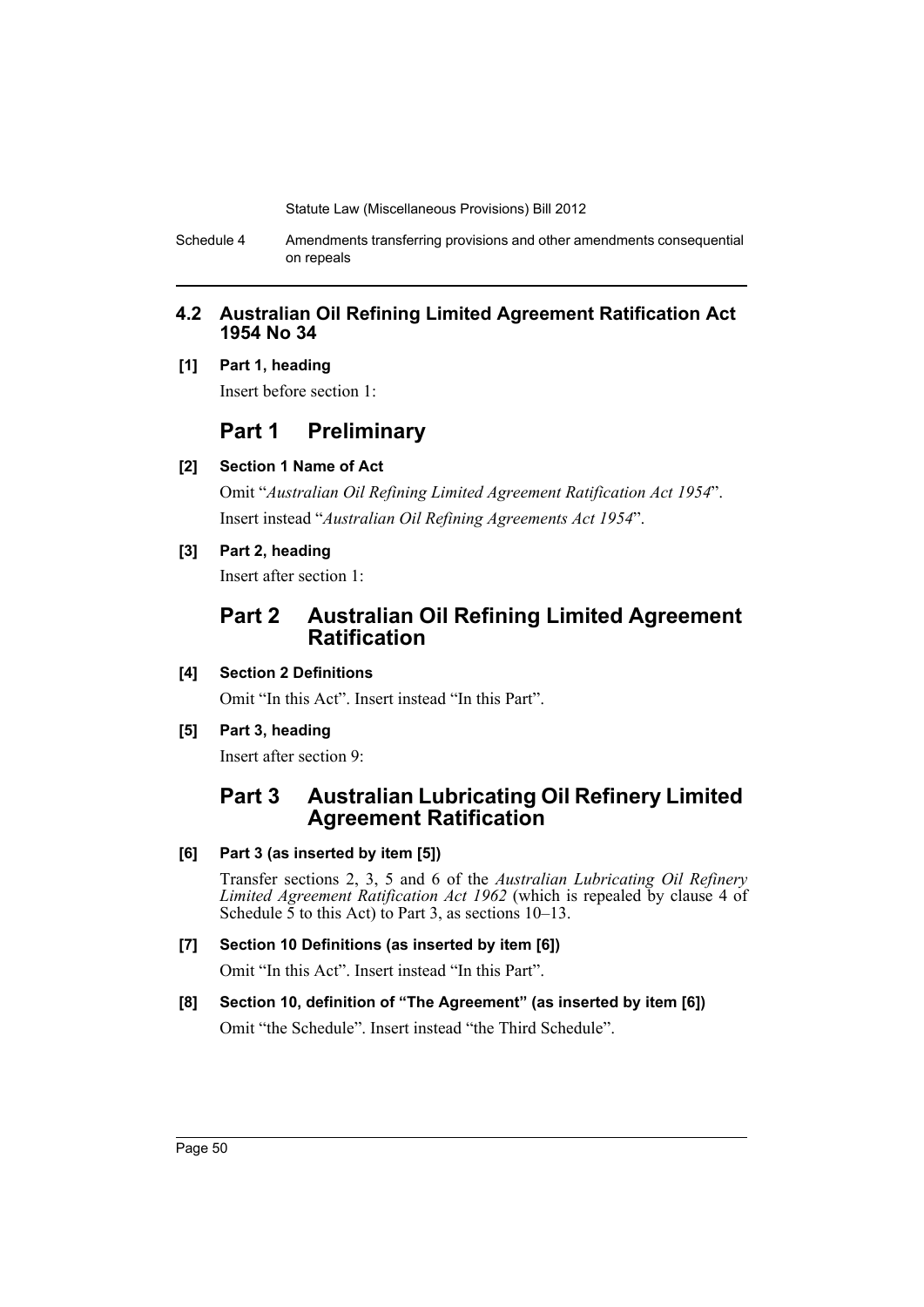Amendments transferring provisions and other amendments consequential on repeals Schedule 4

### **[9] Section 14**

Insert after section 13 (as inserted by item [6]):

### **14 Transferred provisions to which Interpretation Act 1987 applies**

Sections 10–13 and the Third Schedule re-enact (with minor modifications) sections 2, 3, 5 and 6 and the Schedule to the *Australian Lubricating Oil Refinery Limited Agreement Ratification Act 1962* and are transferred provisions to which section 30A of the *Interpretation Act 1987* applies.

### **[10] First Schedule, heading**

Omit the heading to the Schedule. Insert instead:

# **First Schedule Australian Oil Refining Limited Agreement**

### **[11] Second Schedule, heading**

Omit the heading to the Schedule. Insert instead:

# **Second Schedule Amendment of Australian Oil Refining Limited Agreement**

### **[12] Third Schedule**

Transfer the Schedule to the *Australian Lubricating Oil Refinery Limited Agreement Ratification Act 1962* (which is repealed by clause 4 of Schedule 5 to this Act) after the Second Schedule as the Third Schedule, with the following heading:

# **Third Schedule Australian Lubricating Oil Refinery Limited Agreement**

# **4.3 Christ Church Cathedral, Newcastle, Cemetery Act 1966 No 20**

### **[1] First Schedule**

Omit "(Section 3)". Insert instead "(Section 4)".

## **[2] Second Schedule**

Omit "(Section 3)". Insert instead "(Section 5)".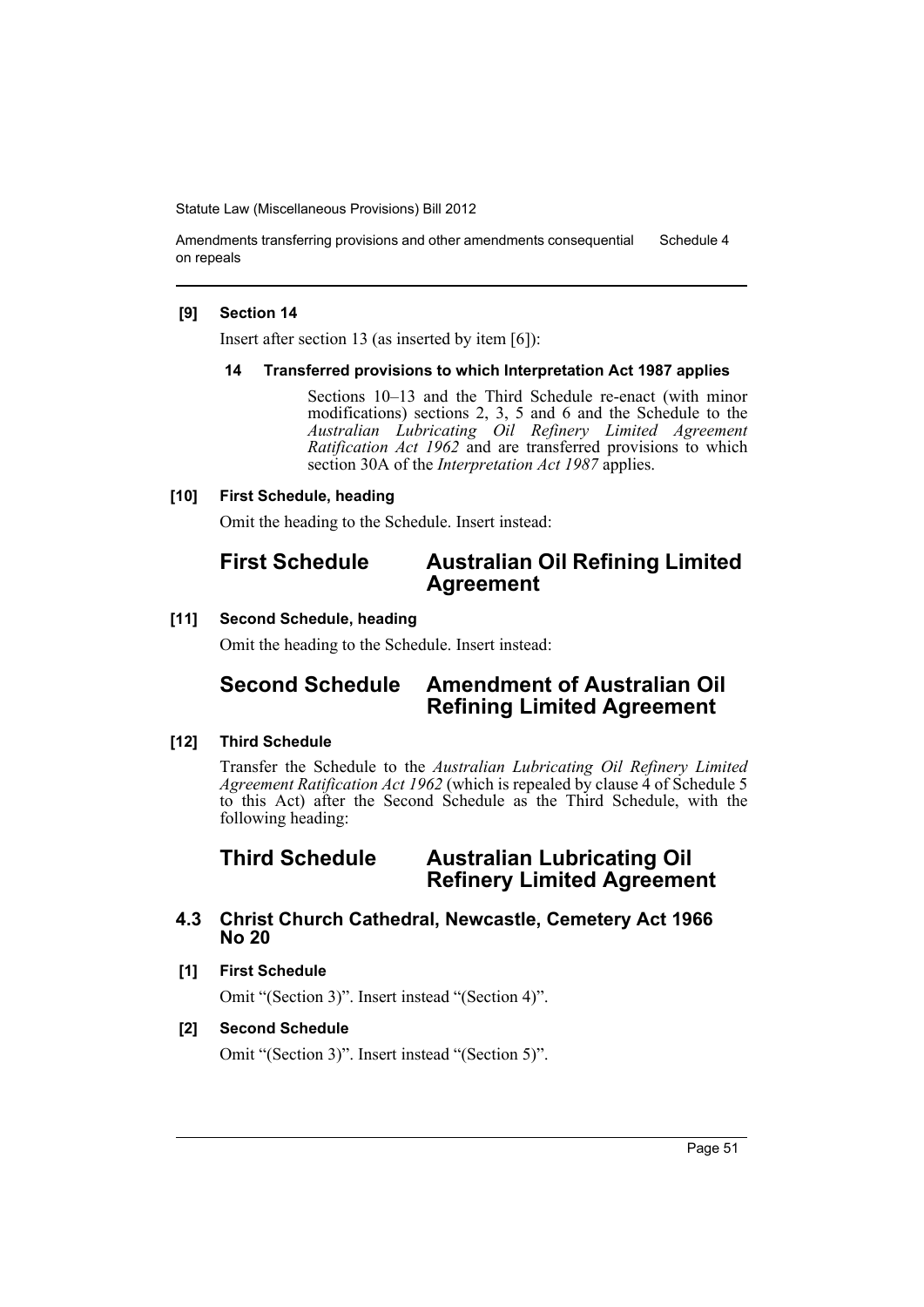Schedule 4 Amendments transferring provisions and other amendments consequential on repeals

# **4.4 Conversion of Cemeteries Act 1974 No 17**

**Schedule 3 Transferred provisions relating to cemetery land**

Insert after clause 19:

# **Part 3 Acts repealed by Statute Law (Miscellaneous Provisions) Act 2012**

## **Division 1 Preliminary**

### **20 Provisions transferred to this Part**

Clauses 22–29 re-enact (with minor modifications) the following provisions and are transferred provisions to which section 30A of the *Interpretation Act 1987* applies:

- (a) sections 4 (1) and (3), 4A and 4B of the *Camperdown Cemetery Act 1948*,
- (b) sections 2, 4 (3)–(5), 4A (1), (2) (c) and (d) and (4), 8, 10 (1)–(3), 11 and 13 of the *Old Roman Catholic Cemetery, Crown Street, Wollongong, Act 1969*.

### **21 Saving of trusts, reservations, dedications and other obligations under repealed Acts**

The repeal by the *Statute Law (Miscellaneous Provisions) Act 2012* of an Act, provisions of which are transferred by this Part, does not:

- (a) affect any trust, reservation or dedication that existed immediately before the repeal of that Act, or
- (b) remove any obligation of a Minister or a council with respect to a plan or register required to be compiled under the repealed Act.

## **Division 2 Camperdown Cemetery Act 1948**

### **22 Dedication of land as a public park**

- (1) The land described in the First Schedule to the *Camperdown Cemetery Act 1948* (as in force immediately before its repeal) is hereby dedicated as a public park under the name of "Camperdown Memorial Rest Park" (*the park*).
- (2) The park shall be maintained by Marrickville Council (*the Council*) as a rest park and garden area and, notwithstanding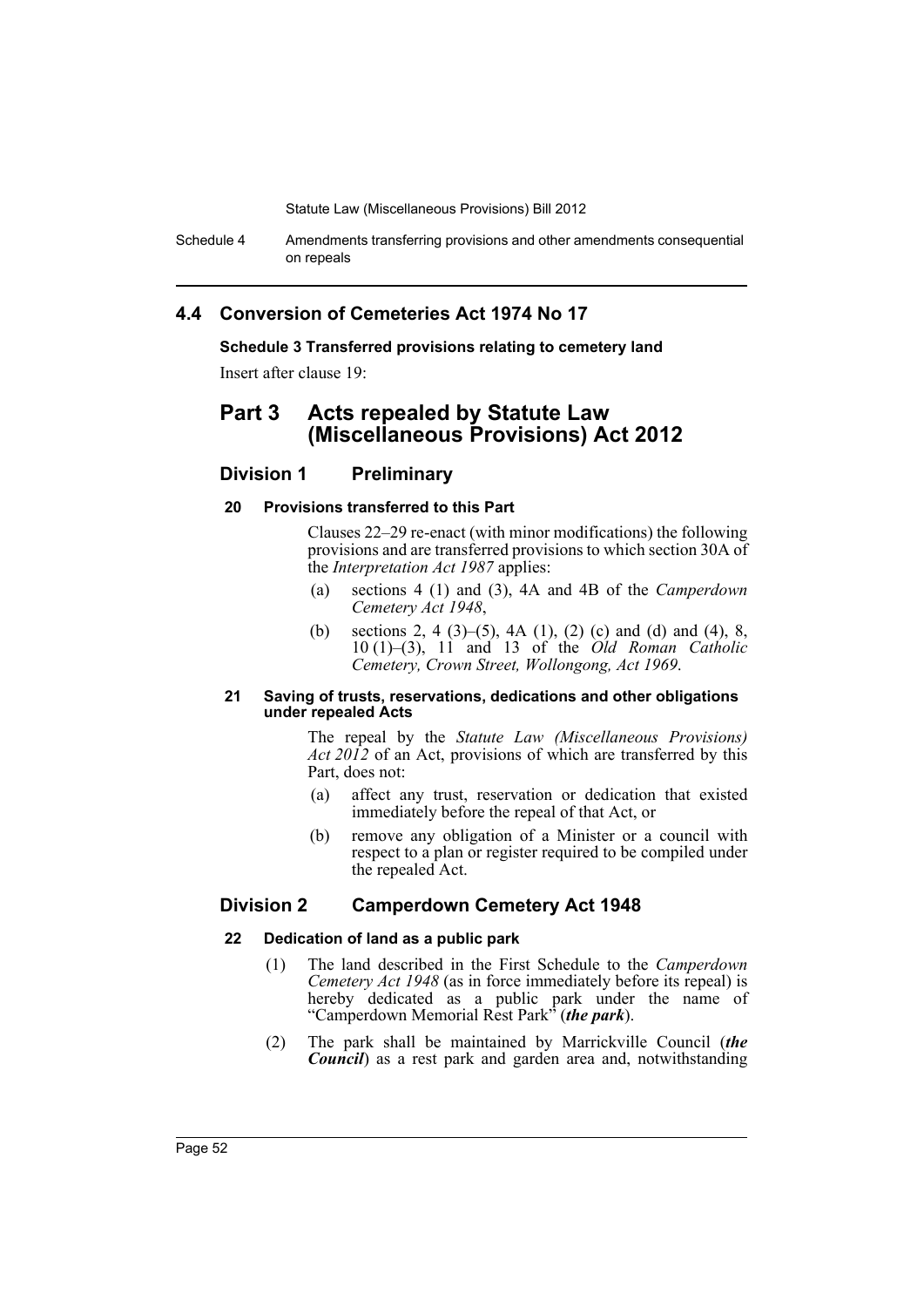Amendments transferring provisions and other amendments consequential on repeals Schedule 4

> anything in any other Act, the Council shall not use the park or permit the same to be used for any other purpose.

- (3) The Camperdown Memorial Rest Park Trust is dissolved and the Council shall be the sole trustee of the park.
- (4) The Council shall, for all purposes of this clause, be deemed to hold an estate in fee simple in the land described in the First Schedule to the *Camperdown Cemetery Act 1948* (as in force immediately before its repeal), but shall not be capable of alienating, charging or in any way disposing of such land, or any part thereof.

## **Division 3 Old Roman Catholic Cemetery, Crown Street, Wollongong, Act 1969**

### **23 Definitions**

In this Division, except in so far as the context or subject-matter otherwise indicates or requires:

*Council* means Wollongong City Council.

*repealed Act* means the *Old Roman Catholic Cemetery, Crown Street, Wollongong, Act 1969*.

*showground* means the area in the Parish and Town of Wollongong, County of Camden, City of Greater Wollongong, Land District of Kiama, dedicated under the provisions of the *Crown Lands Consolidation Act 1913* for public recreation and showground by notification published in Gazette number 106 of 29 June 1951.

*showground trustees* means the trustees for the time being of the showground.

*the redefinition plan* means the plan identified as Drawing No 3117, Sheet No RES 1, Issue E, approved by the Senior Registered Surveyor for the Council of the City of Wollongong on 27 August 2001, deposited in the office of the Council.

## **24 Dedication of land as a public park**

(1) The land dedicated as a public park in accordance with section 4 (1) of the repealed Act (as in force immediately before its repeal) shall be maintained by the Council as a rest park and, notwithstanding anything in any other Act, but subject to the provisions of this Division, the Council shall not use that land or permit it to be used for any other purpose.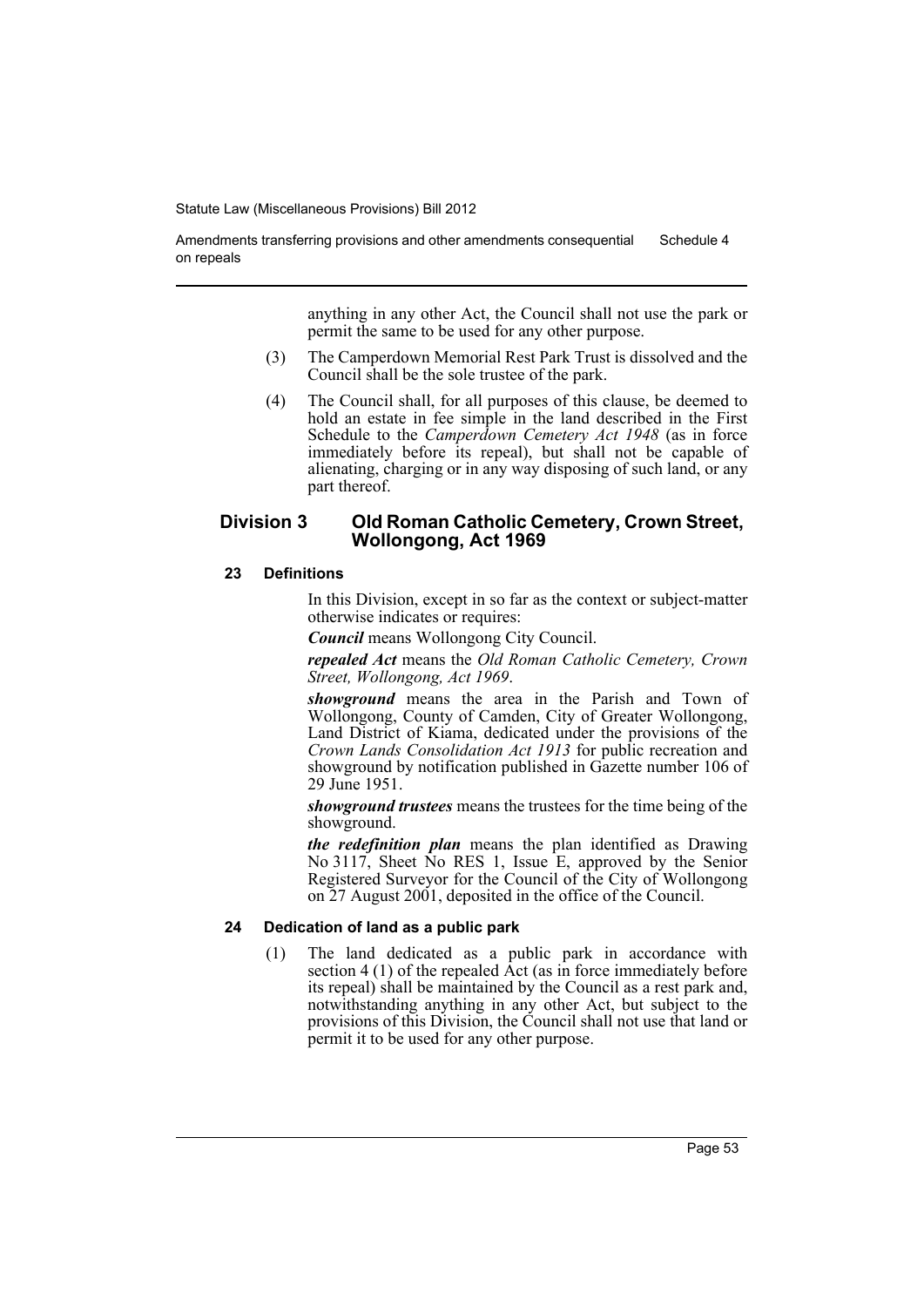Schedule 4 Amendments transferring provisions and other amendments consequential on repeals

- (2) In exercising or performing its powers, authority, duties and functions under this clause, the Council must ensure that any use of the land:
	- (a) is limited to passive recreational activities that in the Council's opinion provide community benefit, and
	- (b) does not unduly intrude on the recognition of and respect for the land as an old cemetery, and
	- (c) does not involve any commercial activities, and
	- (d) subject to the preceding paragraphs, is consistent with any applicable plan of management adopted under the *Crown Lands Act 1989*.
- (3) Nothing in subclause (1) or (2) prevents the granting of, or affects the power to grant, easements through, on, in or above the land to permit the overhang of any structure or the roof of any building erected on the trust lands of Venues NSW.

### **25 Closing of part of road and dedication as a public park**

- (1) This clause applies to the land shown edged black and marked "Lot 3" on the redefinition plan.
- (2) The land to which this clause applies:
	- (a) is taken to be dedicated under the *Crown Lands Act 1989* for public recreation, and
	- (b) is taken to form part of the public park referred to in clause 24 (1).
- (3) Despite subclause (2) (a), the provisions of clause 24 apply to the land to which this clause applies in the same way as they apply to the land dedicated as a public park in accordance with section 4 (1) of the repealed Act (as in force immediately before its repeal).

## **26 Access to land**

The showground trustees shall grant to the Council or any persons access to the land described in the Second Schedule to the repealed Act (as in force immediately before its repeal) for the purpose of enabling the Council or those persons to carry out any work or to do any act or thing authorised by this Division to be carried out or done on that land by the Council or those persons, as the case may be.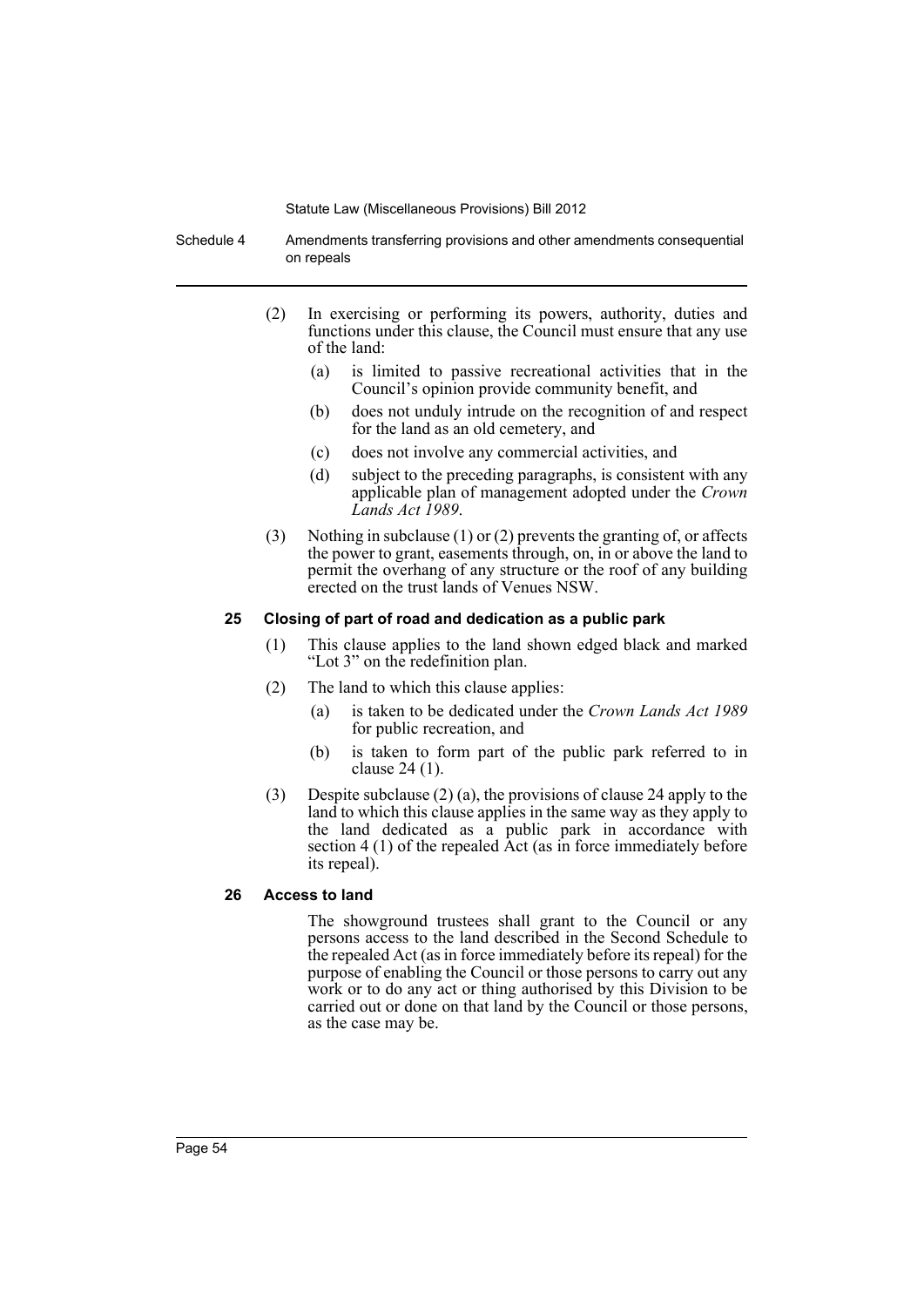Amendments transferring provisions and other amendments consequential on repeals Schedule 4

### **27 Remains not to be disturbed**

- (1) The Council or the showground trustees or any person or body of persons shall take due care not to unearth or disturb the remains of any person who is buried in the lands described in the First, Second and Third Schedules to the repealed Act (as in force immediately before its repeal).
- (2) If any such remains:
	- (a) are unearthed or disturbed in the lands described in the First and Third Schedules to the repealed Act (as in force immediately before its repeal)—the Council, or
	- (b) are unearthed or disturbed in the land described in the Second Schedule to the repealed Act (as in force immediately before its repeal):
		- (i) by the Council or any persons (other than the showground trustees) in the course of carrying out any work or doing any act or thing authorised by this Division to be carried out or done on that land by the Council or those persons—the Council, or
		- (ii) in any other circumstances—the showground trustees,

shall cause the remains to be reverently interred in a position considered by the Council to be suitable in the land described in the First Schedule to the repealed Act (as in force immediately before its repeal).

(3) The Council shall grant the showground trustees access to the land described in the First Schedule to the repealed Act (as in force immediately before its repeal) for the purpose of interring any remains required under subclause (2) to be interred by the showground trustees in that land.

## **28 No compensation payable**

No compensation shall be payable to any person in respect of the carrying out of any work or the doing of any act or thing authorised by this Division.

### **29 Savings and transitional provisions**

(1) The Governor may make regulations containing provisions of a savings or transitional nature consequent on the enactment of the *Wollongong Sportsground and Old Roman Catholic Cemetery Legislation Amendment (Transfer of Land) Act 2001* (but only to the extent that it amended the repealed Act).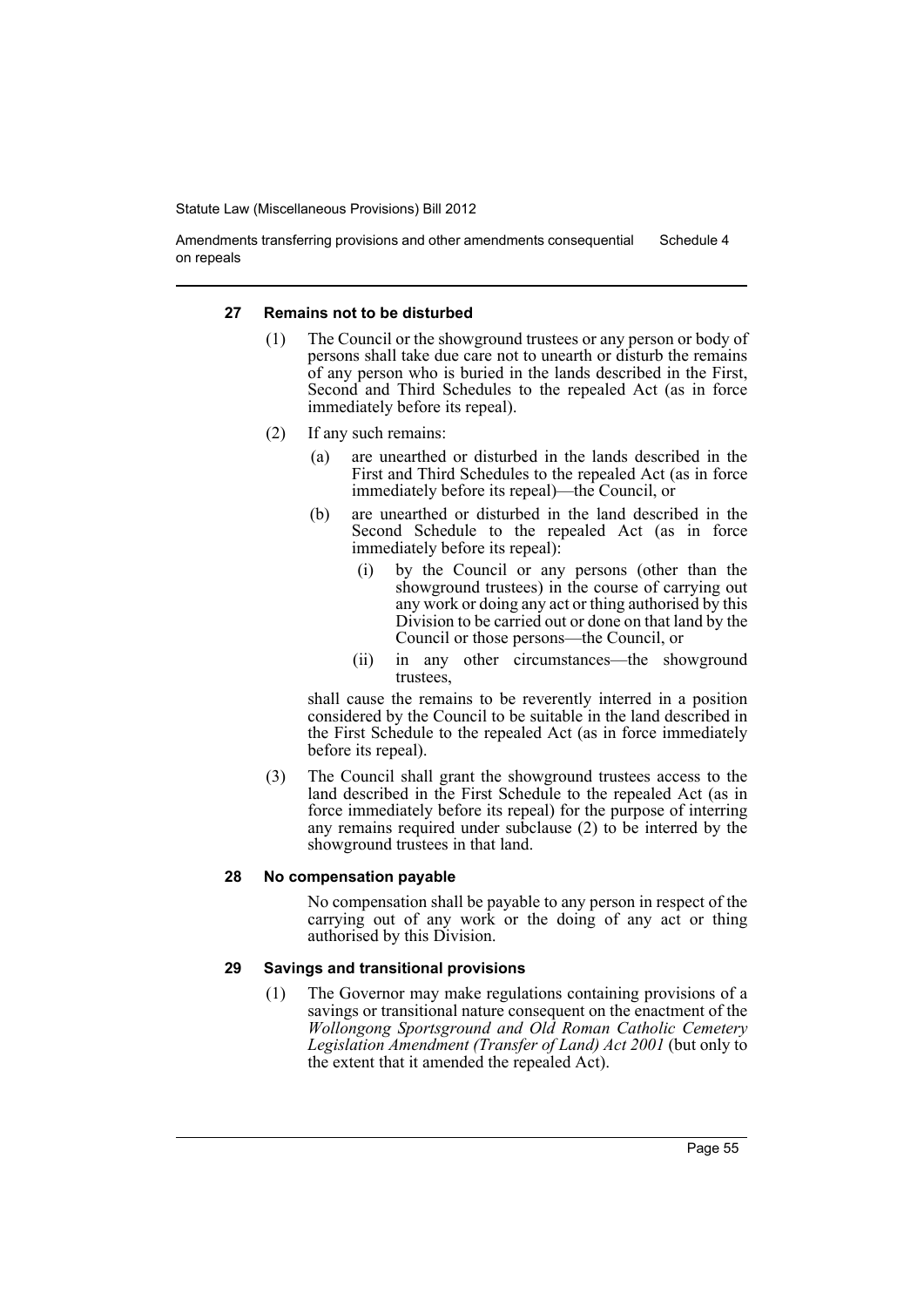Schedule 4 Amendments transferring provisions and other amendments consequential on repeals

- (2) Any such provision may, if the regulations so provide, take effect from the date of assent to that Act or a later date.
- (3) To the extent to which any such provision takes effect from a date that is earlier than the date of its publication on the NSW legislation website, the provision does not operate so as:
	- (a) to affect, in a manner prejudicial to any person (other than the State or an authority of the State), the rights of that person existing before the date of its publication, or
	- (b) to impose liabilities on any person (other than the State or an authority of the State) in respect of anything done or omitted to be done before the date of its publication.

## **4.5 Environmental Planning and Assessment Act 1979 No 203**

### **[1] Schedule 7 Transferred provisions**

Insert after Part 1:

# **Part 2 Walsh Bay Development (Special Provisions) Act 1999**

## **2 Meaning of "Walsh Bay"**

In this Part, *Walsh Bay* means the land to which *Sydney Regional Environmental Plan No 16—Walsh Bay* applied immediately before 31 May 1999, or any part of the land, and includes any thing in, on, under or over that land or any part of that land.

## **[2] Schedule 7, Part 2 (as inserted by item [1])**

Transfer sections 11, 12 and 14 of the *Walsh Bay Development (Special Provisions) Act 1999* (which is repealed by clause 4 of Schedule 5 to this Act) to Part 2 of Schedule 7, as clauses 3–5.

## **[3] Schedule 7, clauses 3 and 4 (as inserted by item [2]), headings**

Omit "-EPA Act" wherever occurring.

## **[4] Schedule 7, clause 3 (as inserted by item [2])**

Omit "sections 97AA, to the extent applicable, and 97 of the *Environmental Planning and Assessment Act 1979*".

Insert instead "section 97 and, to the extent applicable, section 97AA".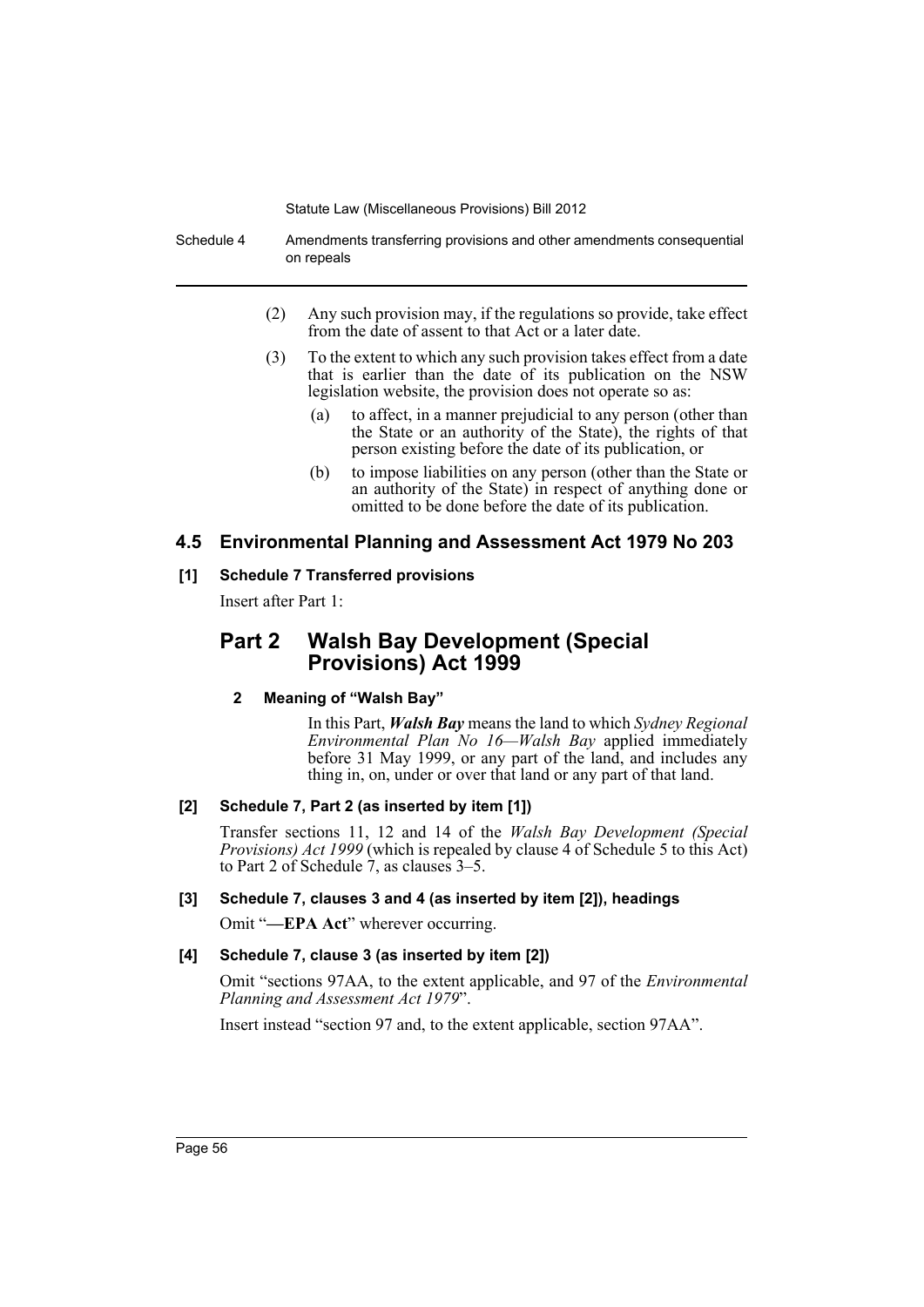Amendments transferring provisions and other amendments consequential on repeals Schedule 4

### **[5] Schedule 7, clauses 4 and 5 (as inserted by item [2])**

Omit "of the *Environmental Planning and Assessment Act 1979*" wherever occurring.

**[6] Schedule 7, clause 5 (as inserted by item [2]), heading** Omit "**of EPA Act**".

### **[7] Schedule 7, clause 6**

Insert after clause 5 of Schedule 7 (as inserted by item [2]):

## **6 Transferred provisions to which Interpretation Act 1987 applies**

Clauses 2–5 re-enact (with minor modifications) the definition of *Walsh Bay* in section 3, and sections 11, 12 and 14, of the *Walsh Bay Development (Special Provisions) Act 1999* and are transferred provisions to which section 30A of the *Interpretation Act 1987* applies.

### **[8] Schedule 7, Part 3**

Insert after clause 6 of Schedule 7 (as inserted by item [7]):

# **Part 3 Western Sydney Regional Park (Revocation for Western Sydney Orbital) Act 2001**

## **7 Dealings with certain land at Fairfield**

- (1) This clause applies to all those pieces or parcels of land situated in the County of Cumberland, Parish of Melville, local government area of Fairfield and being so much of the following land as is, at the commencement of this clause, vested in the corporation:
	- (a) lots 12, 13 and 15–20, DP 1021938,
	- (b) lots 33–37 and 40–42, DP 1021940,
	- (c) lots 22–29 and 31, DP 1022008.
- (2) The corporation may sell, grant leases of, dispose of or otherwise deal with the land to which this clause applies.
- (3) Proceeds of any dealing by the corporation with that land are to be paid into the Development Fund created under section 129 for the Sydney Region.
- (4) Subclauses (1)–(3) re-enact (with minor modifications) sections 4 and 6 (2) and (3) of the *Western Sydney Regional Park*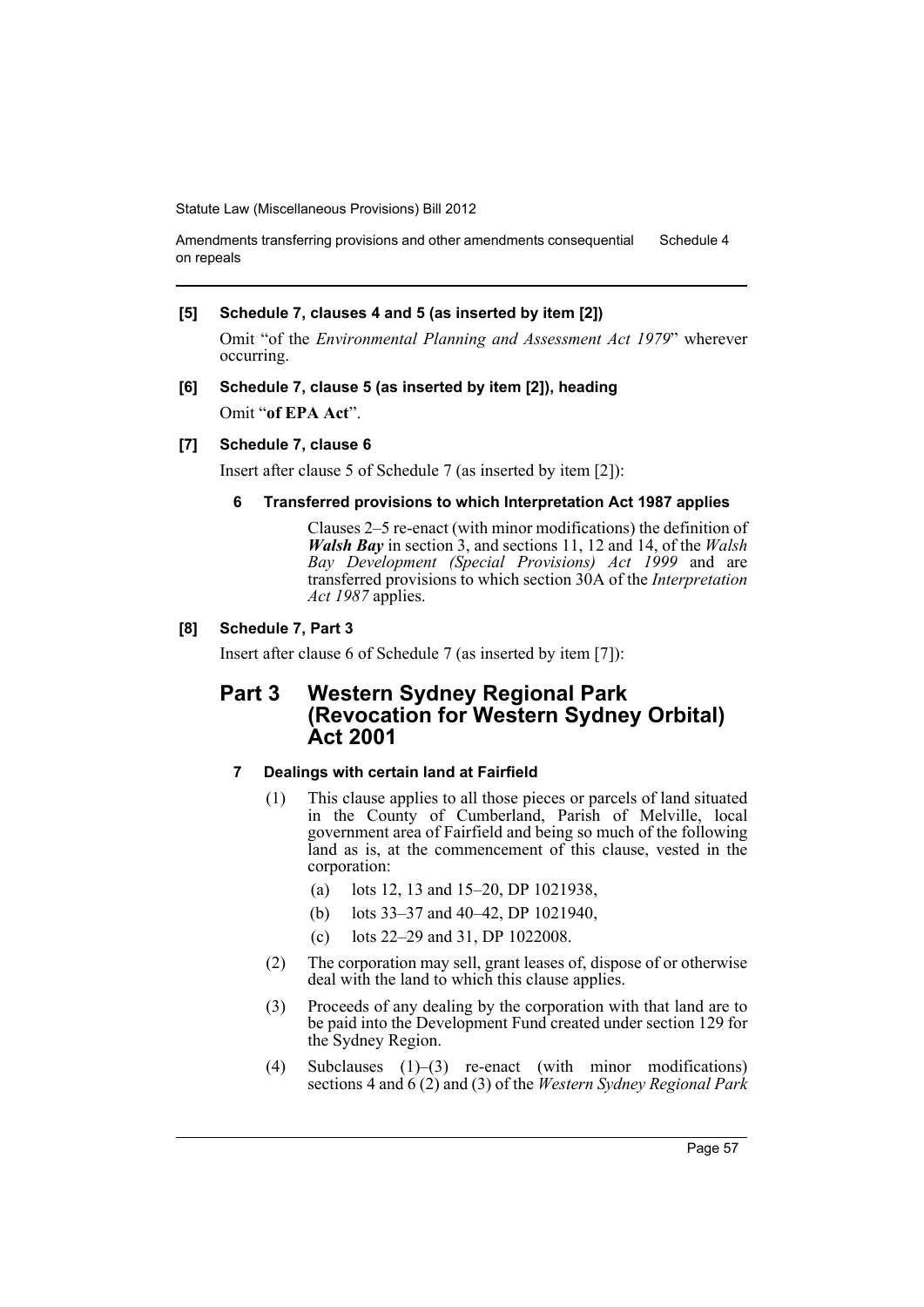Schedule 4 Amendments transferring provisions and other amendments consequential on repeals

> *(Revocation for Western Sydney Orbital) Act 2001* and are transferred provisions to which section 30A of the *Interpretation Act 1987* applies.

## **4.6 Health Services Act 1997 No 154**

### **Schedule 8**

Insert after Schedule 7:

# **Schedule 8 Transferred provisions—Sydney Hospital (Trust Property) Act 1984**

## **1 Future property**

- (1) To the extent to which, by a deed, will or other instrument, whether taking effect before, on or after 14 December 1984 (the *appointed day*):
	- (a) any property would, but for this clause, be devised, bequeathed, given, granted, released, conveyed or appointed on or after the appointed day to The Sydney Hospital, or another person, for, or for the benefit of, or in trust for, a unit or the purposes of a unit, or
	- (b) any property would, but for this clause, be declared or directed on or after the appointed day to be held by any person for, or for the benefit of, or in trust for, a unit or the purposes of a unit,

the deed, will or other instrument shall be construed and have effect as if the reference therein to The Sydney Hospital or the person, as the case may be, were a reference to the relevant hospital.

(2) In this clause:

*relevant hospital*, in relation to a unit, means:

- (a) where the unit is the Cardio-renal Unit, the Endocrine Unit or the Renal Unit—The Royal North Shore Hospital of Sydney, and
- (b) where the unit is the Kanematsu Memorial Institute, the Melanoma Unit or the Solid Tissue Tumour Unit—The Royal Prince Alfred Hospital, and
- (c) where the unit is the Immunology Unit or the Radiation Oncology Unit—the Newcastle Mater Misericordiae Hospital (Waratah), and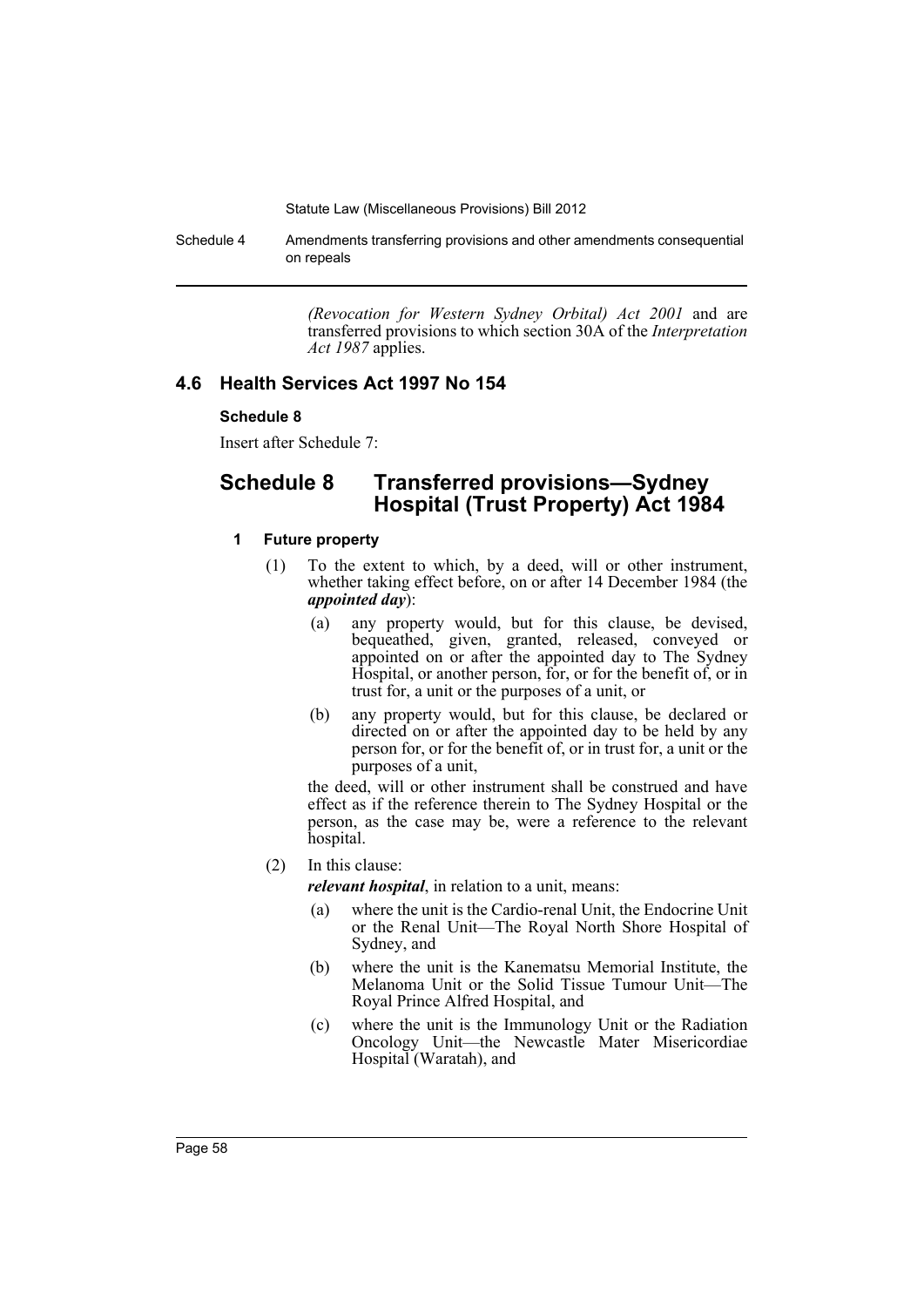Amendments transferring provisions and other amendments consequential on repeals Schedule 4

> (d) where the unit is the Biorheology Unit—The Rachel Forster Hospital.

> *unit* means a unit of The Sydney Hospital existing immediately before 1 October 1982, being one of the following:

- (a) Biorheology Unit,
- (b) Cardio-renal Unit,
- (c) Endocrine Unit,
- (d) Immunology Unit,
- (e) Kanematsu Memorial Institute,
- (f) Melanoma Unit,
- (g) Radiation Oncology Unit,
- (h) Renal Unit,
- (i) Solid Tissue Tumour Unit.
- (3) Subclauses (1) and (2) re-enact (with minor modifications) the definition of *unit* in section 3 (1), and section 5, of the *Sydney Hospital (Trust Property) Act 1984* and are transferred provisions to which section 30A of the *Interpretation Act 1987* applies.

### **4.7 Heritage Act 1977 No 136**

### **[1] Schedule 1 Savings and transitional provisions**

Insert after clause 5 (2):

- (3) This clause applies to the permanent conservation order validated by section 4 of the repealed Act, and to any item or land the subject of that permanent conservation order, as if it were a permanent conservation order in force under Part 3 of this Act immediately before the commencement of this clause.
- (4) In this clause, *repealed Act* means the *Walsh Bay Development (Special Provisions) Act 1999*, as in force immediately before its repeal.
- (5) Subclauses (3) and (4) re-enact (with minor modifications) section 4 (4) of the repealed Act and are transferred provisions to which section 30A of the *Interpretation Act 1987* applies.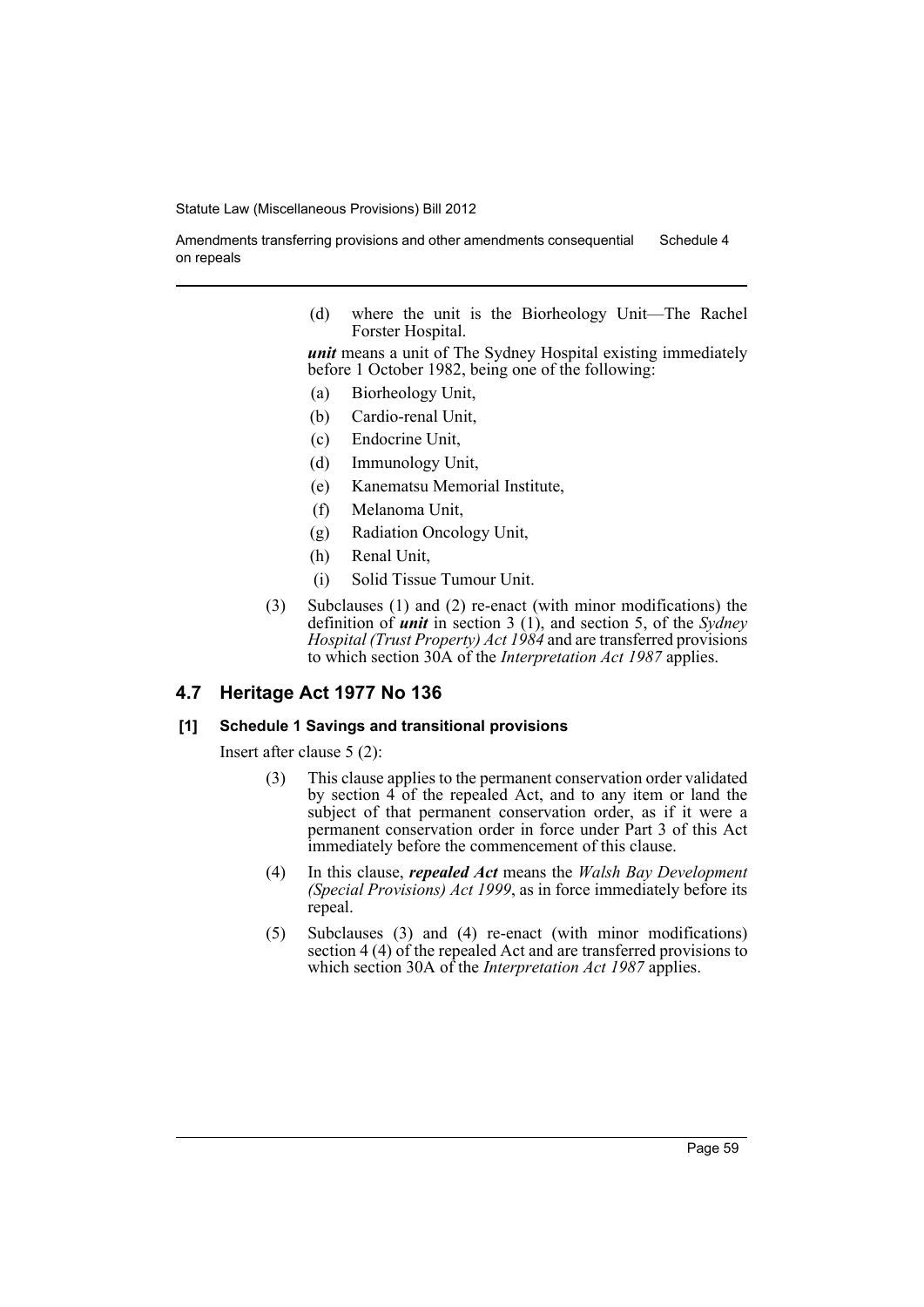Schedule 4 Amendments transferring provisions and other amendments consequential on repeals

### **[2] Schedule 3**

Insert after Schedule 2:

# **Schedule 3 Transferred provisions—Walsh Bay Development (Special Provisions) Act 1999**

**1 Meaning of "Walsh Bay"**

In this Schedule, *Walsh Bay* means the land to which *Sydney Regional Environmental Plan No 16—Walsh Bay* applied immediately before 31 May 1999, or any part of the land, and includes any thing in, on, under or over that land or any part of that land.

### **[3] Schedule 3 (as inserted by item [2])**

Transfer sections 10 and 13 of the *Walsh Bay Development (Special Provisions) Act 1999* (which is repealed by clause 4 of Schedule 5 to this Act) to Schedule 3, as clauses 2 and 3.

### **[4] Schedule 3, clauses 2 and 3 (as inserted by item [3])**

Omit "of the *Heritage Act 1977*" wherever occurring.

- **[5] Schedule 3, clauses 2 (1) and 3 (a) (as inserted by item [3])** Omit "(within the meaning of that Act)" wherever occurring.
- **[6] Schedule 3, clause 2 (as inserted by item [3]), heading** Omit "**—Heritage Act**".
- **[7] Schedule 3, clause 2 (2) (as inserted by item [3])** Omit "subsection". Insert instead "subclause".
- **[8] Schedule 3, clause 3 (as inserted by item [3]), heading** Omit "**of Heritage Act**".

### **[9] Schedule 3, clause 4**

Insert after clause 3 of Schedule 3 (as inserted by item [3]):

**4 Transferred provisions to which Interpretation Act 1987 applies**

Clauses 1–3 re-enact (with minor modifications) the definition of *Walsh Bay* in section 3, and sections 10 and 13, of the *Walsh Bay Development (Special Provisions) Act 1999* and are transferred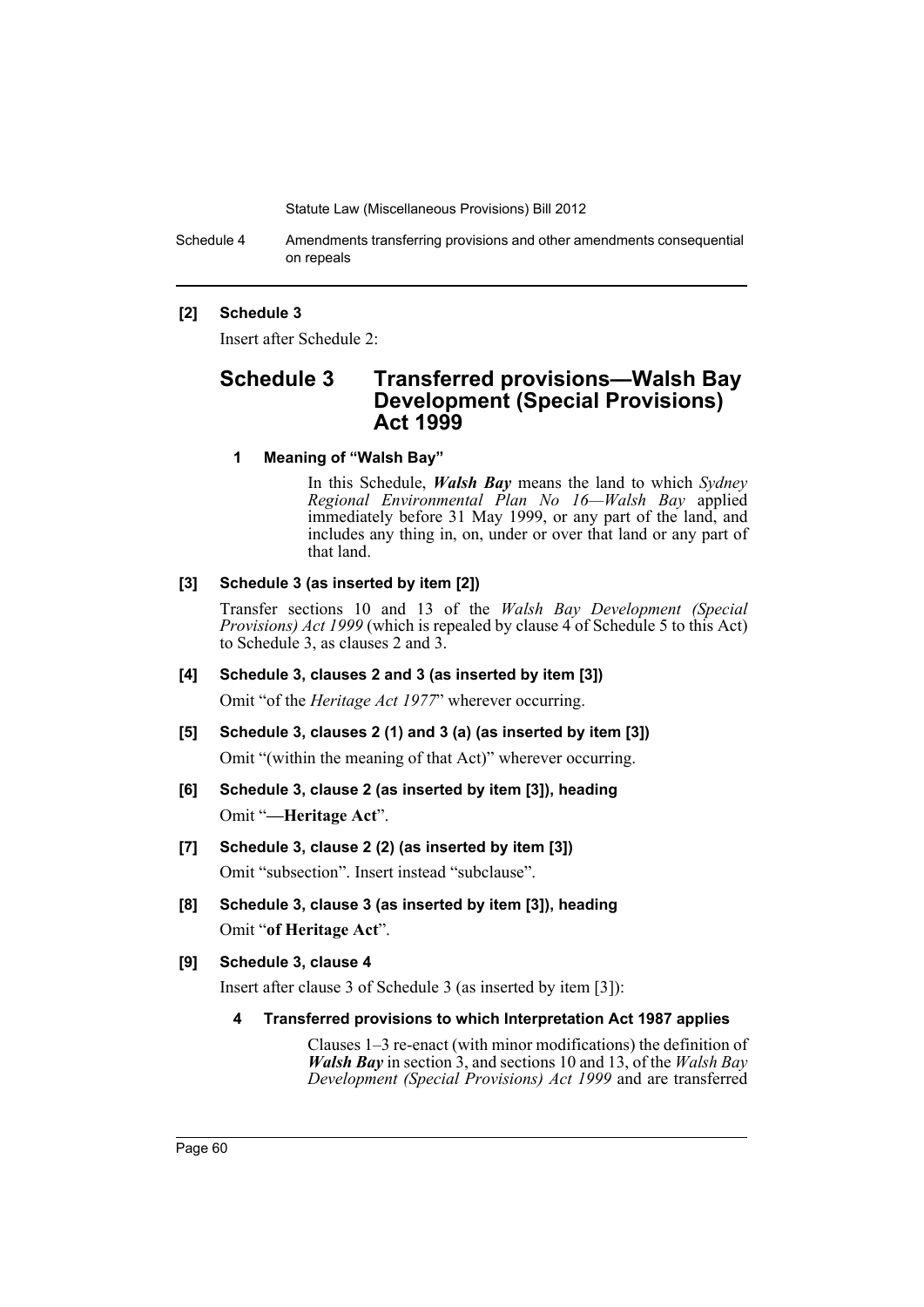Amendments transferring provisions and other amendments consequential on repeals Schedule 4

> provisions to which section 30A of the *Interpretation Act 1987* applies.

## **4.8 Limitation Act 1969 No 31**

### **[1] Schedule 1, heading**

Insert after section 78:

# **Schedule 1 Transferred provisions—Notice of Action and Other Privileges Abolition Act 1977**

## **[2] Schedule 1 (as inserted by item [1])**

Transfer sections 3 and 5 of the *Notice of Action and Other Privileges Abolition Act 1977* (which is repealed by clause 4 of Schedule 5 to this Act) to Schedule 1, as clauses 1 and 2. Renumber clause 2 (4) (c) and (d) (as inserted by this item) as clause 2 (4) (b) and (c), respectively.

## **[3] Schedule 1, clause 1 (as inserted by item [2])**

Omit "this Act" where firstly occurring.

Insert instead "the *Notice of Action and Other Privileges Abolition Act 1977*".

### **[4] Schedule 1, clause 1 (as inserted by item [2])**

Omit "this Act" where secondly occurring. Insert instead "that Act".

### **[5] Schedule 1, clause 2 (1)–(3) (as inserted by item [2])**

Omit "section" wherever occurring. Insert instead "clause".

- **[6] Schedule 1, clause 2 (1) and (2) (a) (as inserted by item [2])** Omit "the *Limitation Act 1969*" wherever occurring. Insert instead "this Act".
- **[7] Schedule 1, clause 2 (1) (as inserted by item [2])** Omit "that Act". Insert instead "this Act".

### **[8] Schedule 1, clause 2 (2) (b) (as inserted by item [2])**

Insert "to the *Notice of Action and Other Privileges Abolition Act 1977* (as in force on its commencement)" after "Schedule 1".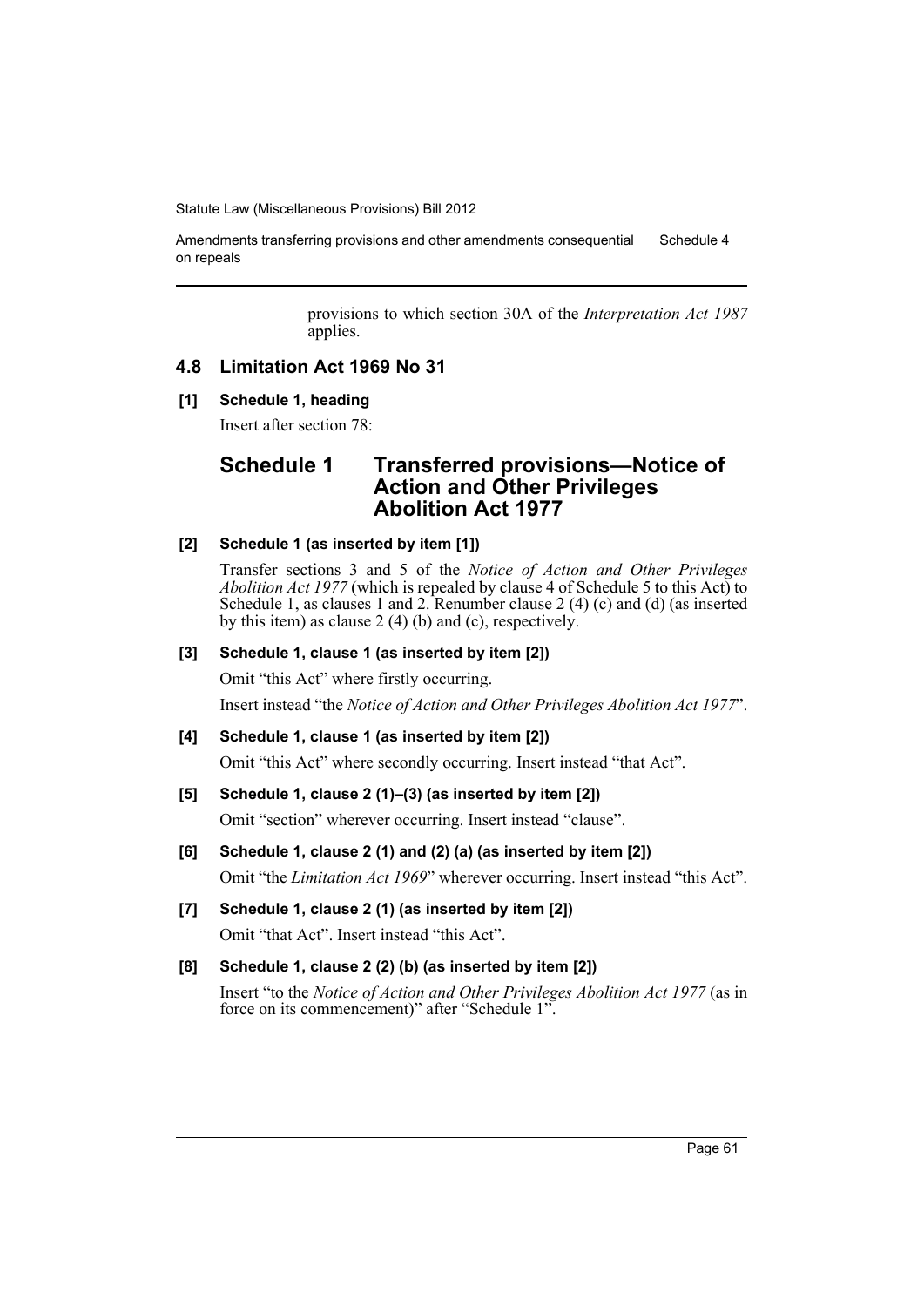Schedule 4 Amendments transferring provisions and other amendments consequential on repeals

### **[9] Schedule 1, clause 2 (3) and (4) (as inserted by item [2])**

Omit "subsection" and "Subsection".

Insert instead "subclause" and "Subclause", respectively.

## **4.9 National Trust of Australia (New South Wales) Act 1990 No 92**

### **Schedule 3**

Insert after Schedule 2:

# **Schedule 3 Transferred provisions—Sir Henry Parkes National (War) Memorial Museum and Library Act 1957**

### **1 Definitions**

In this Schedule unless the context or subject matter otherwise indicates or requires:

*repealed Act* means the *Sir Henry Parkes National (War) Memorial Museum and Library Act 1957*.

*the trust property* means the property and assets set out in the Schedule to the repealed Act (as in force immediately before its repeal) and includes any property, money or assets acquired or to be acquired by the Trust in pursuance of that Act in addition to or in substitution therefor.

## **2 Use of trust property**

The Trust shall operate, control, manage, maintain, develop and expand the trust property for the purposes of a community centre, museum and library as a national memorial to the late Sir Henry Parkes:

- (a) in accordance with the objects of the Trust, and
- (b) to the extent of the income and assets of the trust property and of any property, money or assets acquired or to be acquired after the commencement of the repealed Act by the Trust for purposes connected with the said memorial, and
- (c) so far as is practicable, consistent with the purposes for which the trust property was used immediately before the commencement of the repealed Act.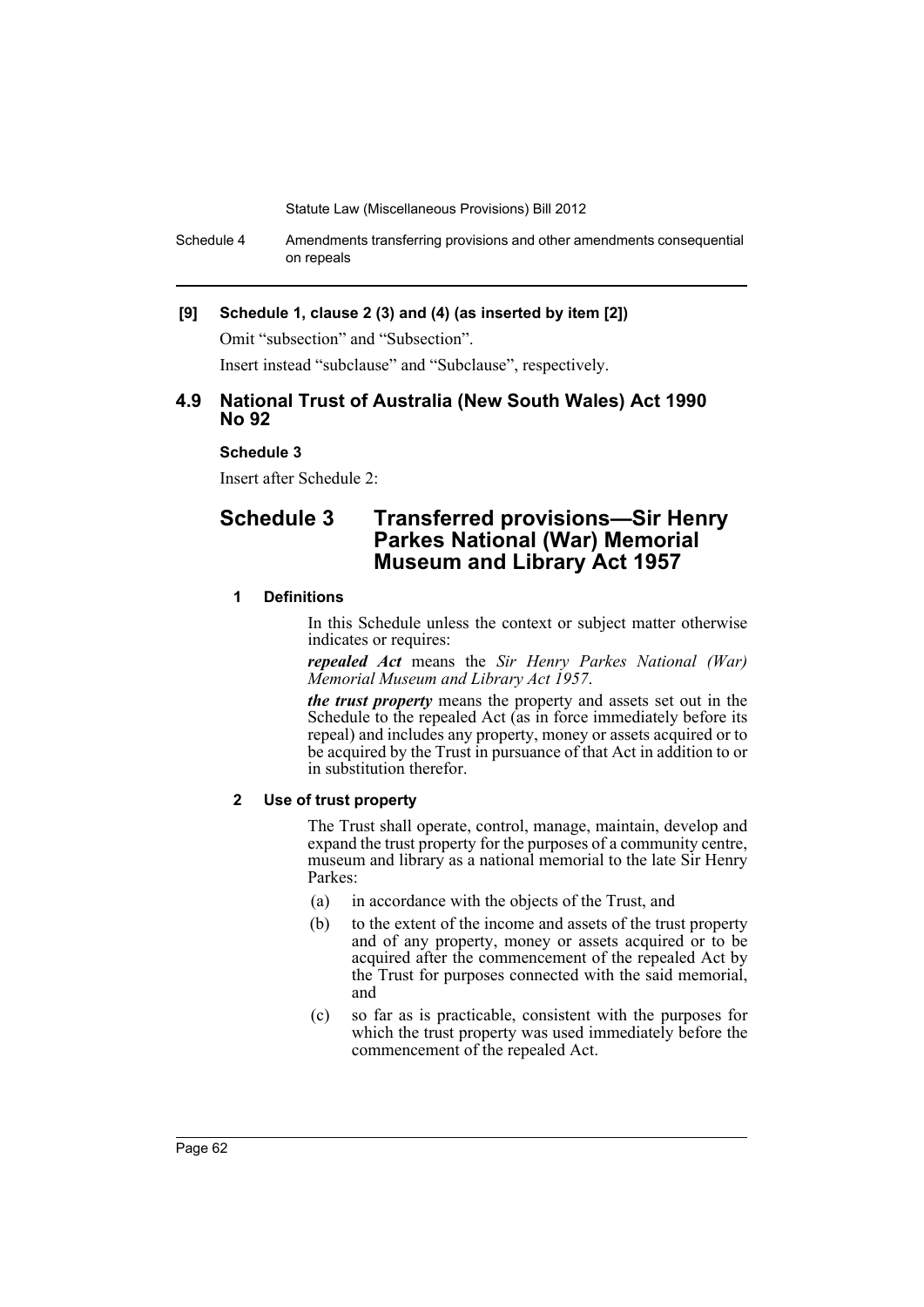Amendments transferring provisions and other amendments consequential on repeals Schedule 4

### **3 Sale of trust property**

- (1) The Trust shall not, without the consent of the Governor, sell, mortgage or otherwise dispose of the trust property, or any part of the trust property, referred to in paragraph (a) of the Schedule to the repealed Act (as in force immediately before its repeal).
- (2) The Trust may sell, mortgage or otherwise dispose of:
	- (a) any of the assets referred to in paragraph (b) of the Schedule to the repealed Act (as in force immediately before its repeal), and
	- (b) any property or assets acquired or to be acquired after the commencement of the repealed Act by the Trust for purposes connected with the national memorial to the late Sir Henry Parkes,

and if the Trust think fit purchase or otherwise acquire other property or assets in substitution therefor.

No sale, mortgage or disposal shall be made under this subclause:

- (i) unless the property or assets so sold, mortgaged or disposed of are not required for or in connection with the operation, control, management, maintenance, management, development and expansion of the national memorial to the late Sir Henry Parkes, and
- (ii) in the case of real property without the consent of the Governor.

### **4 Appointment of Management Committee**

The Trust may appoint a Management Committee which, subject to the direction and control of the Trust and any by-laws made by the Trust, shall for and on behalf of the Trust have the operation, control, management, maintenance, development and expansion of the national memorial to the late Sir Henry Parkes.

### **5 By-laws**

- (1) The Trust may make by-laws, not inconsistent with this Schedule, for and with respect to any of the following:
	- (a) the care, control and management of the trust property,
	- (b) the constitution of a Management Committee,
	- (c) the meetings of the Management Committee and the proceedings thereat,
	- (d) the appointment of an executive and other officers of the Management Committee,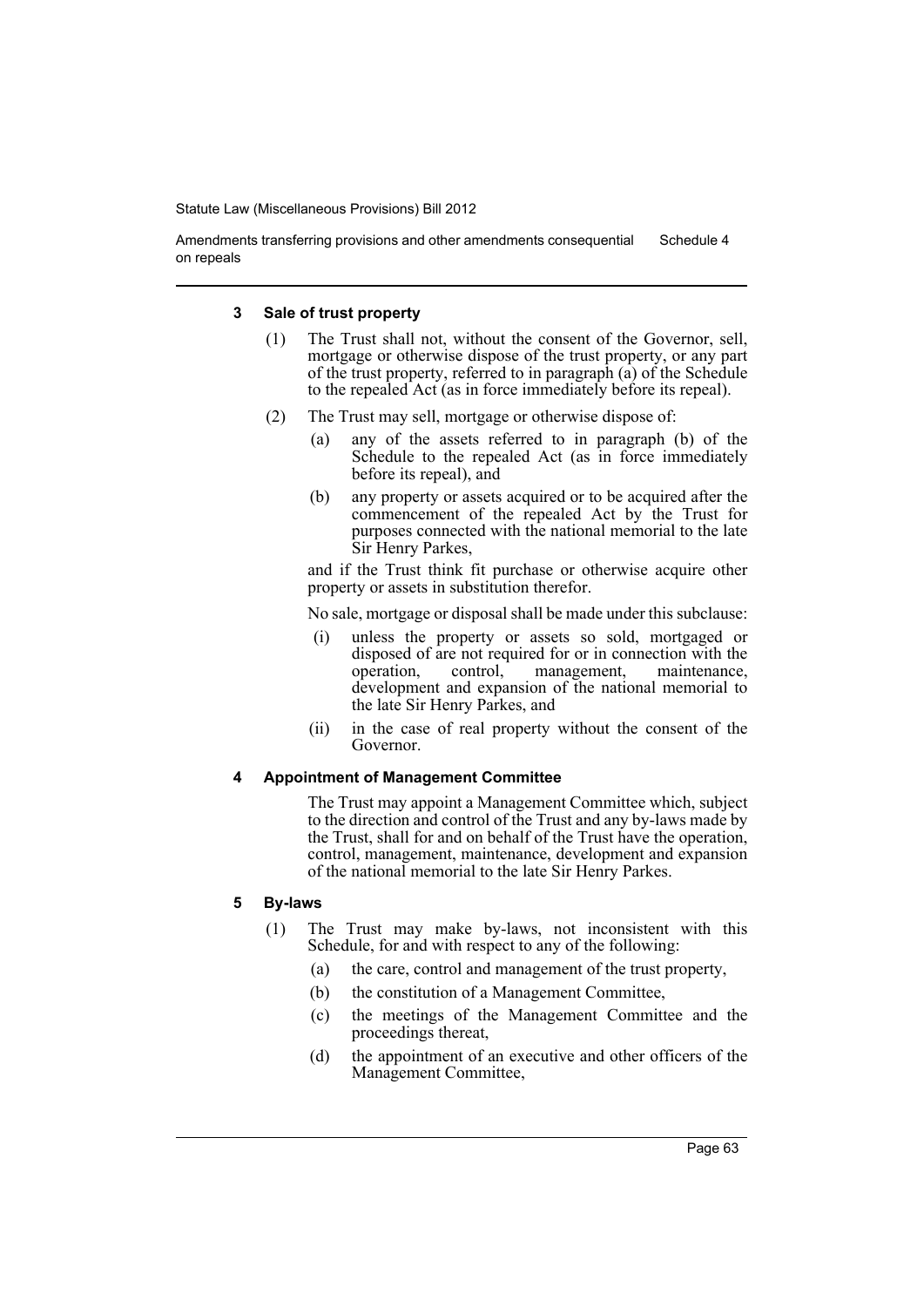Schedule 4 Amendments transferring provisions and other amendments consequential on repeals

- (e) the co-opting of persons as members of the Management Committee and the appointment of sub-committees of the Management Committee,
- (f) the powers, authorities, duties and functions of the Management Committee, officers thereof, persons co-opted as members thereof and sub-committees thereof.
- (2) A printed copy of any such by-laws signed by the Trust and certified by it as being correct shall be received in all courts of law or equity as conclusive evidence of such by-laws and of the same having been duly made under the authority of this Schedule.

### **6 Transferred provisions to which Interpretation Act 1987 applies**

Clauses 1–5 re-enact (with minor modifications) sections 2, 5–7 and 12 of the *Sir Henry Parkes National (War) Memorial Museum and Library Act 1957* and are transferred provisions to which section 30A of the *Interpretation Act 1987* applies.

# **4.10 Trustee Companies Act 1964 No 6**

### **Schedule 2**

Insert after Schedule 1:

# **Schedule 2 Transferred provisions—Burns Philp Trustee Company Limited Act 1990**

## **1 Definitions**

- (1) In this Schedule, *repealed Act* means the *Burns Philp Trustee Company Limited Act 1990*.
- (2) Terms defined in the repealed Act have the same meanings in this Schedule as they had in that Act immediately before the repeal of that Act.

## **2 Rights, duties and liabilities related to transfer of property**

- (1) Permanent Trustee Company Limited is, in respect of the property vested in it by section 5 of the repealed Act:
	- (a) taken to be appointed to act in the capacity of trustee instead of Burns Philp, and
	- (b) entitled and obliged to exercise and discharge all rights, powers, capacities, authorities, duties, liabilities and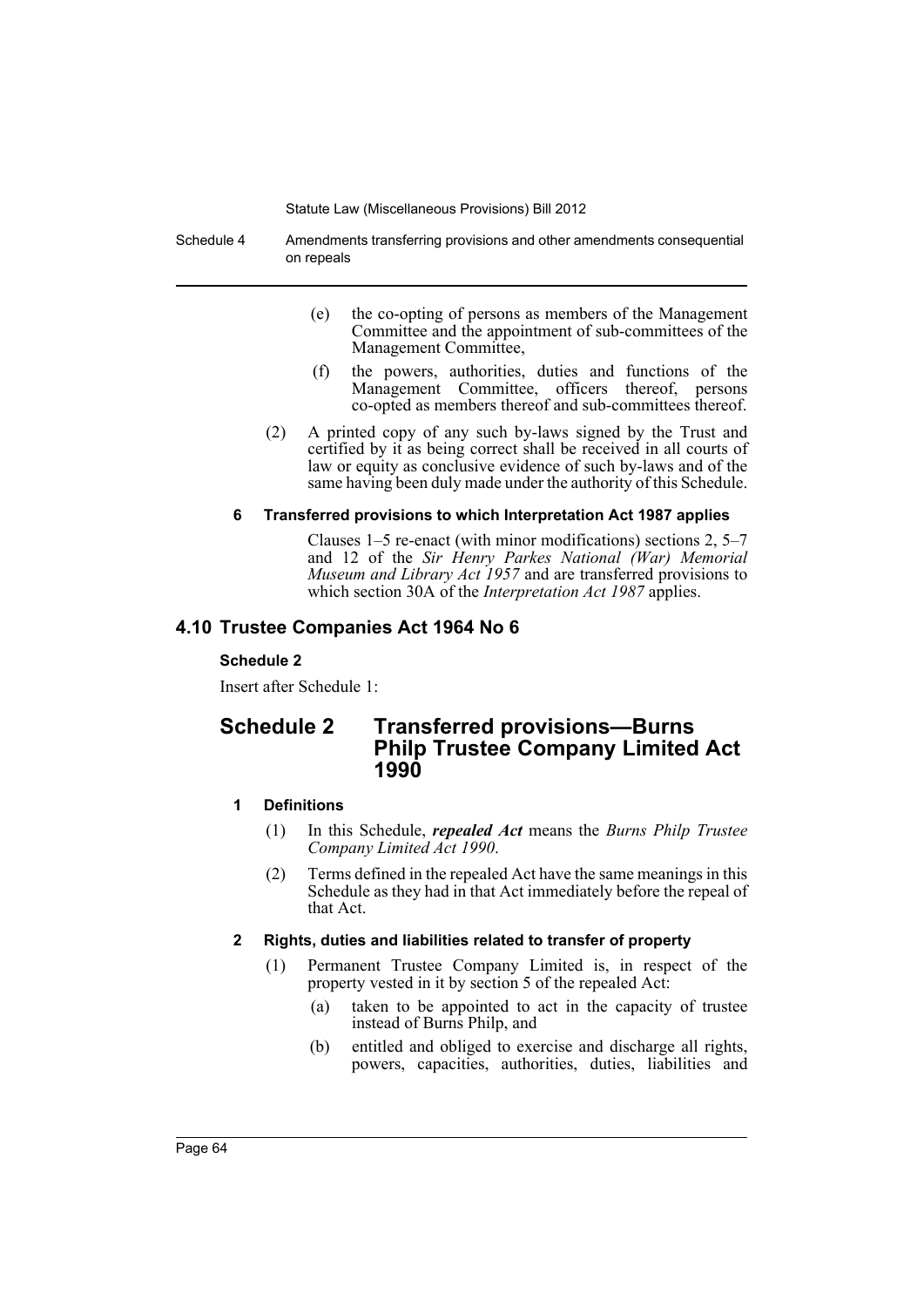Amendments transferring provisions and other amendments consequential on repeals Schedule 4

> obligations of Burns Philp in the capacity of trustee to the exclusion of Burns Philp, and

(c) to discharge the liabilities and obligations of Burns Philp in the capacity of trustee to the exclusion of Burns Philp,

except as provided by sections 7, 8 and 9 of the repealed Act (as in force immediately before its repeal).

- (2) In this clause, *liabilities* includes the following:
	- (a) present and future liabilities,
	- (b) certain and contingent liabilities,
	- (c) ascertained liabilities and liabilities for which only damages may be awarded,
	- (d) all claims against Burns Philp and any officer of Burns Philp (in that capacity).

### **3 Appointment of Burns Philp taken to be appointment of Permanent Trustee Company Limited**

- (1) Any appointment or nomination of Burns Philp as trustee, executor or otherwise in the capacity of trustee is taken to be an appointment or nomination of Permanent Trustee Company Limited, except as provided by section 7 of the repealed Act (as in force immediately before its repeal).
- (2) This clause applies to such an appointment or nomination:
	- (a) whether made (or purporting to be made) before, on or after 7 December 1990, and
	- (b) whether the appointment or nomination:
		- (i) is in effect on that date, or
		- (ii) takes effect after that date, or
		- (iii) has taken effect previously but some further act or thing is necessary to perfect the appointment to or undertaking of the office.

## **4 Evidence of transfer of property**

- (1) The production of a copy of the repealed Act (as in force immediately before its repeal) is, in any legal proceedings, conclusive evidence of the vesting of property pursuant to that Act.
- (2) A certificate under the seal of Permanent Trustee Company Limited to the effect that property specified in the certificate has been vested in it pursuant to the repealed Act is conclusive evidence of the matters certified for the following purposes: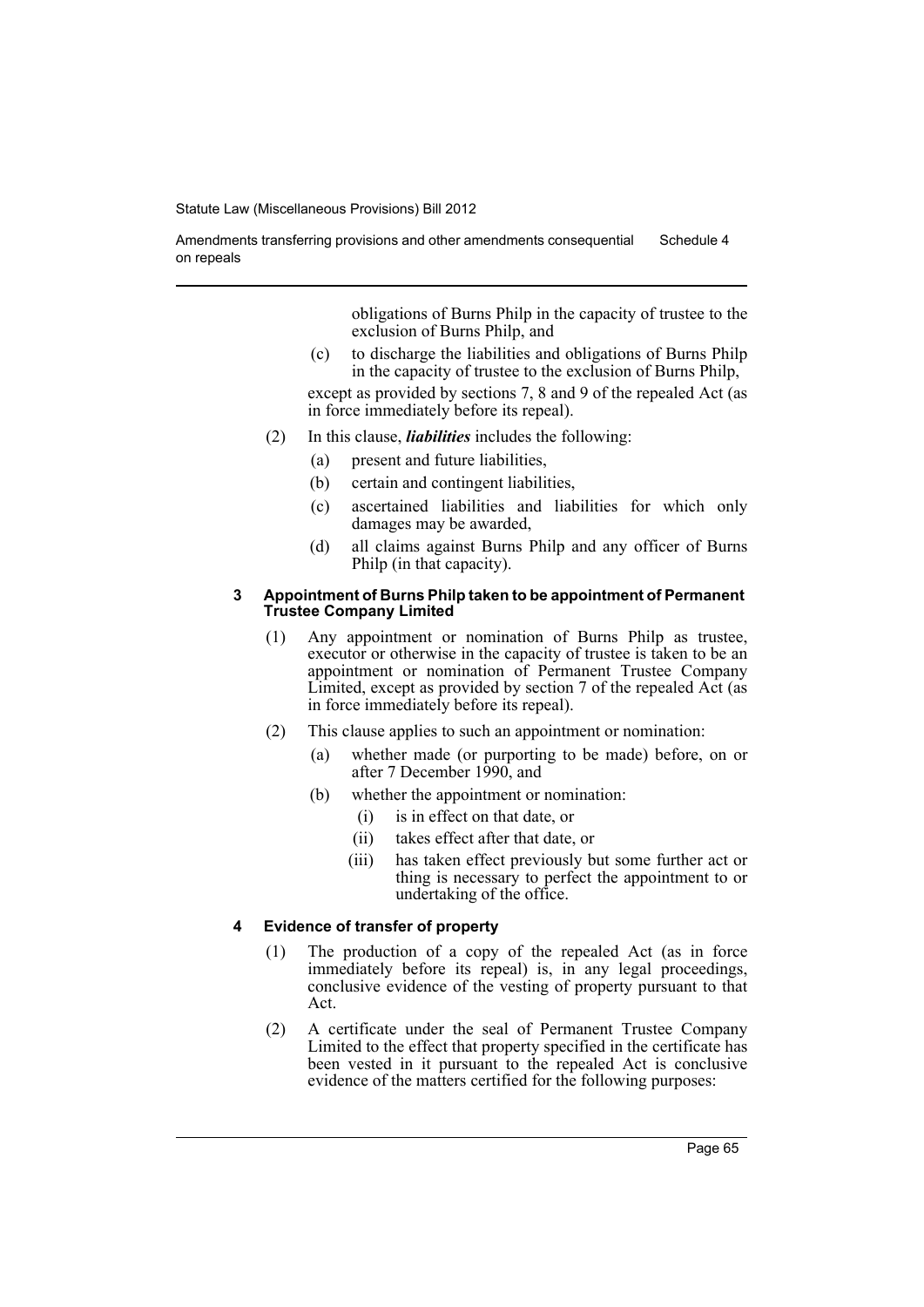Schedule 4 Amendments transferring provisions and other amendments consequential on repeals

- (a) any application by Permanent Trustee Company Limited to be registered under the *Real Property Act 1900*,
- (b) any application by Permanent Trustee Company Limited or a successor in title of Permanent Trustee Company Limited to bring land under the *Real Property Act 1900*,
- (c) any transfer, conveyance, reconveyance, mortgage or other instrument or dealing whatever in respect of any interest in any land (whether or not under the *Real Property Act 1900*),
- (d) any creation of an easement or other interest in respect of any land (whether or not under the *Real Property Act 1900*).

### **5 Joinder of Permanent Trustee Company Limited in legal proceedings**

Permanent Trustee Company Limited may be joined as a party to any legal proceedings in addition to, or instead of, Burns Philp if:

- (a) Permanent Trustee Company Limited or Burns Philp makes such an application, and
- (b) it appears to the court to be necessary or proper having regard to the provisions of this Schedule.

### **6 Transferred provisions to which Interpretation Act 1987 applies**

Clauses 2–5 re-enact (with minor modifications) sections 5 (3) and (4), 6, 10 and 13 of the *Burns Philp Trustee Company Limited Act 1990* and are transferred provisions to which section 30A of the *Interpretation Act 1987* applies.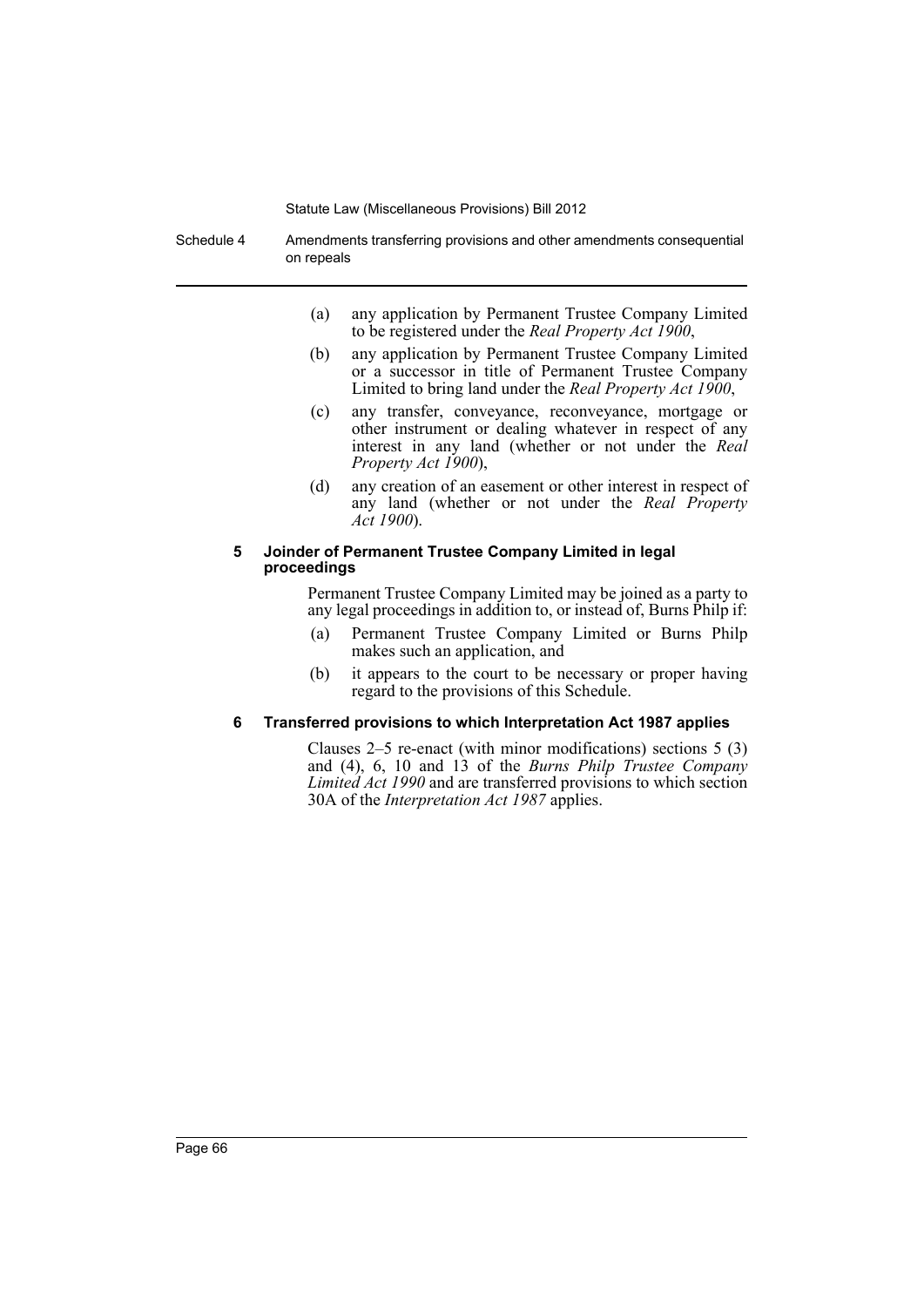# **Schedule 5 Repeals**

# **1 Repeal of redundant Acts, instruments and provisions**

The following Acts and instruments, or provisions of Acts and instruments, are repealed:

| <b>Act or instrument</b>                                                           | <b>Provisions repealed</b>                                       |
|------------------------------------------------------------------------------------|------------------------------------------------------------------|
| Balmain-Rozelle Anzac Memorial Hall Act<br>1961 No 14                              | Whole Act                                                        |
| Broken Hill Abattoirs, Markets, and Cattle<br>Sale-yards Act (1900)                | Whole Act                                                        |
| Children (Education and Care Services)<br>Supplementary Provisions Regulation 2004 | Part 8                                                           |
| Christ Church Cathedral, Newcastle,<br>Cemetery Act 1966 No 20                     | Sections 3, 6 (1) (d)–(h)<br>and $(2)–(4)$ and 9                 |
| Fish Marketing Act 1994 No 37                                                      | Whole Act                                                        |
| Forestry (State Forest Revocation) Act<br>1978 No. 98                              | Whole Act                                                        |
| General Post Office (Approaches<br>Improvement) Act 1889 53 Vic No 13              | Whole Act                                                        |
| Leeton War Memorial Act 1961 No 40                                                 | Whole Act                                                        |
| Lord Howe Island Aerodrome Act 1974 No 25                                          | <b>Whole Act</b>                                                 |
| Lower South Coast Regional Environmental<br>Plan No 1                              | Whole Plan                                                       |
| Manly and Warringah District Park Act 1972<br>No 76                                | <b>Whole Act</b>                                                 |
| Newcastle Pasturage Reserve Act 1900 No 18                                         | <b>Whole Act</b>                                                 |
| Parramatta Friendly Societies' Hall Site<br>Vesting $Act(1904\text{ No }29)$       | Whole Act                                                        |
| State Environmental Planning Policy (Major<br>Development) 2005                    | Clause 2 of Part 4, and<br>clause 4 of Part 31, of<br>Schedule 3 |
| Statute Law (Miscellaneous Provisions) Act<br>(No 2) 2010 No 119                   | Whole Act                                                        |
| Statute Law (Miscellaneous Provisions) Act<br>(No 2) 2011 No 62                    | Whole Act                                                        |
| Sydney Mechanics School of Arts (Enabling)<br><i>Act 1929</i> No 1                 | Whole Act                                                        |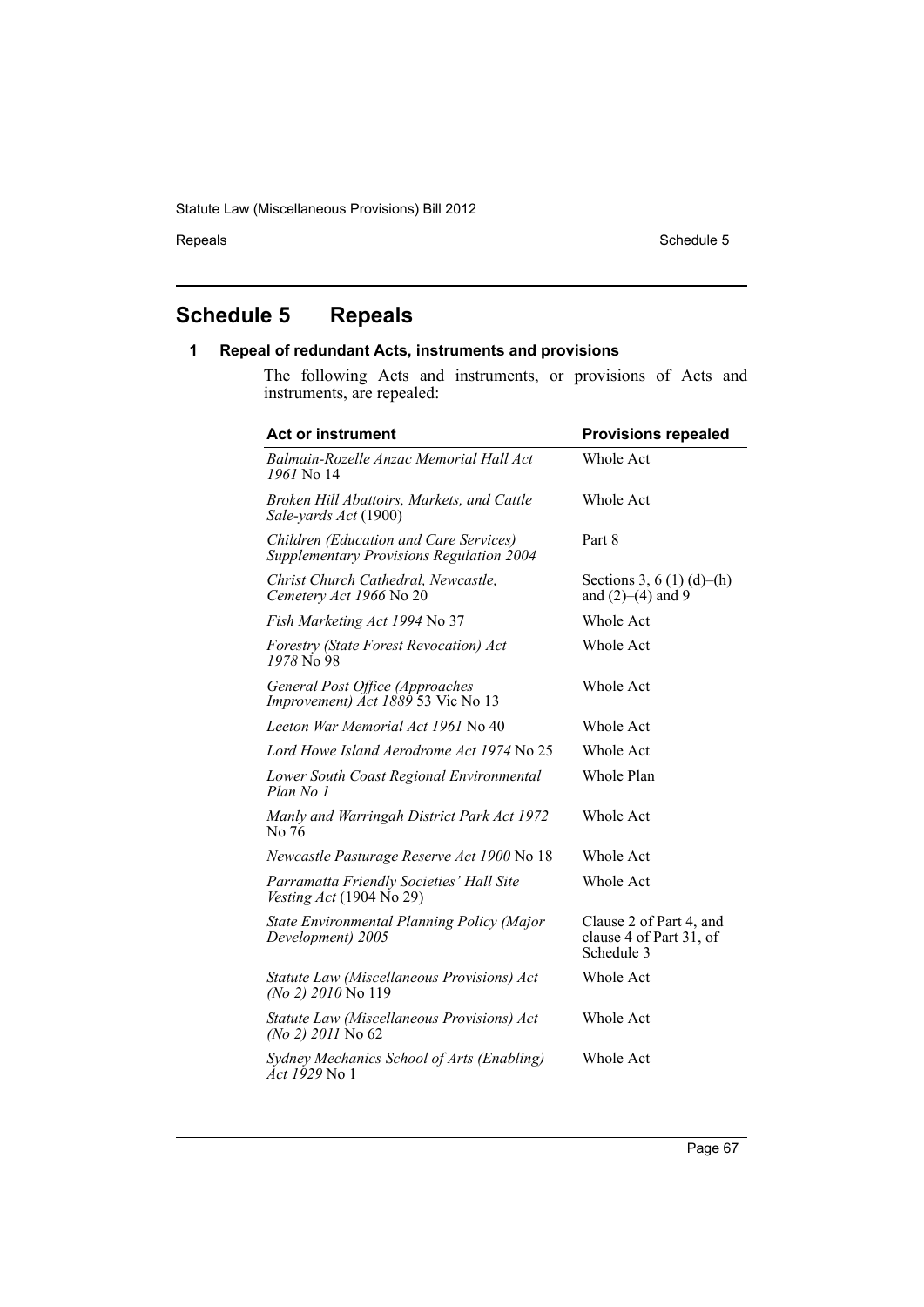Schedule 5 Repeals

| Act or instrument                                                                                        | <b>Provisions repealed</b> |
|----------------------------------------------------------------------------------------------------------|----------------------------|
| Teachers' College Act 1912 No 47                                                                         | Whole Act                  |
| The Standard Insurance Company Limited<br>and Certain Other Insurance Companies<br><i>Act 1963</i> No 18 | Whole Act                  |
| University of New South Wales (St George<br>Campus) Act 1999 No 45                                       | Whole Act                  |
| University of Sydney (J. J. W. Power Bequest)<br><i>Act 1962</i> No 18                                   | Whole Act                  |
| West Scholarships Act 1930 No 19                                                                         | Sections 7, 9, 10 and 14   |

## **2 Repeal of amending Acts and provisions that have commenced**

The following Acts or provisions of Acts are repealed:

| Act                                                                              | <b>Provisions repealed</b> |
|----------------------------------------------------------------------------------|----------------------------|
| Australian Mutual Provident Society's<br>(Amendment) Act 1941                    | Whole Act                  |
| Children and Young Persons Legislation<br>(Repeal and Amendment) Act 1998 No 158 | Whole Act                  |
| Public Holidays Act 2010 No 115                                                  | Schedule 2                 |

### **3 Repeal of provisions of Acts that amend instruments or provisions that have since been repealed**

The following provisions of Acts are repealed:

| Act                                                                         | <b>Provisions repealed</b>                                                                  |
|-----------------------------------------------------------------------------|---------------------------------------------------------------------------------------------|
| Jury Amendment Act 2010 No 55                                               | Schedule 2                                                                                  |
| Licensing and Registration (Uniform<br>Procedures) Act $\check{2002}$ No 28 | Schedule 4.2 and 4.10.<br>Part 2 of Schedule 4 and<br>Schedule $4.30$ [1] and<br>$4.32$ [1] |

# **4 Repeal of Acts whose provisions are transferred by Schedule 4**

The following Acts are repealed:

- (a) *Australian Lubricating Oil Refinery Limited Agreement Ratification Act 1962* No 16,
- (b) *Burns Philp Trustee Company Limited Act 1990* No 82,
- (c) *Camperdown Cemetery Act 1948* No 14,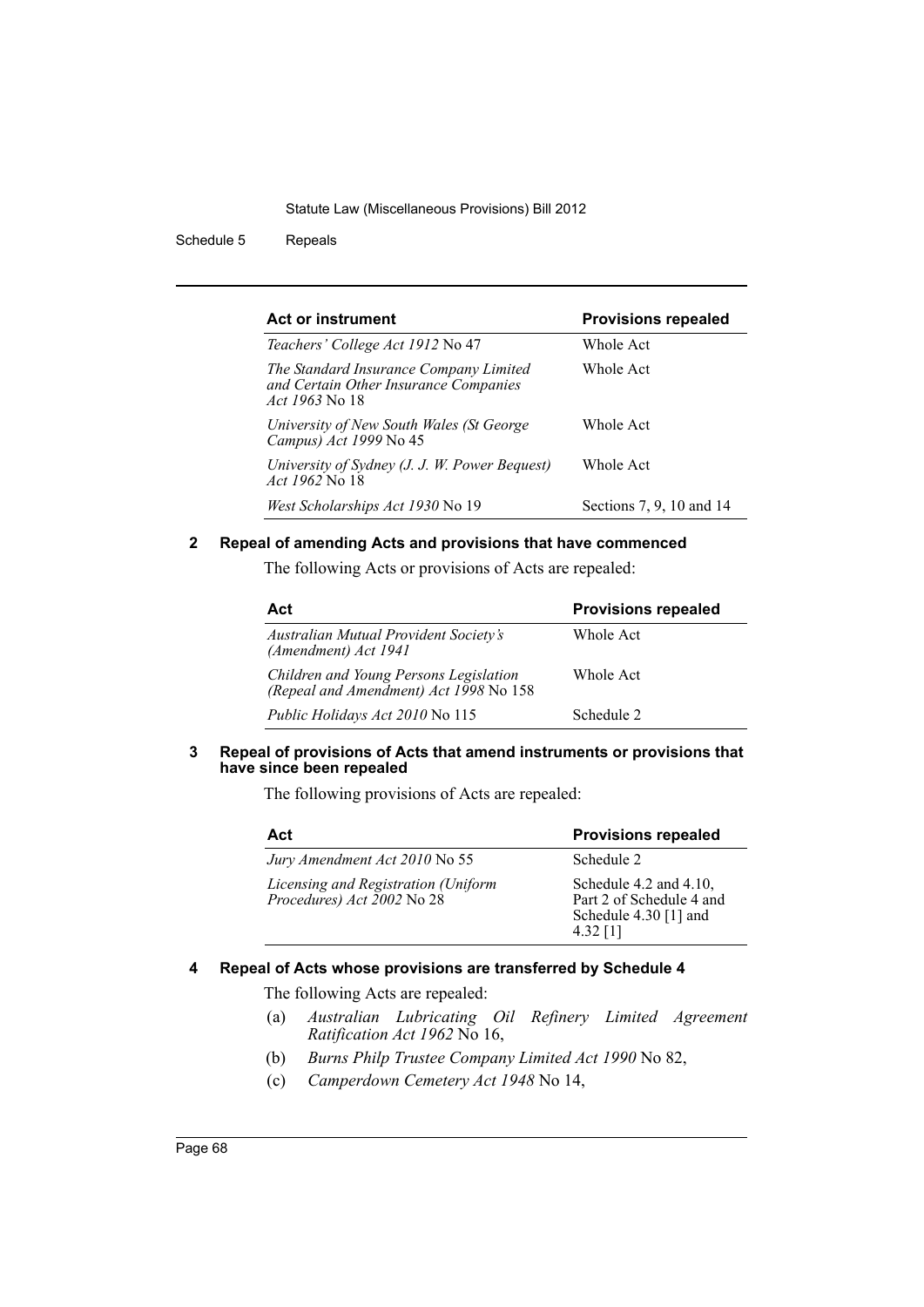- (d) *Notice of Action and Other Privileges Abolition Act 1977* No 19,
- (e) *Old Roman Catholic Cemetery, Crown Street, Wollongong, Act 1969* No 56,
- (f) *Sir Henry Parkes National (War) Memorial Museum and Library Act 1957* No 47,
- (g) *Sydney Hospital (Trust Property) Act 1984* No 133,
- (h) *Walsh Bay Development (Special Provisions) Act 1999* No 3,
- (i) *Western Sydney Regional Park (Revocation for Western Sydney Orbital) Act 2001* No 60.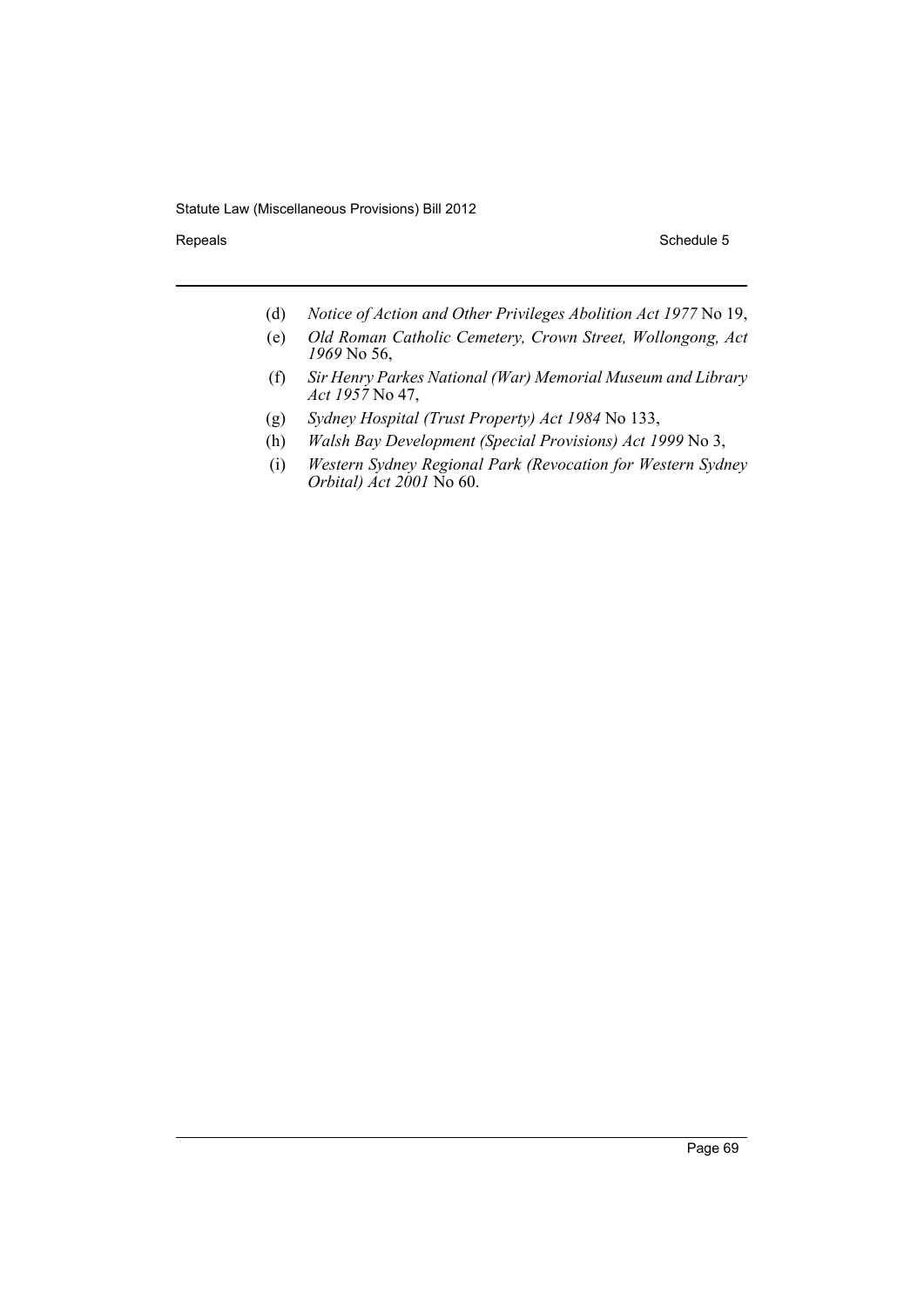# **Schedule 6 General savings, transitional and other provisions**

#### **1 Effect of amendment of amending provisions**

- (1) An amendment made by Schedule 1 or 2 to an amending provision contained in an Act or instrument is, if the amending provision has commenced before the Schedule 1 or 2 amendment concerned, taken to have effect as from the commencement of the amending provision (whether or not the amending provision has been repealed).
- (2) In this clause:

*amending provision* means a provision of an Act or instrument that makes a direct amendment to an Act or instrument by:

- (a) the repeal or omission of matter contained in the amended Act or instrument without the insertion of any matter instead of the repealed or omitted matter, or
- (b) the omission of matter contained in the amended Act or instrument and the insertion of matter instead of the omitted matter, or
- (c) the insertion into the amended Act or instrument of matter, not being matter inserted instead of matter omitted from the Act or instrument.

#### **Explanatory note**

This clause ensures that certain amendments, including amendments correcting errors in technical provisions (for example, headings indicating the section to be amended or directions as to where a new section is to be inserted) and rectifying minor drafting errors (for example, corrections in numbering of provisions, correction or insertion of cross-references, omission of unnecessary matter or insertion of omitted matter), will be taken to have commenced on the date the amendments to which they relate commenced.

### **2 Effect of amendment or repeal on acts done or decisions made**

Except where it is expressly provided to the contrary, if this Act:

- (a) amends a provision of an Act or an instrument, or
- (b) repeals and re-enacts (with or without modification) a provision of an Act or an instrument,

any act done or decision made under the provision amended or repealed has effect after the amendment or repeal as if it had been done or made under the provision as so amended or repealed.

#### **Explanatory note**

This clause ensures that the amendment or repeal of a provision will not, unless expressly provided, vitiate any act done or decision made under the provision as in force before the amendment or repeal.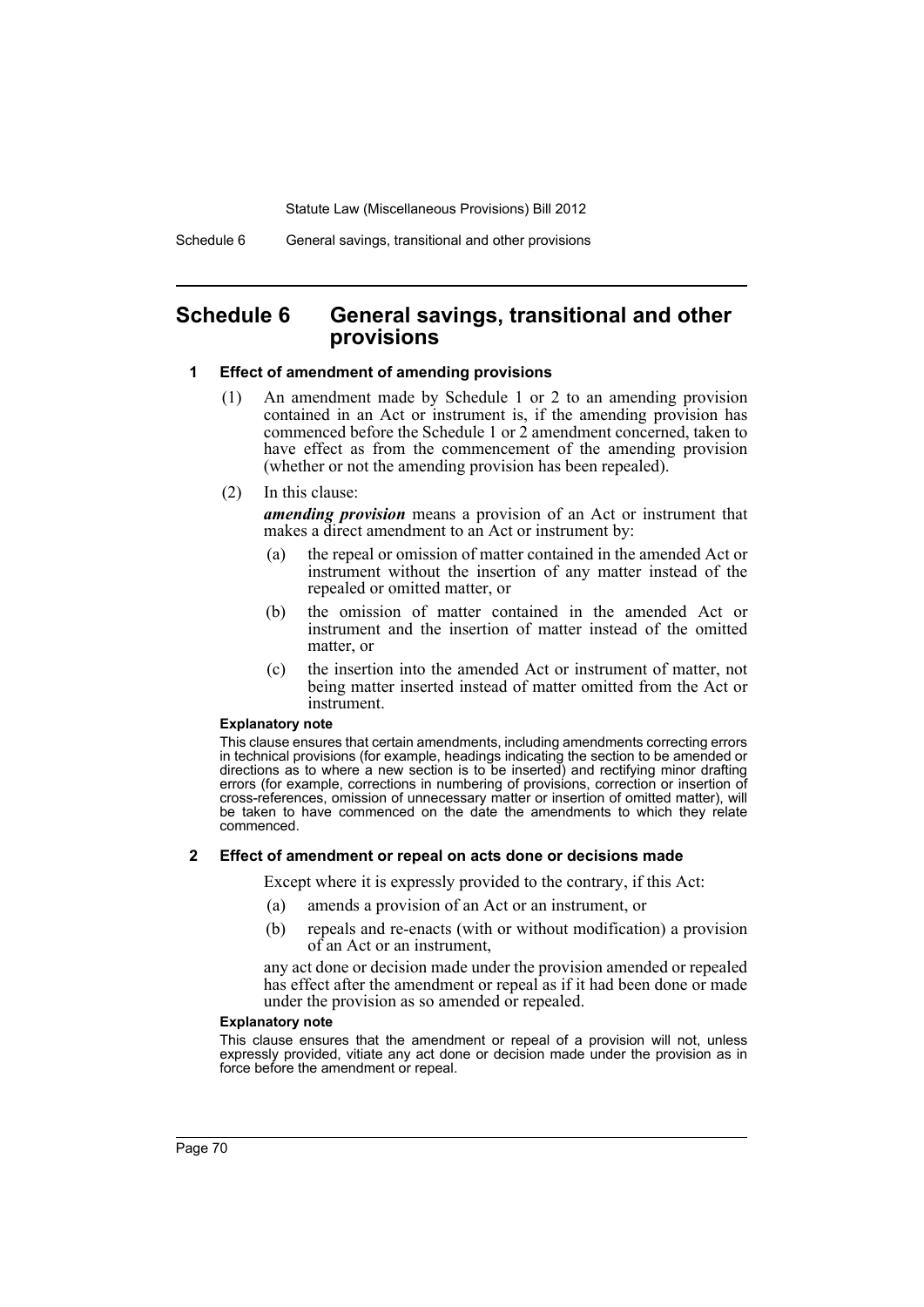## General savings, transitional and other provisions Schedule 6 Schedule 6

## **3 Effect of amendment on instruments**

Except where expressly provided to the contrary, any instrument made under an Act amended by this Act, that is in force immediately before the commencement of the amendment, is taken to have been made under the Act as amended.

#### **Explanatory note**

This clause ensures that, unless expressly provided, any instrument that is in force and made under a provision of an Act that is amended or substituted by the proposed Act will be taken to have been made under the Act as amended.

#### **4 Revocation of repeal**

Section 29A of the *Interpretation Act 1987* applies to the repeal of Acts or instruments, or provisions of Acts or instruments, by this Act.

## **Explanatory note**

The effect of this clause is to enable the Governor, by proclamation, to revoke the repeal of any Act or instrument or the provision of any Act or instrument repealed by the proposed Act. The Act or instrument or provision of an Act or instrument the subject of the revocation of repeal is taken not to be, and never to have been, repealed.

## **5 Regulations**

- (1) The Governor may make regulations containing provisions of a savings or transitional nature consequent on the enactment of this Act.
- (2) Any such provision may, if the regulations so provide, take effect from the date of assent to this Act or a later date.
- (3) To the extent to which any such provision takes effect from a date that is earlier than the date of its publication on the NSW legislation website, the provision does not operate so as:
	- (a) to affect, in a manner prejudicial to any person (other than the State or an authority of the State), the rights of that person existing before the date of its publication, or
	- (b) to impose liabilities on any person (other than the State or an authority of the State) in respect of anything done or omitted to be done before the date of its publication.

#### **Explanatory note**

This clause enables the making of regulations of a savings or transitional nature having a short term effect and relating to incidental matters arising out of the proposed Act with regard to which no specific, or sufficient, provision has been made in the proposed Act.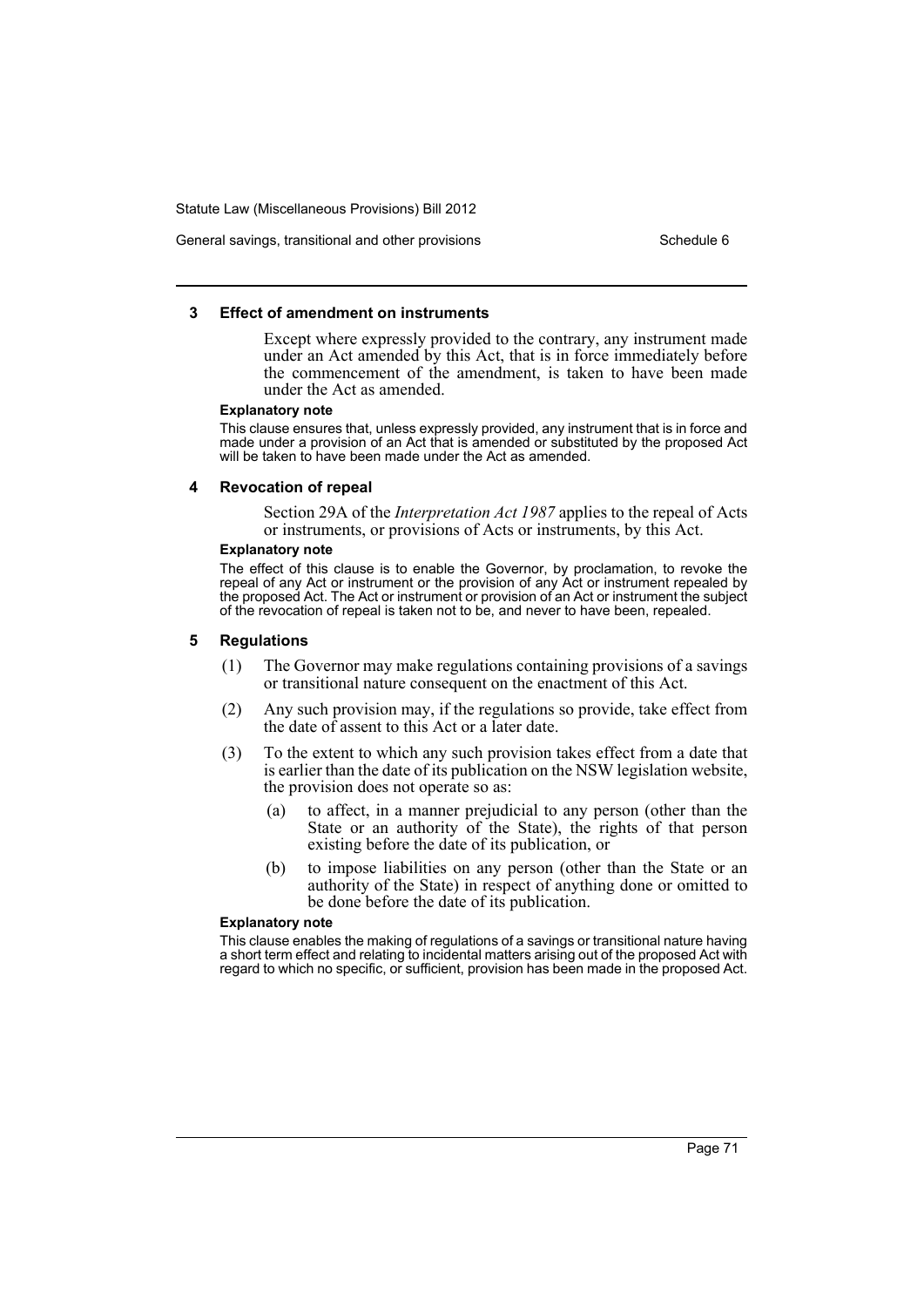Statute Law (Miscellaneous Provisions) Bill 2012 **Notes** 

# **Notes**

**Index of Acts and instruments amended by Schedules 1–4** *Aboriginal Land Rights Act 1983* No 42—Schedule 1 *Aboriginal Land Rights Regulation 2002*—Schedule 2 *Agricultural Industry Services Regulation 2009*—Schedule 3 *Anglican Church of Australia Trust Property Act 1917* No 21—Schedule 4 *Animal Diseases (Emergency Outbreaks) Act 1991* No 73—Schedule 1 *Anti-Discrimination Act 1977* No 48—Schedule 2 *Architects Regulation 2004*—Schedule 3 *Australian Oil Refining Limited Agreement Ratification Act 1954* No 34— Schedule 4 *Barangaroo Delivery Authority Act 2009* No 2—Schedule 1 *Betting Tax Act 2001* No 43—Schedule 2 *Births, Deaths and Marriages Registration Act 1995* No 62—Schedule 1 *Bland Local Environmental Plan 2011*—Schedule 2 *Catchment Management Authorities Act 2003* No 104—Schedule 2 *Children and Young Persons (Care and Protection) Act 1998* No 157—Schedule 2 *Christ Church Cathedral, Newcastle, Cemetery Act 1966* No 20—Schedule 4 *Civil Liability Act 2002* No 22—Schedule 2 *Coastal Protection Act 1979* No 13—Schedule 2 *Coffs Harbour City Centre Local Environmental Plan 2011*—Schedule 2 *Confiscation of Proceeds of Crime Regulation 2010*—Schedule 3 *Conversion of Cemeteries Act 1974* No 17—Schedule 4 *Conveyancing (General) Regulation 2008*—Schedule 2 *Co-operatives (Adoption of National Law) Act 2012* No 29—Schedule 2 *Crimes Act 1900* No 40—Schedule 1 *Crimes (Administration of Sentences) Act 1999* No 93—Schedule 2 *Dust Diseases Tribunal Regulation 2007*—Schedule 3 *Election Funding, Expenditure and Disclosures Regulation 2009*—Schedule 3 *Electricity (Consumer Safety) Act 2004* No 4—Schedule 2 *Environmental Planning and Assessment Act 1979* No 203—Schedules 1, 2 and 4 *Environmental Planning and Assessment Regulation 2000*—Schedule 2 *Evidence (Audio and Audio Visual Links) Act 1998* No 105—Schedule 1 *Evidence Regulation 2010*—Schedule 3 *Exhibited Animals Protection Act 1986* No 123—Schedule 1 *Explosives Act 2003* No 39—Schedule 1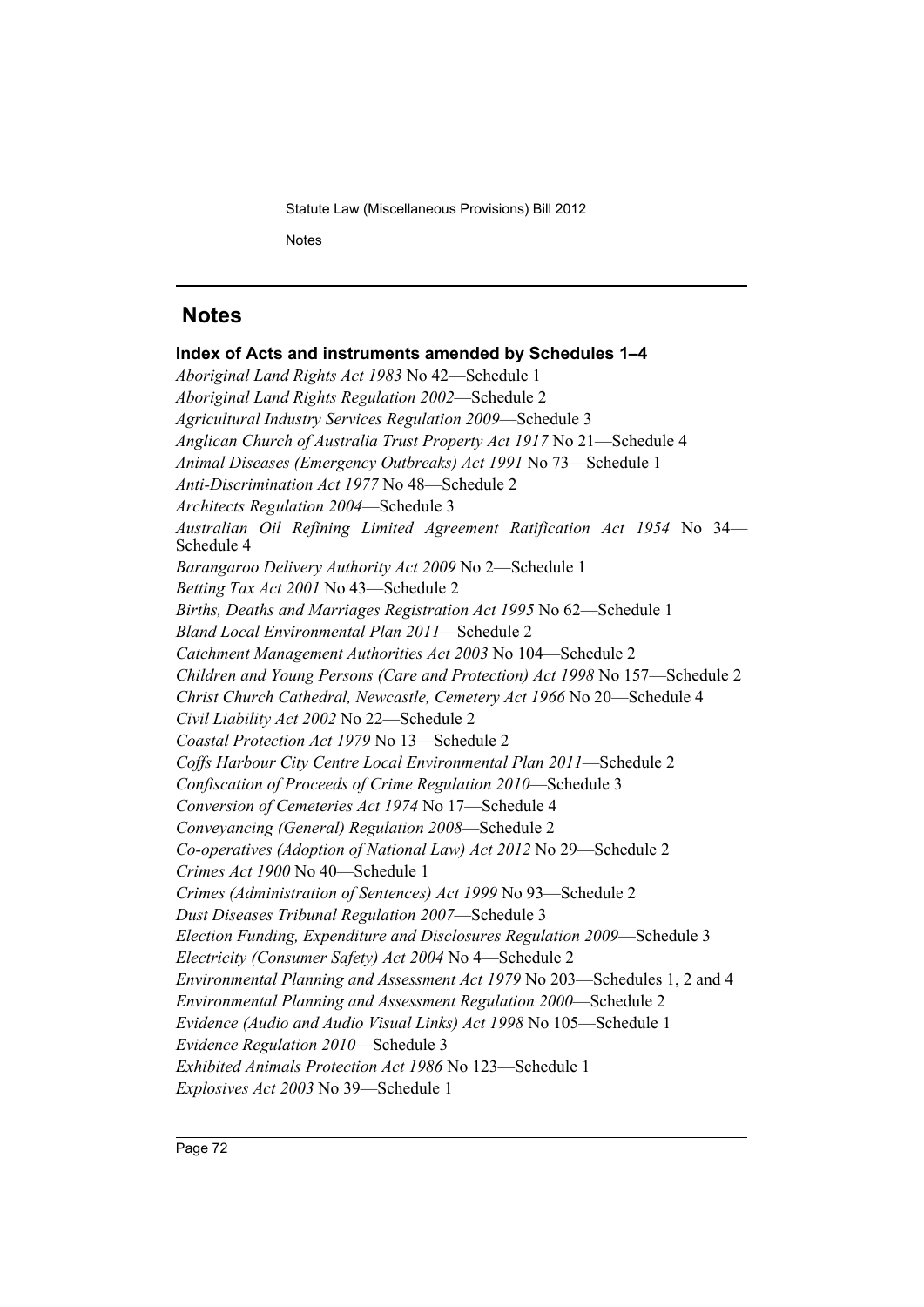**Notes** 

*Firearms Act 1996* No 46—Schedule 1 *Fisheries Management Act 1994* No 38—Schedule 1 *Health Care Complaints Act 1993* No 105—Schedules 1 and 2 *Health Records and Information Privacy Act 2002* No 71—Schedule 1 *Health Services Act 1997* No 154—Schedules 1, 2 and 4 *Heritage Act 1977* No 136—Schedules 1 and 4 *Home Building Act 1989* No 147—Schedule 1 *Home Building Regulation 2004*—Schedule 2 *Interpretation Act 1987* No 15—Schedule 1 *Kogarah Local Environmental Plan 1998*—Schedule 2 *Lake Macquarie Local Environmental Plan 2004*—Schedule 2 *Legal Profession Regulation 2005*—Schedule 3 *Limitation Act 1969* No 31—Schedule 4 *Liquor Act 2007* No 90—Schedule 1 *Local Government Act 1993* No 30—Schedule 2 *Local Government (General) Regulation 2005*—Schedule 3 *Lord Howe Island Regulation 2004*—Schedule 3 *Maitland Local Environmental Plan 2011*—Schedule 2 *Mental Health (Forensic Provisions) Act 1990* No 10—Schedule 2 *Motor Vehicle Repairs Act 1980* No 71—Schedule 1 *Motor Vehicles Taxation Act 1988* No 111—Schedule 1 *Murray Local Environmental Plan 2011*—Schedule 2 *National Parks and Wildlife Act 1974* No 80—Schedule 1 *National Trust of Australia (New South Wales) Act 1990* No 92—Schedule 4 *Non-Indigenous Animals Act 1987* No 166—Schedule 2 *Parliamentary Electorates and Elections Regulation 2008*—Schedule 3 *Penrith Local Environmental Plan No 201 (Rural Lands)*—Schedule 2 *Petroleum (Onshore) Act 1991* No 84—Schedule 1 *Plantations and Reafforestation Act 1999* No 97—Schedule 1 *Poisons and Therapeutic Goods Act 1966* No 31—Schedule 2 *Ports and Maritime Administration Regulation 2007*—Schedule 3 *Probate and Administration Act 1898* No 13—Schedule 2 *Property, Stock and Business Agents (Qualifications) Order 2009*—Schedule 2 *Protection of the Environment Operations (Clean Air) Regulation 2010*—Schedule 2 *Public Health (Tobacco) Act 2008* No 94—Schedule 1 *Racing Administration Act 1998* No 114—Schedule 2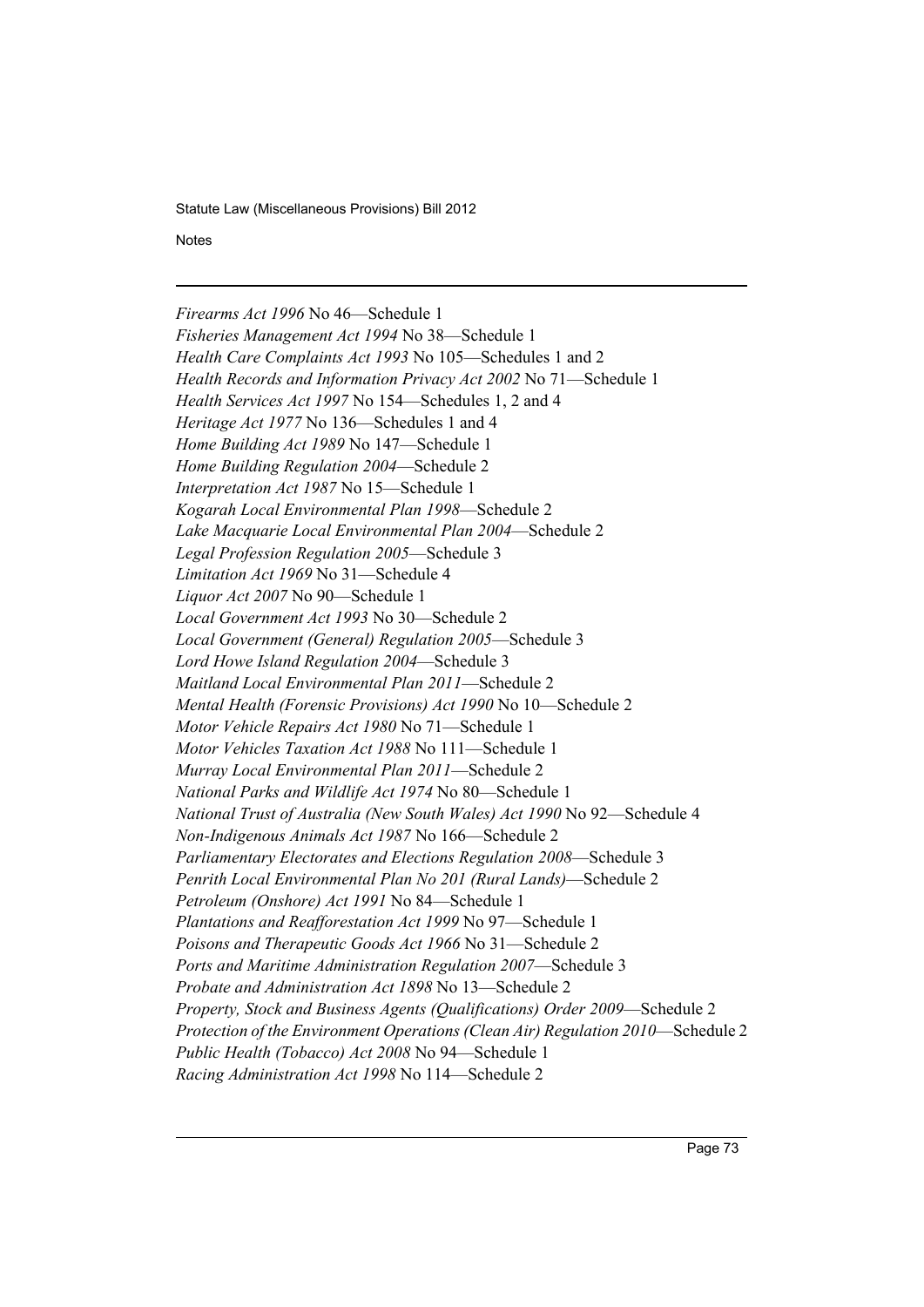**Notes** 

*Radiation Control Regulation 2003*—Schedule 2 *Residential Tenancies Act 2010* No 42—Schedule 1 *Richmond Valley Local Environmental Plan 2012*—Schedule 2 *Road Transport (General) Regulation 2005*—Schedule 2 *Road Transport (Vehicle Registration) Act 1997* No 119—Schedule 2 *Rural Lands Protection Regulation 2010*—Schedule 3 *Security Industry Act 1997* No 157—Schedule 2 *State Environmental Planning Policy (Sydney Region Growth Centres) 2006*— Schedule 2 *Status of Children Regulation 2008*—Schedule 3 *Subordinate Legislation Act 1989* No 146—Schedule 1 *Superannuation Act 1916* No 28—Schedule 2 *Threatened Species Conservation Act 1995* No 101—Schedule 2 *Trustee Companies Act 1964* No 6—Schedule 4 *University of Wollongong By-law 2005*—Schedule 2 *Walsh Bay Development (Special Provisions) Act 1999* No 3—Schedule 2 *Water Management Act 2000* No 92—Schedule 1 *Water Management Amendment Act 2008* No 73—Schedule 1 *Water Sharing Plan for the Adelong Creek Water Source 2003*—Schedule 2 *Water Sharing Plan for the Apsley River Water Source 2003*—Schedule 2 *Water Sharing Plan for the Castlereagh River above Binnaway Water Source 2003*—Schedule 2 *Water Sharing Plan for the Commissioners Waters Water Source 2003*—Schedule 2 *Water Sharing Plan for the Dorrigo Plateau Surface Water Source and Dorrigo Basalt Groundwater Source 2003*—Schedule 2 *Water Sharing Plan for the Intersecting Streams Unregulated and Alluvial Water Sources 2011*—Schedule 2 *Water Sharing Plan for the Jilliby Jilliby Creek Water Source 2003*—Schedule 2 *Water Sharing Plan for the Kangaroo River Water Source 2003*—Schedule 2 *Water Sharing Plan for the Karuah River Water Source 2003*—Schedule 2 *Water Sharing Plan for the Lower Murray Shallow Groundwater Source 2012*— Schedule 2 *Water Sharing Plan for the Lower Murray-Darling Unregulated and Alluvial Water Sources 2011*—Schedule 2 *Water Sharing Plan for the Mandagery Creek Water Source 2003*—Schedule 2 *Water Sharing Plan for the Murray Unregulated and Alluvial Water Sources 2011*—<br>Schedule 2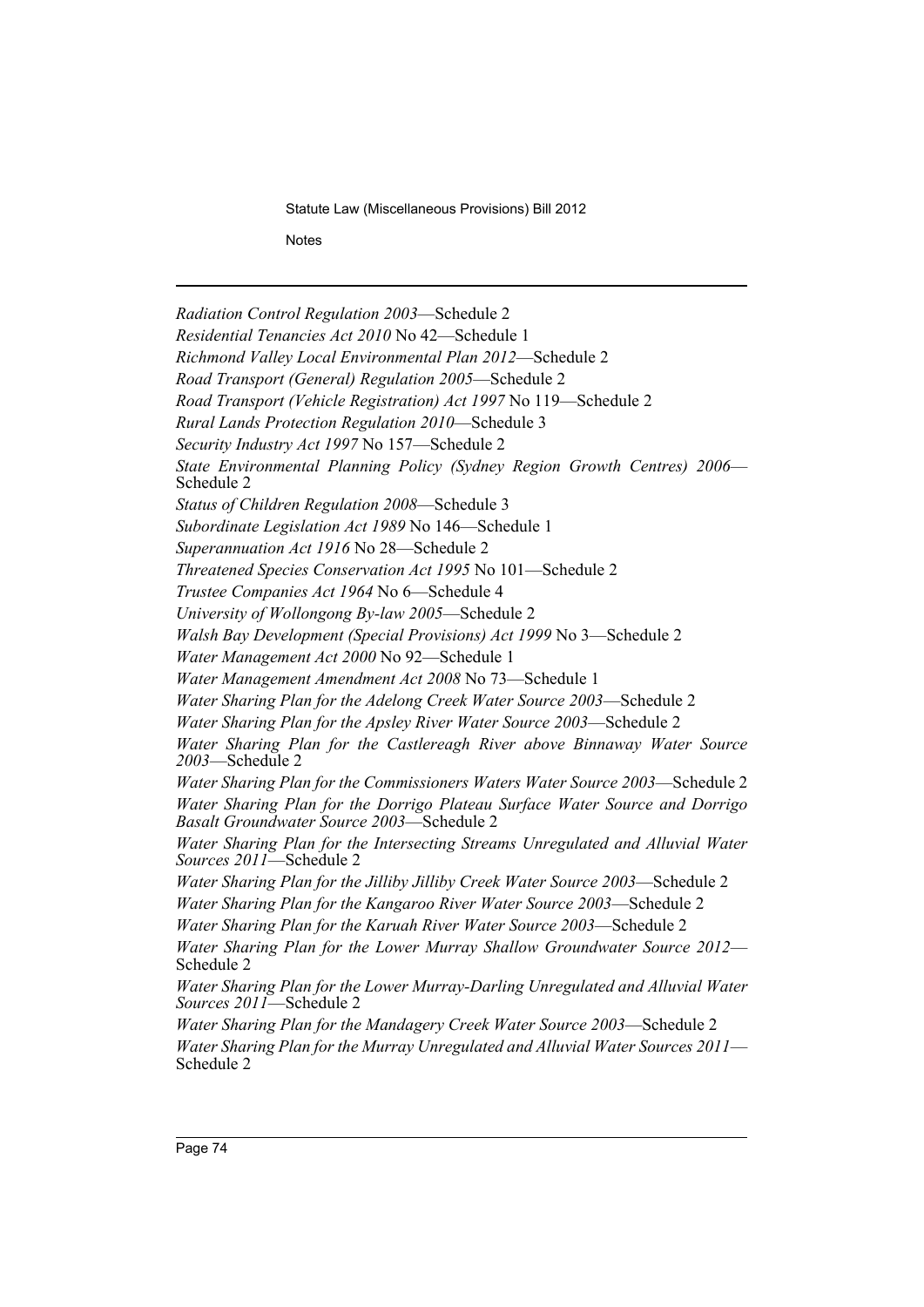**Notes** 

*Water Sharing Plan for the New South Wales Murray and Lower Darling Regulated Rivers Water Sources 2003*—Schedule 2

*Water Sharing Plan for the NSW Great Artesian Basin Groundwater Sources 2008*—<br>Schedule 2

*Water Sharing Plan for the NSW Great Artesian Basin Shallow Groundwater Sources 2011*—Schedule 2

*Water Sharing Plan for the NSW Murray Darling Basin Fractured Rock Groundwater Sources 2011*—Schedule 2

*Water Sharing Plan for the NSW Murray Darling Basin Porous Rock Groundwater Sources 2011*—Schedule 2

*Water Sharing Plan for the Ourimbah Creek Water Source 2003*—Schedule 2 *Water Sharing Plan for the Phillips Creek, Mooki River, Quirindi Creek and Warrah Creek Water Sources 2003*—Schedule 2

*Water Sharing Plan for the Tarcutta Creek Water Source 2003*—Schedule 2 *Water Sharing Plan for the Tenterfield Creek Water Source 2003*—Schedule 2 *Water Sharing Plan for the Toorumbee Creek Water Source 2003*—Schedule 2 *Water Sharing Plan for the Upper Billabong Water Source 2003*—Schedule 2 *Water Sharing Plan for the Upper Brunswick River Water Source 2003*—Schedule 2 *Water Sharing Plan for the Wandella Creek Water Source 2003*—Schedule 2 *Water Sharing Plan for the Wybong Creek Water Source 2003*—Schedule 2 *Waverley Local Environmental Plan 1996*—Schedule 2 *Work Health and Safety Act 2011* No 10—Schedule 1 *Work Health and Safety Regulation 2011*—Schedule 2

## **Index of Acts and instruments wholly repealed by Schedule 5**

*Australian Lubricating Oil Refinery Limited Agreement Ratification Act 1962* No 16 *Australian Mutual Provident Society's (Amendment) Act 1941 Balmain-Rozelle Anzac Memorial Hall Act 1961* No 14 *Broken Hill Abattoirs, Markets, and Cattle Sale-yards Act* (1900) *Burns Philp Trustee Company Limited Act 1990* No 82 *Camperdown Cemetery Act 1948* No 14 *Children and Young Persons Legislation (Repeal and Amendment) Act 1998* No 158 *Fish Marketing Act 1994* No 37 *Forestry (State Forest Revocation) Act 1978* No 98 *General Post Office (Approaches Improvement) Act 1889* 53 Vic No 13 *Leeton War Memorial Act 1961* No 40 *Lord Howe Island Aerodrome Act 1974* No 25 *Lower South Coast Regional Environmental Plan No 1*